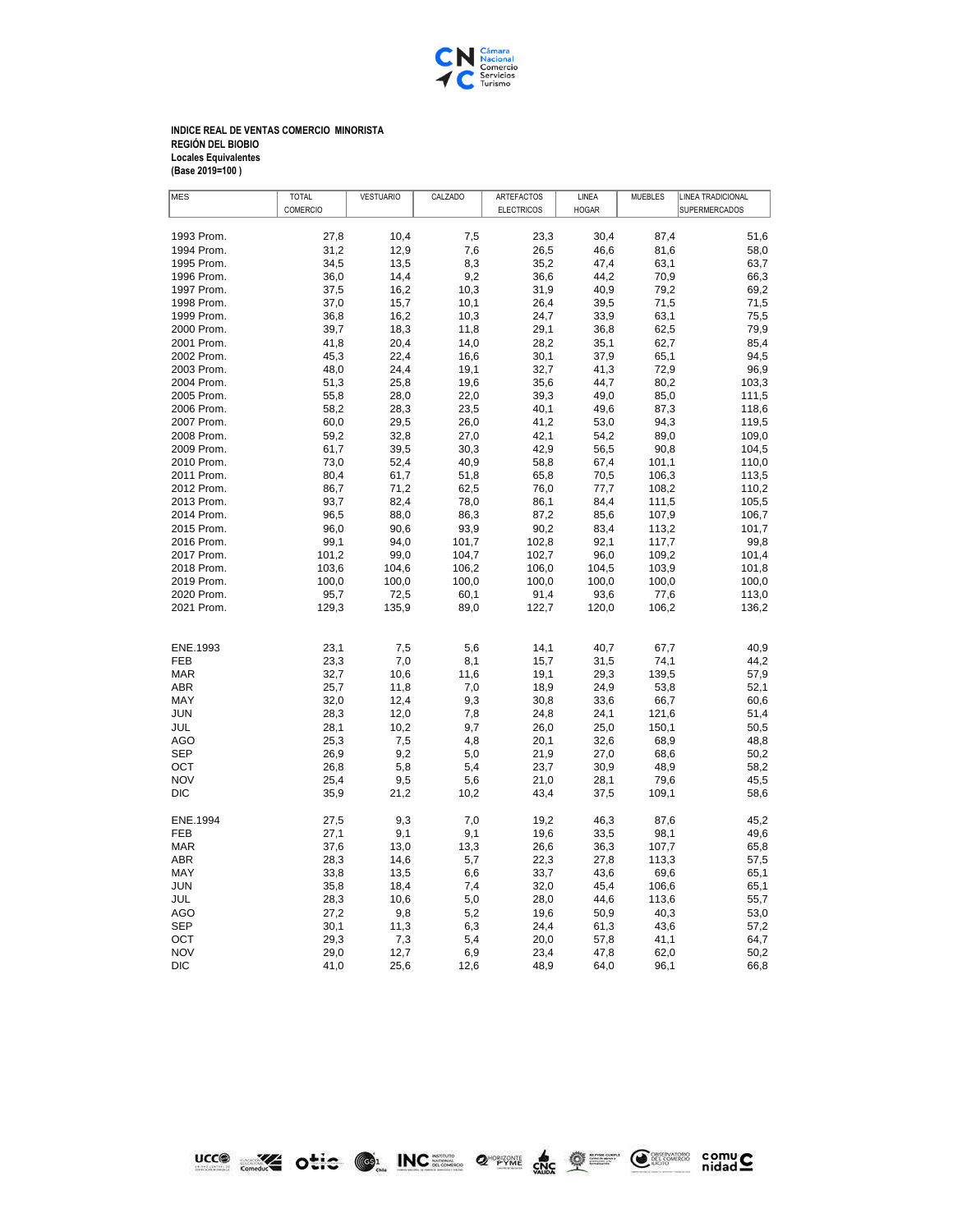

| <b>MES</b> | <b>TOTAL</b> | <b>VESTUARIO</b> | CALZADO | ARTEFACTOS        | LINEA        | <b>MUEBLES</b> | LINEA TRADICIONAL    |
|------------|--------------|------------------|---------|-------------------|--------------|----------------|----------------------|
|            | COMERCIO     |                  |         | <b>ELECTRICOS</b> | <b>HOGAR</b> |                | <b>SUPERMERCADOS</b> |
| ENE.1995   | 29,3         | 9,1              | 5,9     | 19,2              | 68,9         | 61,0           | 50,8                 |
| FEB        | 29,3         | 10,6             | 8,4     | 22,2              | 49,1         | 65,7           | 55,4                 |
| <b>MAR</b> | 39,6         | 12,6             | 12,4    | 29,1              | 52,3         | 77,5           | 72,1                 |
| ABR        | 30,7         | 12,0             | 7,7     | 25,7              | 48,3         | 62,8           | 65,5                 |
| MAY        | 36,7         | 14,0             | 7,4     | 44,5              | 47,3         | 54,9           | 70,6                 |
|            |              |                  |         |                   |              |                |                      |
| <b>JUN</b> | 35,0         | 15,7             | 8,7     | 39,2              | 39,0         | 50,9           | 64,1                 |
| JUL        | 32,0         | 13,3             | 6,0     | 34,7              | 43,1         | 64,6           | 59,7                 |
| AGO        | 30,6         | 10,3             | 4,2     | 28,2              | 46,0         | 63,1           | 60,1                 |
| <b>SEP</b> | 34,5         | 12,7             | 6,8     | 33,9              | 37,5         | 54,6           | 65,8                 |
| OCT        | 36,0         | 10,6             | 6,7     | 37,0              | 46,7         | 54,9           | 69,7                 |
| <b>NOV</b> | 33,7         | 14,2             | 9,1     | 37,0              | 46,0         | 60,5           | 56,1                 |
| DIC        | 46,4         | 26,9             | 16,2    | 71,9              | 44,6         | 87,2           | 74,8                 |
| ENE.1996   | 30,5         | 9,6              | 6,6     | 22,4              | 62,5         | 66,7           | 52,5                 |
| FEB        | 32,8         | 11,7             | 9,8     | 26,6              | 46,3         | 63,3           | 58,6                 |
| <b>MAR</b> | 42,7         | 13,9             | 13,3    | 41,5              | 46,6         | 100,6          | 75,2                 |
| ABR        | 33,4         | 14,1             | 8,4     | 33,8              | 45,7         | 74,4           | 66,1                 |
| MAY        | 39,5         | 16,1             | 8,1     | 53,1              | 56,6         | 72,2           | 74,6                 |
| <b>JUN</b> | 36,8         | 16,7             | 9,4     | 43,4              | 38,5         | 56,8           | 66,8                 |
| JUL        | 34,3         | 14,5             | 7,1     | 38,5              | 39,3         | 75,7           | 60,8                 |
| AGO        | 33,0         | 11,3             | 5,1     | 32,4              | 41,0         | 68,9           | 64,3                 |
| <b>SEP</b> | 35,0         | 13,3             | 7,6     | 33,3              | 37,4         | 59,9           | 67,1                 |
| OCT        | 36,4         | 11,5             | 7,5     | 29,3              | 37,8         | 58,5           | 72,7                 |
| <b>NOV</b> | 32,4         | 13,9             | 9,4     | 25,1              | 33,1         | 57,7           | 60,2                 |
| DIC        | 45,7         | 26,6             | 18,0    | 59,8              | 45,3         | 96,1           | 76,4                 |
| ENE.1997   | 31,3         | 10,9             | 8,5     | 19,7              | 66,2         | 77,9           | 54,1                 |
| <b>FEB</b> | 33,3         | 12,4             | 11,5    | 22,9              | 44,2         | 82,4           | 59,6                 |
| <b>MAR</b> | 41,7         | 15,2             | 14,1    | 28,9              | 40,7         | 104,0          | 77,0                 |
| ABR        | 33,9         | 15,4             | 9,2     | 28,6              | 43,4         | 88,2           | 68,9                 |
| MAY        | 39,6         | 16,2             | 9,0     | 42,6              | 44,6         | 76,6           | 80,3                 |
| <b>JUN</b> | 40,0         | 18,5             | 11,4    | 41,9              | 41,2         | 78,2           | 70,1                 |
| JUL        | 36,6         | 16,4             | 9,5     | 37,1              | 37,2         | 83,8           | 64,7                 |
| AGO        | 35,5         | 13,7             | 7,0     | 29,8              | 36,5         | 67,1           | 66,2                 |
| <b>SEP</b> | 36,6         | 15,9             | 7,6     | 29,3              | 34,9         | 56,4           | 66,6                 |
| OCT        | 37,1         | 12,2             | 7,4     | 25,5              | 31,4         | 61,9           | 74,3                 |
| <b>NOV</b> | 34,6         | 16,2             | 9,9     | 22,9              | 28,9         | 73,3           | 63,9                 |
| DIC        | 50,1         | 30,9             | 18,7    | 53,7              | 41,7         | 100,0          | 85,0                 |
| ENE.1998   | 33,2         | 12,8             | 9,2     | 19,3              | 58,1         | 77,0           | 56,8                 |
| FEB        | 34,5         | 14,0             | 12,5    | 20,4              | 40,5         | 64,5           | 62,4                 |
| <b>MAR</b> | 44,0         | 15,7             | 14,9    | 29,9              | 44,3         | 105,4          | 77,3                 |
| ABR        | 34,8         | 14,7             | 9,8     | 25,4              | 42,5         | 91,6           | 72,0                 |
| MAY        | 40,0         | 15,9             | 9,3     | 42,4              | 44,8         | 78,1           | 80,5                 |
| <b>JUN</b> | 37,7         | 17,7             | 9,7     | 33,4              | 40,0         | 70,6           | 69,8                 |
| JUL        | 34,9         | 14,9             | 7,8     | 27,0              | 36,6         | 69,6           | 67,1                 |
| AGO        | 33,9         | 12,4             | 6,4     | 22,2              | 38,8         |                | 67,9                 |
| <b>SEP</b> |              |                  |         |                   |              | 61,8           |                      |
|            | 35,0         | 14,4             | 6,9     | 20,9              | 37,1         | 45,3           | 70,8                 |
| OCT        | 36,0         | 12,0             | 8,9     | 17,9              | 32,3         | 55,8           | 76,5                 |
| <b>NOV</b> | 32,8         | 14,1             | 9,0     | 16,9              | 25,5         | 61,0           | 67,4                 |
| DIC        | 47,1         | 29,5             | 16,2    | 40,8              | 33,4         | 78,0           | 89,0                 |
| ENE.1999   | 31,2         | 11,9             | 9,9     | 14,1              | 41,2         | 52,4           | 60,9                 |
| FEB        | 33,2         | 13,9             | 11,8    | 15,8              | 35,8         | 53,3           | 68,5                 |
| <b>MAR</b> | 42,6         | 16,2             | 14,3    | 24,9              | 38,6         | 89,1           | 81,0                 |
| ABR        | 31,9         | 13,7             | 9,3     | 19,7              | 35,1         | 66,5           | 75,9                 |
| MAY        | 36,9         | 15,6             | 9,0     | 32,3              | 31,0         | 53,3           | 82,2                 |
| <b>JUN</b> | 36,4         | 18,0             | 10,2    | 28,1              | 36,6         | 58,9           | 73,4                 |
| JUL        | 35,2         | 15,7             | 7,7     | 28,2              | 35,8         | 66,4           | 70,4                 |
| <b>AGO</b> | 33,5         | 13,5             | 6,6     | 20,6              | 33,1         | 58,4           | 68,6                 |
| <b>SEP</b> | 36,1         | 14,9             | 7,8     | 23,7              | 30,6         | 50,3           | 74,4                 |
| OCT        | 37,5         | 12,6             | 9,3     | 19,2              | 24,2         | 56,2           | 82,1                 |
| <b>NOV</b> | 35,6         | 16,0             | 10,8    | 20,7              | 26,8         | 69,1           | 70,6                 |
| DIC        | 51,3         | 32,0             | 16,6    | 49,6              | 38,1         | 83,5           | 97,4                 |
|            |              |                  |         |                   |              |                |                      |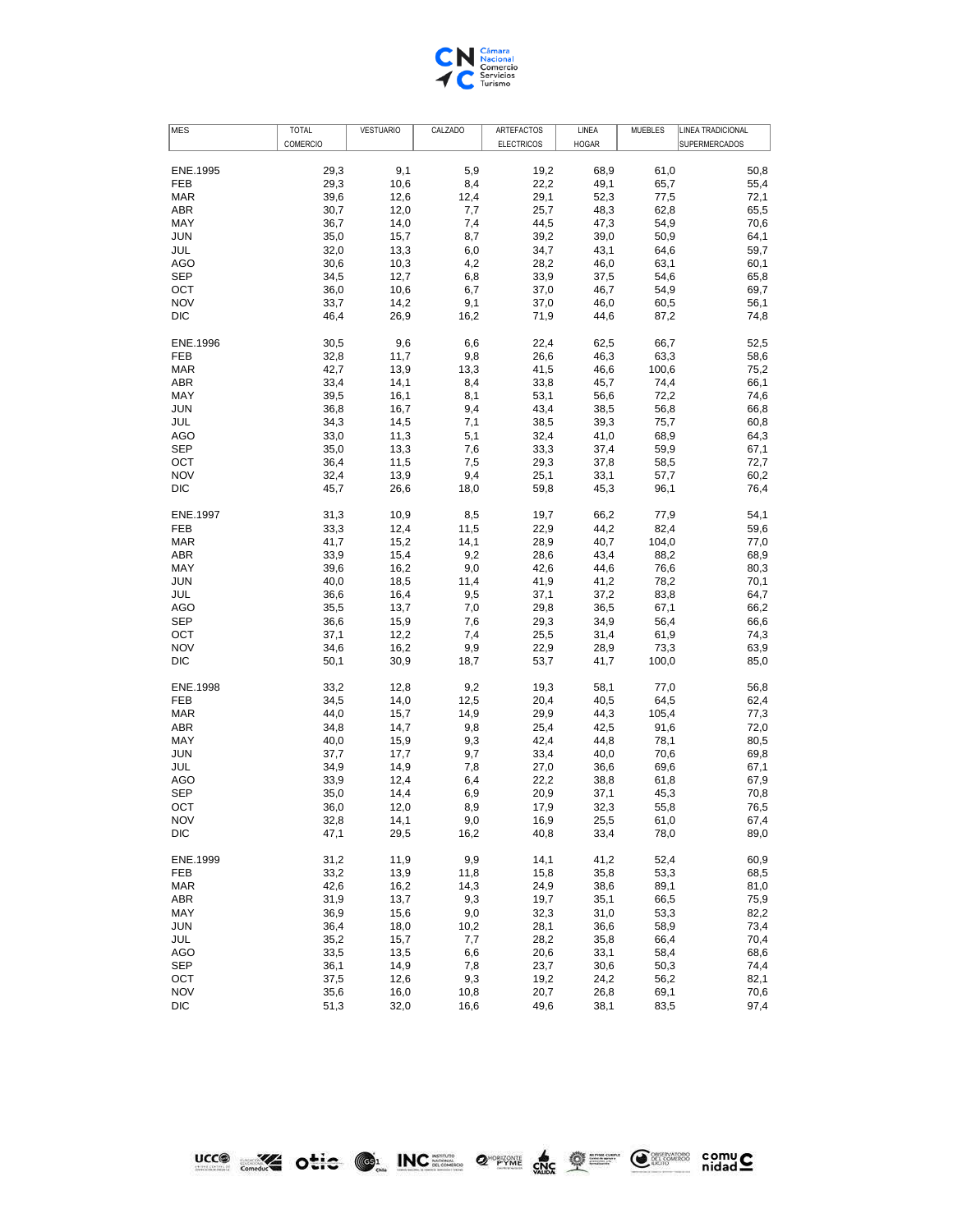

| <b>MES</b>        | <b>TOTAL</b> | <b>VESTUARIO</b> | CALZADO      | ARTEFACTOS        | LINEA        | <b>MUEBLES</b> | LINEA TRADICIONAL    |
|-------------------|--------------|------------------|--------------|-------------------|--------------|----------------|----------------------|
|                   | COMERCIO     |                  |              | <b>ELECTRICOS</b> | <b>HOGAR</b> |                | <b>SUPERMERCADOS</b> |
| ENE.2000          | 33,9         | 13,6             | 11,0         | 17,8              | 45,5         | 56,6           | 63,6                 |
| FEB               | 36,8         | 15,9             | 13,4         | 20,4              | 42,0         | 56,3           | 71,9                 |
| <b>MAR</b>        | 45,7         | 18,2             | 17,2         | 30,1              | 44,5         | 83,1           | 85,1                 |
| ABR               | 35,0         | 15,4             | 10,9         | 23,8              | 32,6         | 60,4           | 84,0                 |
| MAY               | 40,4         | 18,4             | 10,7         | 39,8              | 35,4         | 61,1           | 83,2                 |
| <b>JUN</b>        | 40,0         | 21,5             | 12,3         | 33,6              | 34,8         | 54,5           | 77,1                 |
| JUL               | 38,1         | 17,7             | 8,9          | 34,5              | 41,5         | 62,6           | 75,8                 |
|                   |              |                  |              |                   |              |                |                      |
| AGO               | 35,1         | 13,4             | 7,0          | 25,4              | 30,8         | 54,6           | 73,1                 |
| <b>SEP</b>        | 39,2         | 15,3             | 8,4          | 26,9              | 30,8         | 49,7           | 83,6                 |
| OCT               | 38,8         | 13,8             | 10,0         | 21,9              | 28,7         | 56,4           | 82,8                 |
| <b>NOV</b><br>DIC | 38,0<br>55,7 | 18,6<br>37,7     | 12,4<br>19,3 | 22,4<br>52,2      | 30,7<br>44,4 | 69,7<br>85,3   | 74,5<br>104,6        |
|                   |              |                  |              |                   |              |                |                      |
| ENE.2001          | 36,9         | 15,9             | 12,5         | 19,2              | 43,1         | 54,4           | 69,1                 |
| FEB               | 37,9         | 17,1             | 14,8         | 17,5              | 35,5         | 50,1           | 76,7                 |
| <b>MAR</b>        | 48,8         | 20,8             | 20,2         | 25,4              | 38,5         | 76,2           | 93,5                 |
| ABR               | 37,0         | 17,6             | 13,0         | 21,2              | 35,8         | 53,8           | 87,9                 |
| MAY               | 40,5         | 20,2             | 13,4         | 33,0              | 35,6         | 58,1           | 84,5                 |
| <b>JUN</b>        | 41,5         | 22,4             | 15,0         | 32,9              | 36,8         | 56,8           | 82,0                 |
| JUL               | 38,7         | 18,7             | 11,5         | 33,7              | 39,4         | 59,2           | 77,4                 |
| AGO               | 36,6         | 14,7             | 9,4          | 24,9              | 31,5         | 59,8           | 78,0                 |
| <b>SEP</b>        | 41,1         | 18,0             | 11,5         | 26,4              | 29,6         | 53,7           | 87,6                 |
| OCT               | 40,8         | 15,6             | 11,5         | 22,4              | 27,2         | 62,5           | 87,7                 |
| <b>NOV</b>        | 40,4         | 19,9             | 12,7         | 23,4              | 26,5         | 71,1           | 82,6                 |
| <b>DIC</b>        | 61,5         | 43,4             | 22,5         | 58,1              | 41,4         | 97,2           | 117,9                |
|                   |              |                  |              |                   |              |                |                      |
| ENE.2002<br>FEB   | 39,5<br>41,7 | 17,4<br>19,0     | 14,7<br>18,5 | 18,9<br>17,8      | 44,6<br>38,0 | 59,9<br>53,5   | 78,4<br>90,3         |
| <b>MAR</b>        | 53,0         | 23,9             | 25,4         | 26,0              | 38,6         | 82,1           | 109,6                |
| ABR               |              |                  |              |                   |              |                |                      |
|                   | 38,9         | 18,1             | 16,4         | 22,9              | 36,4         | 58,3           | 90,6                 |
| MAY               | 44,5         | 20,9             | 16,3         | 37,8              | 37,6         | 65,0           | 98,2                 |
| <b>JUN</b>        | 46,5         | 26,2             | 17,4         | 35,4              | 42,4         | 62,5           | 93,0                 |
| JUL               | 43,2         | 21,5             | 12,9         | 34,8              | 43,5         | 62,1           | 86,2                 |
| AGO               | 41,4         | 17,9             | 11,1         | 28,8              | 36,0         | 67,2           | 87,1                 |
| <b>SEP</b>        | 44,6         | 20,4             | 13,6         | 29,4              | 33,3         | 54,4           | 93,5                 |
| OCT               | 43,2         | 16,8             | 12,6         | 24,7              | 31,9         | 61,6           | 93,3                 |
| <b>NOV</b>        | 42,1         | 20,9             | 13,9         | 24,5              | 30,8         | 63,1           | 89,0                 |
| DIC               | 64,8         | 45,6             | 26,9         | 60,4              | 41,4         | 91,9           | 124,5                |
| ENE.2003          | 40,7         | 19,3             | 15,7         | 19,8              | 45,0         | 60,4           | 78,3                 |
| FEB               | 44,1         | 21,3             | 21,3         | 19,9              | 40,2         | 55,8           | 90,7                 |
| <b>MAR</b>        | 55,9         | 27,4             | 31,3         | 29,6              | 44,8         | 93,8           | 105,5                |
| ABR               | 43,9         | 22,4             | 20,4         | 27,3              | 38,7         | 68,4           | 95,1                 |
| MAY               | 48,6         | 25,2             | 20,2         | 43,7              | 41,0         | 75,7           | 97,6                 |
| <b>JUN</b>        | 49,8         | 30,4             | 21,3         | 35,5              | 44,1         | 76,4           | 95,5                 |
| JUL               | 47,0         | 25,0             | 14,0         | 37,4              | 47,9         | 69,0           | 91,5                 |
| AGO               | 45,5         | 20,6             | 12,5         | 32,1              | 40,5         | 75,7           | 93,1                 |
| <b>SEP</b>        | 45,9         | 20,3             | 13,5         | 29,6              | 35,4         | 56,3           | 98,6                 |
| OCT               | 44,5         | 16,8             | 14,2         | 25,9              | 36,2         | 65,5           | 94,9                 |
| <b>NOV</b>        | 43,0         | 21,7             | 16,1         | 27,7              | 32,8         | 70,7           | 85,6                 |
| DIC               | 67,4         | 42,3             | 28,2         | 64,0              | 48,7         | 106,8          | 136,3                |
|                   |              |                  |              |                   |              |                |                      |
| ENE.2004          | 42,0         | 19,6             | 14,1         | 20,5              | 52,3         | 68,7           | 81,2                 |
| FEB               | 46,7         | 21,0             | 20,9         | 21,7              | 45,7         | 61,0           | 99,3                 |
| <b>MAR</b>        | 57,8         | 27,9             | 28,7         | 34,4              | 49,2         | 107,0          | 107,1                |
| ABR               | 46,9         | 23,3             | 20,3         | 30,3              | 43,8         | 73,6           | 102,3                |
| MAY               | 51,0         | 26,3             | 19,4         | 43,8              | 46,6         | 85,9           | 105,3                |
| <b>JUN</b>        | 50,2         | 28,8             | 20,4         | 36,4              | 44,3         | 85,7           | 99,2                 |
| JUL               | 51,9         | 28,1             | 16,0         | 41,0              | 50,2         | 76,0           | 100,5                |
| <b>AGO</b>        | 48,4         | 21,9             | 14,0         | 36,4              | 42,7         | 82,0           | 96,4                 |
| <b>SEP</b>        | 50,3         | 22,9             | 14,5         | 33,3              | 39,5         | 61,3           | 106,1                |
| OCT               | 49,9         | 18,4             | 16,1         | 29,6              | 38,9         | 73,9           | 106,6                |
| <b>NOV</b>        | 47,3         | 23,2             | 18,4         | 30,8              | 36,0         | 82,1           | 94,1                 |
| DIC               | 72,7         | 48,9             | 31,8         | 68,7              | 46,6         | 105,1          | 141,6                |
|                   |              |                  |              |                   |              |                |                      |

Design of the Case of the Compact of the Compact of the Compact of the Compact of the Compact of the Compact of the Compact of the Compact of the Compact of the Compact of the Compact of the Compact of the Compact of the C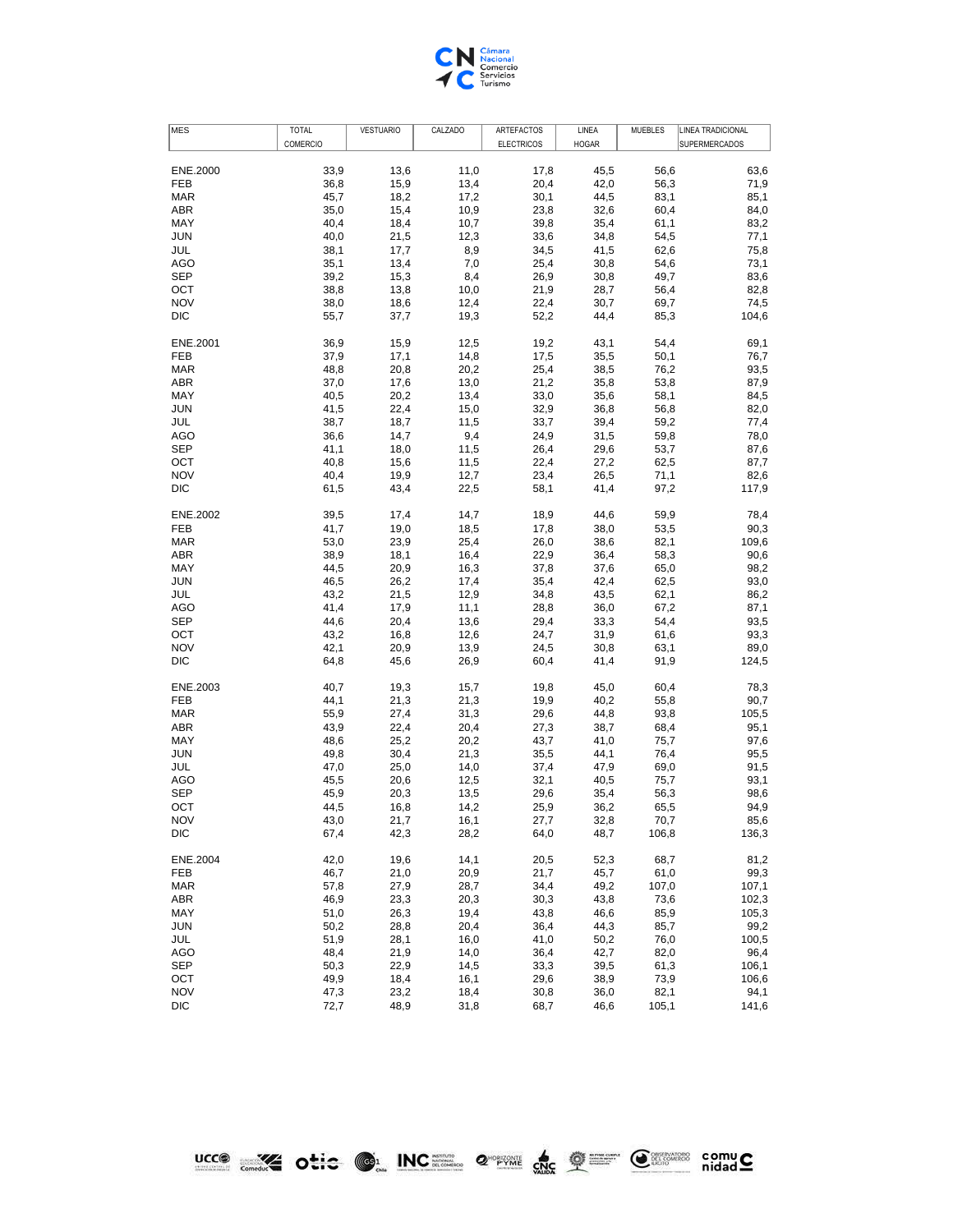

| COMERCIO<br><b>ELECTRICOS</b><br><b>HOGAR</b><br><b>SUPERMERCADOS</b><br>46,3<br>16,6<br>ENE.2005<br>21,8<br>23,0<br>55,0<br>76,7<br><b>FEB</b><br>50,1<br>23,3<br>23,2<br>24,1<br>50,9<br>68,4<br>62,3<br>32,4<br>53,4<br>109,7<br><b>MAR</b><br>28,9<br>36,2<br>ABR<br>51,1<br>23,8<br>33,1<br>26,7<br>50,5<br>78,3<br>MAY<br>55,1<br>30,0<br>22,5<br>46,0<br>51,1<br>87,7<br><b>JUN</b><br>54,6<br>31,5<br>23,3<br>39,9<br>48,5<br>90,6<br>56,7<br>29,4<br>43,9<br>JUL<br>18,3<br>54,8<br>78,3<br><b>AGO</b><br>51,4<br>22,7<br>15,6<br>38,5<br>45,6<br>85,4<br><b>SEP</b><br>55,5<br>37,6<br>66,6<br>26,3<br>17,2<br>43,1<br>OCT<br>56,5<br>33,5<br>22,1<br>18,3<br>43,6<br>77,8<br><b>NOV</b><br>51,6<br>23,9<br>19,9<br>36,2<br>41,8<br>87,6<br><b>DIC</b><br>78,2<br>80,2<br>113,2<br>49,8<br>33,1<br>49,5<br>49,9<br>ENE.2006<br>21,0<br>17,3<br>25,1<br>55,7<br>81,2<br>52,5<br>24,5<br>24,7<br>25,3<br>50,5<br><b>FEB</b><br>74,1<br><b>MAR</b><br>65,7<br>30,9<br>34,5<br>35,2<br>102,7<br>54,4<br>ABR<br>53,6<br>24,7<br>32,1<br>48,3<br>80,9<br>27,2<br>MAY<br>28,7<br>22,1<br>43,2<br>87,7<br>54,8<br>48,5<br><b>JUN</b><br>23,2<br>41,7<br>57,2<br>30,4<br>51,5<br>94,5<br>58,7<br>29,4<br>45,7<br>JUL<br>19,0<br>57,2<br>82,9<br><b>AGO</b><br>55,0<br>41,9<br>24,3<br>16,7<br>48,3<br>95,9<br><b>SEP</b><br>59,7<br>39,1<br>27,8<br>19,4<br>47,9<br>69,8<br>OCT<br>57,3<br>22,6<br>19,6<br>35,6<br>79,7<br>43,2<br><b>NOV</b><br>53,7<br>25,5<br>22,9<br>36,6<br>42,7<br>86,4<br><b>DIC</b><br>79,9<br>47,3<br>47,3<br>38,0<br>79,5<br>111,3<br><b>ENE.2007</b><br>51,7<br>22,3<br>20,7<br>26,0<br>55,8<br>81,3<br><b>FEB</b><br>25,4<br>49,7<br>54,1<br>23,6<br>28,3<br>71,1<br><b>MAR</b><br>69,0<br>31,0<br>36,6<br>38,5<br>110,8<br>58,8<br>ABR<br>56,7<br>27,6<br>28,2<br>36,0<br>51,7<br>93,4<br>MAY<br>59,3<br>29,3<br>25,9<br>48,9<br>51,8<br>98,8<br>61,3<br>47,6<br><b>JUN</b><br>32,0<br>26,0<br>52,9<br>109,4<br>58,4<br>20,9<br>44,7<br>JUL<br>29,4<br>59,2<br>87,2<br><b>AGO</b><br>56,0<br>26,2<br>17,8<br>41,4<br>52,6<br>101,0<br><b>SEP</b><br>59,7<br>28,3<br>38,3<br>53,4<br>20,0<br>76,2<br>OCT<br>20,4<br>33,5<br>57,0<br>23,8<br>46,4<br>89,2<br><b>NOV</b><br>25,9<br>37,0<br>101,9<br>56,2<br>28,7<br>49,6<br><b>DIC</b><br>80,0<br>111,3<br>51,2<br>41,0<br>77,2<br>54,3<br>52,3<br>24,7<br>22,3<br>29,5<br>60,2<br>ENE.2008<br>84,0<br>FEB<br>54,9<br>27,0<br>29,8<br>30,1<br>54,5<br>81,6<br>69,7<br>36,3<br>42,9<br><b>MAR</b><br>37,6<br>58,4<br>107,8<br>ABR<br>33,2<br>29,6<br>38,1<br>56,9<br>50,9<br>85,3<br>MAY<br>61,0<br>36,5<br>29,0<br>52,6<br>54,0<br>90,1<br>58,5<br>47,6<br><b>JUN</b><br>35,3<br>25,1<br>51,8<br>93,7<br>JUL<br>46,2<br>57,8<br>31,8<br>19,9<br>61,2<br>82,4<br><b>AGO</b><br>58,6<br>45,0<br>53,0<br>94,9<br>30,1<br>18,9<br><b>SEP</b><br>31,1<br>21,7<br>37,4<br>50,0<br>69,4<br>56,3<br>22,6<br>33,6<br>44,0<br>OCT<br>55,8<br>25,8<br>83,1<br>53,7<br>29,1<br>26,7<br>36,7<br>49,7<br>92,9<br><b>NOV</b><br><b>DIC</b><br>74,3<br>52,4<br>40,8<br>65,6<br>63,1<br>103,1<br>ENE.2009<br>52,0<br>30,0<br>24,9<br>27,3<br>55,1<br>77,1<br>FEB<br>51,7<br>28,4<br>31,8<br>26,9<br>50,5<br>76,2<br><b>MAR</b><br>65,9<br>38,3<br>41,3<br>59,0<br>99,9<br>36,7<br>ABR<br>33,9<br>27,5<br>35,6<br>86,3<br>54,8<br>51,2<br>MAY<br>61,5<br>40,7<br>30,6<br>50,5<br>51,4<br>91,3<br><b>JUN</b><br>60,2<br>41,9<br>29,2<br>47,7<br>51,0<br>97,8<br>JUL<br>42,0<br>43,1<br>61,3<br>24,3<br>62,4<br>82,0<br><b>AGO</b><br>62,6<br>23,3<br>45,7<br>55,9<br>38,0<br>98,8<br><b>SEP</b><br>60,8<br>38,3<br>23,8<br>40,2<br>54,2<br>74,3<br>OCT<br>61,9<br>33,4<br>26,8<br>37,4<br>89,3<br>56,2<br><b>NOV</b><br>59,2<br>36,9<br>30,6<br>42,9<br>60,4<br>102,0 | MES | <b>TOTAL</b> | <b>VESTUARIO</b> | CALZADO | ARTEFACTOS | LINEA | <b>MUEBLES</b> | LINEA TRADICIONAL |
|--------------------------------------------------------------------------------------------------------------------------------------------------------------------------------------------------------------------------------------------------------------------------------------------------------------------------------------------------------------------------------------------------------------------------------------------------------------------------------------------------------------------------------------------------------------------------------------------------------------------------------------------------------------------------------------------------------------------------------------------------------------------------------------------------------------------------------------------------------------------------------------------------------------------------------------------------------------------------------------------------------------------------------------------------------------------------------------------------------------------------------------------------------------------------------------------------------------------------------------------------------------------------------------------------------------------------------------------------------------------------------------------------------------------------------------------------------------------------------------------------------------------------------------------------------------------------------------------------------------------------------------------------------------------------------------------------------------------------------------------------------------------------------------------------------------------------------------------------------------------------------------------------------------------------------------------------------------------------------------------------------------------------------------------------------------------------------------------------------------------------------------------------------------------------------------------------------------------------------------------------------------------------------------------------------------------------------------------------------------------------------------------------------------------------------------------------------------------------------------------------------------------------------------------------------------------------------------------------------------------------------------------------------------------------------------------------------------------------------------------------------------------------------------------------------------------------------------------------------------------------------------------------------------------------------------------------------------------------------------------------------------------------------------------------------------------------------------------------------------------------------------------------------------------------------------------------------------------------------------------------------------------------------------------------------------------------------------------------------------------------------------------------------------------------------------------------------------------------------------------------------------------------------------------------------------------------------------------------------------------------------------------------------------------------------------------------------------------------------|-----|--------------|------------------|---------|------------|-------|----------------|-------------------|
|                                                                                                                                                                                                                                                                                                                                                                                                                                                                                                                                                                                                                                                                                                                                                                                                                                                                                                                                                                                                                                                                                                                                                                                                                                                                                                                                                                                                                                                                                                                                                                                                                                                                                                                                                                                                                                                                                                                                                                                                                                                                                                                                                                                                                                                                                                                                                                                                                                                                                                                                                                                                                                                                                                                                                                                                                                                                                                                                                                                                                                                                                                                                                                                                                                                                                                                                                                                                                                                                                                                                                                                                                                                                                                                                |     |              |                  |         |            |       |                |                   |
|                                                                                                                                                                                                                                                                                                                                                                                                                                                                                                                                                                                                                                                                                                                                                                                                                                                                                                                                                                                                                                                                                                                                                                                                                                                                                                                                                                                                                                                                                                                                                                                                                                                                                                                                                                                                                                                                                                                                                                                                                                                                                                                                                                                                                                                                                                                                                                                                                                                                                                                                                                                                                                                                                                                                                                                                                                                                                                                                                                                                                                                                                                                                                                                                                                                                                                                                                                                                                                                                                                                                                                                                                                                                                                                                |     |              |                  |         |            |       |                | 88,7              |
|                                                                                                                                                                                                                                                                                                                                                                                                                                                                                                                                                                                                                                                                                                                                                                                                                                                                                                                                                                                                                                                                                                                                                                                                                                                                                                                                                                                                                                                                                                                                                                                                                                                                                                                                                                                                                                                                                                                                                                                                                                                                                                                                                                                                                                                                                                                                                                                                                                                                                                                                                                                                                                                                                                                                                                                                                                                                                                                                                                                                                                                                                                                                                                                                                                                                                                                                                                                                                                                                                                                                                                                                                                                                                                                                |     |              |                  |         |            |       |                |                   |
|                                                                                                                                                                                                                                                                                                                                                                                                                                                                                                                                                                                                                                                                                                                                                                                                                                                                                                                                                                                                                                                                                                                                                                                                                                                                                                                                                                                                                                                                                                                                                                                                                                                                                                                                                                                                                                                                                                                                                                                                                                                                                                                                                                                                                                                                                                                                                                                                                                                                                                                                                                                                                                                                                                                                                                                                                                                                                                                                                                                                                                                                                                                                                                                                                                                                                                                                                                                                                                                                                                                                                                                                                                                                                                                                |     |              |                  |         |            |       |                | 102,7             |
|                                                                                                                                                                                                                                                                                                                                                                                                                                                                                                                                                                                                                                                                                                                                                                                                                                                                                                                                                                                                                                                                                                                                                                                                                                                                                                                                                                                                                                                                                                                                                                                                                                                                                                                                                                                                                                                                                                                                                                                                                                                                                                                                                                                                                                                                                                                                                                                                                                                                                                                                                                                                                                                                                                                                                                                                                                                                                                                                                                                                                                                                                                                                                                                                                                                                                                                                                                                                                                                                                                                                                                                                                                                                                                                                |     |              |                  |         |            |       |                | 117,6             |
|                                                                                                                                                                                                                                                                                                                                                                                                                                                                                                                                                                                                                                                                                                                                                                                                                                                                                                                                                                                                                                                                                                                                                                                                                                                                                                                                                                                                                                                                                                                                                                                                                                                                                                                                                                                                                                                                                                                                                                                                                                                                                                                                                                                                                                                                                                                                                                                                                                                                                                                                                                                                                                                                                                                                                                                                                                                                                                                                                                                                                                                                                                                                                                                                                                                                                                                                                                                                                                                                                                                                                                                                                                                                                                                                |     |              |                  |         |            |       |                | 106,9             |
|                                                                                                                                                                                                                                                                                                                                                                                                                                                                                                                                                                                                                                                                                                                                                                                                                                                                                                                                                                                                                                                                                                                                                                                                                                                                                                                                                                                                                                                                                                                                                                                                                                                                                                                                                                                                                                                                                                                                                                                                                                                                                                                                                                                                                                                                                                                                                                                                                                                                                                                                                                                                                                                                                                                                                                                                                                                                                                                                                                                                                                                                                                                                                                                                                                                                                                                                                                                                                                                                                                                                                                                                                                                                                                                                |     |              |                  |         |            |       |                | 110,6             |
|                                                                                                                                                                                                                                                                                                                                                                                                                                                                                                                                                                                                                                                                                                                                                                                                                                                                                                                                                                                                                                                                                                                                                                                                                                                                                                                                                                                                                                                                                                                                                                                                                                                                                                                                                                                                                                                                                                                                                                                                                                                                                                                                                                                                                                                                                                                                                                                                                                                                                                                                                                                                                                                                                                                                                                                                                                                                                                                                                                                                                                                                                                                                                                                                                                                                                                                                                                                                                                                                                                                                                                                                                                                                                                                                |     |              |                  |         |            |       |                | 106,4             |
|                                                                                                                                                                                                                                                                                                                                                                                                                                                                                                                                                                                                                                                                                                                                                                                                                                                                                                                                                                                                                                                                                                                                                                                                                                                                                                                                                                                                                                                                                                                                                                                                                                                                                                                                                                                                                                                                                                                                                                                                                                                                                                                                                                                                                                                                                                                                                                                                                                                                                                                                                                                                                                                                                                                                                                                                                                                                                                                                                                                                                                                                                                                                                                                                                                                                                                                                                                                                                                                                                                                                                                                                                                                                                                                                |     |              |                  |         |            |       |                | 112,5             |
|                                                                                                                                                                                                                                                                                                                                                                                                                                                                                                                                                                                                                                                                                                                                                                                                                                                                                                                                                                                                                                                                                                                                                                                                                                                                                                                                                                                                                                                                                                                                                                                                                                                                                                                                                                                                                                                                                                                                                                                                                                                                                                                                                                                                                                                                                                                                                                                                                                                                                                                                                                                                                                                                                                                                                                                                                                                                                                                                                                                                                                                                                                                                                                                                                                                                                                                                                                                                                                                                                                                                                                                                                                                                                                                                |     |              |                  |         |            |       |                | 103,3             |
|                                                                                                                                                                                                                                                                                                                                                                                                                                                                                                                                                                                                                                                                                                                                                                                                                                                                                                                                                                                                                                                                                                                                                                                                                                                                                                                                                                                                                                                                                                                                                                                                                                                                                                                                                                                                                                                                                                                                                                                                                                                                                                                                                                                                                                                                                                                                                                                                                                                                                                                                                                                                                                                                                                                                                                                                                                                                                                                                                                                                                                                                                                                                                                                                                                                                                                                                                                                                                                                                                                                                                                                                                                                                                                                                |     |              |                  |         |            |       |                | 113,9             |
|                                                                                                                                                                                                                                                                                                                                                                                                                                                                                                                                                                                                                                                                                                                                                                                                                                                                                                                                                                                                                                                                                                                                                                                                                                                                                                                                                                                                                                                                                                                                                                                                                                                                                                                                                                                                                                                                                                                                                                                                                                                                                                                                                                                                                                                                                                                                                                                                                                                                                                                                                                                                                                                                                                                                                                                                                                                                                                                                                                                                                                                                                                                                                                                                                                                                                                                                                                                                                                                                                                                                                                                                                                                                                                                                |     |              |                  |         |            |       |                | 119,0             |
|                                                                                                                                                                                                                                                                                                                                                                                                                                                                                                                                                                                                                                                                                                                                                                                                                                                                                                                                                                                                                                                                                                                                                                                                                                                                                                                                                                                                                                                                                                                                                                                                                                                                                                                                                                                                                                                                                                                                                                                                                                                                                                                                                                                                                                                                                                                                                                                                                                                                                                                                                                                                                                                                                                                                                                                                                                                                                                                                                                                                                                                                                                                                                                                                                                                                                                                                                                                                                                                                                                                                                                                                                                                                                                                                |     |              |                  |         |            |       |                | 102,9             |
|                                                                                                                                                                                                                                                                                                                                                                                                                                                                                                                                                                                                                                                                                                                                                                                                                                                                                                                                                                                                                                                                                                                                                                                                                                                                                                                                                                                                                                                                                                                                                                                                                                                                                                                                                                                                                                                                                                                                                                                                                                                                                                                                                                                                                                                                                                                                                                                                                                                                                                                                                                                                                                                                                                                                                                                                                                                                                                                                                                                                                                                                                                                                                                                                                                                                                                                                                                                                                                                                                                                                                                                                                                                                                                                                |     |              |                  |         |            |       |                | 153,7             |
|                                                                                                                                                                                                                                                                                                                                                                                                                                                                                                                                                                                                                                                                                                                                                                                                                                                                                                                                                                                                                                                                                                                                                                                                                                                                                                                                                                                                                                                                                                                                                                                                                                                                                                                                                                                                                                                                                                                                                                                                                                                                                                                                                                                                                                                                                                                                                                                                                                                                                                                                                                                                                                                                                                                                                                                                                                                                                                                                                                                                                                                                                                                                                                                                                                                                                                                                                                                                                                                                                                                                                                                                                                                                                                                                |     |              |                  |         |            |       |                | 99,6              |
|                                                                                                                                                                                                                                                                                                                                                                                                                                                                                                                                                                                                                                                                                                                                                                                                                                                                                                                                                                                                                                                                                                                                                                                                                                                                                                                                                                                                                                                                                                                                                                                                                                                                                                                                                                                                                                                                                                                                                                                                                                                                                                                                                                                                                                                                                                                                                                                                                                                                                                                                                                                                                                                                                                                                                                                                                                                                                                                                                                                                                                                                                                                                                                                                                                                                                                                                                                                                                                                                                                                                                                                                                                                                                                                                |     |              |                  |         |            |       |                | 107,2             |
|                                                                                                                                                                                                                                                                                                                                                                                                                                                                                                                                                                                                                                                                                                                                                                                                                                                                                                                                                                                                                                                                                                                                                                                                                                                                                                                                                                                                                                                                                                                                                                                                                                                                                                                                                                                                                                                                                                                                                                                                                                                                                                                                                                                                                                                                                                                                                                                                                                                                                                                                                                                                                                                                                                                                                                                                                                                                                                                                                                                                                                                                                                                                                                                                                                                                                                                                                                                                                                                                                                                                                                                                                                                                                                                                |     |              |                  |         |            |       |                | 127,8             |
|                                                                                                                                                                                                                                                                                                                                                                                                                                                                                                                                                                                                                                                                                                                                                                                                                                                                                                                                                                                                                                                                                                                                                                                                                                                                                                                                                                                                                                                                                                                                                                                                                                                                                                                                                                                                                                                                                                                                                                                                                                                                                                                                                                                                                                                                                                                                                                                                                                                                                                                                                                                                                                                                                                                                                                                                                                                                                                                                                                                                                                                                                                                                                                                                                                                                                                                                                                                                                                                                                                                                                                                                                                                                                                                                |     |              |                  |         |            |       |                |                   |
|                                                                                                                                                                                                                                                                                                                                                                                                                                                                                                                                                                                                                                                                                                                                                                                                                                                                                                                                                                                                                                                                                                                                                                                                                                                                                                                                                                                                                                                                                                                                                                                                                                                                                                                                                                                                                                                                                                                                                                                                                                                                                                                                                                                                                                                                                                                                                                                                                                                                                                                                                                                                                                                                                                                                                                                                                                                                                                                                                                                                                                                                                                                                                                                                                                                                                                                                                                                                                                                                                                                                                                                                                                                                                                                                |     |              |                  |         |            |       |                | 118,4             |
|                                                                                                                                                                                                                                                                                                                                                                                                                                                                                                                                                                                                                                                                                                                                                                                                                                                                                                                                                                                                                                                                                                                                                                                                                                                                                                                                                                                                                                                                                                                                                                                                                                                                                                                                                                                                                                                                                                                                                                                                                                                                                                                                                                                                                                                                                                                                                                                                                                                                                                                                                                                                                                                                                                                                                                                                                                                                                                                                                                                                                                                                                                                                                                                                                                                                                                                                                                                                                                                                                                                                                                                                                                                                                                                                |     |              |                  |         |            |       |                | 115,0             |
|                                                                                                                                                                                                                                                                                                                                                                                                                                                                                                                                                                                                                                                                                                                                                                                                                                                                                                                                                                                                                                                                                                                                                                                                                                                                                                                                                                                                                                                                                                                                                                                                                                                                                                                                                                                                                                                                                                                                                                                                                                                                                                                                                                                                                                                                                                                                                                                                                                                                                                                                                                                                                                                                                                                                                                                                                                                                                                                                                                                                                                                                                                                                                                                                                                                                                                                                                                                                                                                                                                                                                                                                                                                                                                                                |     |              |                  |         |            |       |                | 116,6             |
|                                                                                                                                                                                                                                                                                                                                                                                                                                                                                                                                                                                                                                                                                                                                                                                                                                                                                                                                                                                                                                                                                                                                                                                                                                                                                                                                                                                                                                                                                                                                                                                                                                                                                                                                                                                                                                                                                                                                                                                                                                                                                                                                                                                                                                                                                                                                                                                                                                                                                                                                                                                                                                                                                                                                                                                                                                                                                                                                                                                                                                                                                                                                                                                                                                                                                                                                                                                                                                                                                                                                                                                                                                                                                                                                |     |              |                  |         |            |       |                | 117,7             |
|                                                                                                                                                                                                                                                                                                                                                                                                                                                                                                                                                                                                                                                                                                                                                                                                                                                                                                                                                                                                                                                                                                                                                                                                                                                                                                                                                                                                                                                                                                                                                                                                                                                                                                                                                                                                                                                                                                                                                                                                                                                                                                                                                                                                                                                                                                                                                                                                                                                                                                                                                                                                                                                                                                                                                                                                                                                                                                                                                                                                                                                                                                                                                                                                                                                                                                                                                                                                                                                                                                                                                                                                                                                                                                                                |     |              |                  |         |            |       |                | 109,5             |
|                                                                                                                                                                                                                                                                                                                                                                                                                                                                                                                                                                                                                                                                                                                                                                                                                                                                                                                                                                                                                                                                                                                                                                                                                                                                                                                                                                                                                                                                                                                                                                                                                                                                                                                                                                                                                                                                                                                                                                                                                                                                                                                                                                                                                                                                                                                                                                                                                                                                                                                                                                                                                                                                                                                                                                                                                                                                                                                                                                                                                                                                                                                                                                                                                                                                                                                                                                                                                                                                                                                                                                                                                                                                                                                                |     |              |                  |         |            |       |                | 123,3             |
|                                                                                                                                                                                                                                                                                                                                                                                                                                                                                                                                                                                                                                                                                                                                                                                                                                                                                                                                                                                                                                                                                                                                                                                                                                                                                                                                                                                                                                                                                                                                                                                                                                                                                                                                                                                                                                                                                                                                                                                                                                                                                                                                                                                                                                                                                                                                                                                                                                                                                                                                                                                                                                                                                                                                                                                                                                                                                                                                                                                                                                                                                                                                                                                                                                                                                                                                                                                                                                                                                                                                                                                                                                                                                                                                |     |              |                  |         |            |       |                | 118,4             |
|                                                                                                                                                                                                                                                                                                                                                                                                                                                                                                                                                                                                                                                                                                                                                                                                                                                                                                                                                                                                                                                                                                                                                                                                                                                                                                                                                                                                                                                                                                                                                                                                                                                                                                                                                                                                                                                                                                                                                                                                                                                                                                                                                                                                                                                                                                                                                                                                                                                                                                                                                                                                                                                                                                                                                                                                                                                                                                                                                                                                                                                                                                                                                                                                                                                                                                                                                                                                                                                                                                                                                                                                                                                                                                                                |     |              |                  |         |            |       |                | 105,8             |
|                                                                                                                                                                                                                                                                                                                                                                                                                                                                                                                                                                                                                                                                                                                                                                                                                                                                                                                                                                                                                                                                                                                                                                                                                                                                                                                                                                                                                                                                                                                                                                                                                                                                                                                                                                                                                                                                                                                                                                                                                                                                                                                                                                                                                                                                                                                                                                                                                                                                                                                                                                                                                                                                                                                                                                                                                                                                                                                                                                                                                                                                                                                                                                                                                                                                                                                                                                                                                                                                                                                                                                                                                                                                                                                                |     |              |                  |         |            |       |                | 163,7             |
|                                                                                                                                                                                                                                                                                                                                                                                                                                                                                                                                                                                                                                                                                                                                                                                                                                                                                                                                                                                                                                                                                                                                                                                                                                                                                                                                                                                                                                                                                                                                                                                                                                                                                                                                                                                                                                                                                                                                                                                                                                                                                                                                                                                                                                                                                                                                                                                                                                                                                                                                                                                                                                                                                                                                                                                                                                                                                                                                                                                                                                                                                                                                                                                                                                                                                                                                                                                                                                                                                                                                                                                                                                                                                                                                |     |              |                  |         |            |       |                | 100,9             |
|                                                                                                                                                                                                                                                                                                                                                                                                                                                                                                                                                                                                                                                                                                                                                                                                                                                                                                                                                                                                                                                                                                                                                                                                                                                                                                                                                                                                                                                                                                                                                                                                                                                                                                                                                                                                                                                                                                                                                                                                                                                                                                                                                                                                                                                                                                                                                                                                                                                                                                                                                                                                                                                                                                                                                                                                                                                                                                                                                                                                                                                                                                                                                                                                                                                                                                                                                                                                                                                                                                                                                                                                                                                                                                                                |     |              |                  |         |            |       |                | 112,9             |
|                                                                                                                                                                                                                                                                                                                                                                                                                                                                                                                                                                                                                                                                                                                                                                                                                                                                                                                                                                                                                                                                                                                                                                                                                                                                                                                                                                                                                                                                                                                                                                                                                                                                                                                                                                                                                                                                                                                                                                                                                                                                                                                                                                                                                                                                                                                                                                                                                                                                                                                                                                                                                                                                                                                                                                                                                                                                                                                                                                                                                                                                                                                                                                                                                                                                                                                                                                                                                                                                                                                                                                                                                                                                                                                                |     |              |                  |         |            |       |                | 134,1             |
|                                                                                                                                                                                                                                                                                                                                                                                                                                                                                                                                                                                                                                                                                                                                                                                                                                                                                                                                                                                                                                                                                                                                                                                                                                                                                                                                                                                                                                                                                                                                                                                                                                                                                                                                                                                                                                                                                                                                                                                                                                                                                                                                                                                                                                                                                                                                                                                                                                                                                                                                                                                                                                                                                                                                                                                                                                                                                                                                                                                                                                                                                                                                                                                                                                                                                                                                                                                                                                                                                                                                                                                                                                                                                                                                |     |              |                  |         |            |       |                | 122,0             |
|                                                                                                                                                                                                                                                                                                                                                                                                                                                                                                                                                                                                                                                                                                                                                                                                                                                                                                                                                                                                                                                                                                                                                                                                                                                                                                                                                                                                                                                                                                                                                                                                                                                                                                                                                                                                                                                                                                                                                                                                                                                                                                                                                                                                                                                                                                                                                                                                                                                                                                                                                                                                                                                                                                                                                                                                                                                                                                                                                                                                                                                                                                                                                                                                                                                                                                                                                                                                                                                                                                                                                                                                                                                                                                                                |     |              |                  |         |            |       |                |                   |
|                                                                                                                                                                                                                                                                                                                                                                                                                                                                                                                                                                                                                                                                                                                                                                                                                                                                                                                                                                                                                                                                                                                                                                                                                                                                                                                                                                                                                                                                                                                                                                                                                                                                                                                                                                                                                                                                                                                                                                                                                                                                                                                                                                                                                                                                                                                                                                                                                                                                                                                                                                                                                                                                                                                                                                                                                                                                                                                                                                                                                                                                                                                                                                                                                                                                                                                                                                                                                                                                                                                                                                                                                                                                                                                                |     |              |                  |         |            |       |                | 124,3             |
|                                                                                                                                                                                                                                                                                                                                                                                                                                                                                                                                                                                                                                                                                                                                                                                                                                                                                                                                                                                                                                                                                                                                                                                                                                                                                                                                                                                                                                                                                                                                                                                                                                                                                                                                                                                                                                                                                                                                                                                                                                                                                                                                                                                                                                                                                                                                                                                                                                                                                                                                                                                                                                                                                                                                                                                                                                                                                                                                                                                                                                                                                                                                                                                                                                                                                                                                                                                                                                                                                                                                                                                                                                                                                                                                |     |              |                  |         |            |       |                | 121,9             |
|                                                                                                                                                                                                                                                                                                                                                                                                                                                                                                                                                                                                                                                                                                                                                                                                                                                                                                                                                                                                                                                                                                                                                                                                                                                                                                                                                                                                                                                                                                                                                                                                                                                                                                                                                                                                                                                                                                                                                                                                                                                                                                                                                                                                                                                                                                                                                                                                                                                                                                                                                                                                                                                                                                                                                                                                                                                                                                                                                                                                                                                                                                                                                                                                                                                                                                                                                                                                                                                                                                                                                                                                                                                                                                                                |     |              |                  |         |            |       |                | 114,7             |
|                                                                                                                                                                                                                                                                                                                                                                                                                                                                                                                                                                                                                                                                                                                                                                                                                                                                                                                                                                                                                                                                                                                                                                                                                                                                                                                                                                                                                                                                                                                                                                                                                                                                                                                                                                                                                                                                                                                                                                                                                                                                                                                                                                                                                                                                                                                                                                                                                                                                                                                                                                                                                                                                                                                                                                                                                                                                                                                                                                                                                                                                                                                                                                                                                                                                                                                                                                                                                                                                                                                                                                                                                                                                                                                                |     |              |                  |         |            |       |                | 108,1             |
|                                                                                                                                                                                                                                                                                                                                                                                                                                                                                                                                                                                                                                                                                                                                                                                                                                                                                                                                                                                                                                                                                                                                                                                                                                                                                                                                                                                                                                                                                                                                                                                                                                                                                                                                                                                                                                                                                                                                                                                                                                                                                                                                                                                                                                                                                                                                                                                                                                                                                                                                                                                                                                                                                                                                                                                                                                                                                                                                                                                                                                                                                                                                                                                                                                                                                                                                                                                                                                                                                                                                                                                                                                                                                                                                |     |              |                  |         |            |       |                | 121,2             |
|                                                                                                                                                                                                                                                                                                                                                                                                                                                                                                                                                                                                                                                                                                                                                                                                                                                                                                                                                                                                                                                                                                                                                                                                                                                                                                                                                                                                                                                                                                                                                                                                                                                                                                                                                                                                                                                                                                                                                                                                                                                                                                                                                                                                                                                                                                                                                                                                                                                                                                                                                                                                                                                                                                                                                                                                                                                                                                                                                                                                                                                                                                                                                                                                                                                                                                                                                                                                                                                                                                                                                                                                                                                                                                                                |     |              |                  |         |            |       |                | 114,8             |
|                                                                                                                                                                                                                                                                                                                                                                                                                                                                                                                                                                                                                                                                                                                                                                                                                                                                                                                                                                                                                                                                                                                                                                                                                                                                                                                                                                                                                                                                                                                                                                                                                                                                                                                                                                                                                                                                                                                                                                                                                                                                                                                                                                                                                                                                                                                                                                                                                                                                                                                                                                                                                                                                                                                                                                                                                                                                                                                                                                                                                                                                                                                                                                                                                                                                                                                                                                                                                                                                                                                                                                                                                                                                                                                                |     |              |                  |         |            |       |                | 105,0             |
|                                                                                                                                                                                                                                                                                                                                                                                                                                                                                                                                                                                                                                                                                                                                                                                                                                                                                                                                                                                                                                                                                                                                                                                                                                                                                                                                                                                                                                                                                                                                                                                                                                                                                                                                                                                                                                                                                                                                                                                                                                                                                                                                                                                                                                                                                                                                                                                                                                                                                                                                                                                                                                                                                                                                                                                                                                                                                                                                                                                                                                                                                                                                                                                                                                                                                                                                                                                                                                                                                                                                                                                                                                                                                                                                |     |              |                  |         |            |       |                | 154,2             |
|                                                                                                                                                                                                                                                                                                                                                                                                                                                                                                                                                                                                                                                                                                                                                                                                                                                                                                                                                                                                                                                                                                                                                                                                                                                                                                                                                                                                                                                                                                                                                                                                                                                                                                                                                                                                                                                                                                                                                                                                                                                                                                                                                                                                                                                                                                                                                                                                                                                                                                                                                                                                                                                                                                                                                                                                                                                                                                                                                                                                                                                                                                                                                                                                                                                                                                                                                                                                                                                                                                                                                                                                                                                                                                                                |     |              |                  |         |            |       |                | 95,5              |
|                                                                                                                                                                                                                                                                                                                                                                                                                                                                                                                                                                                                                                                                                                                                                                                                                                                                                                                                                                                                                                                                                                                                                                                                                                                                                                                                                                                                                                                                                                                                                                                                                                                                                                                                                                                                                                                                                                                                                                                                                                                                                                                                                                                                                                                                                                                                                                                                                                                                                                                                                                                                                                                                                                                                                                                                                                                                                                                                                                                                                                                                                                                                                                                                                                                                                                                                                                                                                                                                                                                                                                                                                                                                                                                                |     |              |                  |         |            |       |                | 104,0             |
|                                                                                                                                                                                                                                                                                                                                                                                                                                                                                                                                                                                                                                                                                                                                                                                                                                                                                                                                                                                                                                                                                                                                                                                                                                                                                                                                                                                                                                                                                                                                                                                                                                                                                                                                                                                                                                                                                                                                                                                                                                                                                                                                                                                                                                                                                                                                                                                                                                                                                                                                                                                                                                                                                                                                                                                                                                                                                                                                                                                                                                                                                                                                                                                                                                                                                                                                                                                                                                                                                                                                                                                                                                                                                                                                |     |              |                  |         |            |       |                | 124,2             |
|                                                                                                                                                                                                                                                                                                                                                                                                                                                                                                                                                                                                                                                                                                                                                                                                                                                                                                                                                                                                                                                                                                                                                                                                                                                                                                                                                                                                                                                                                                                                                                                                                                                                                                                                                                                                                                                                                                                                                                                                                                                                                                                                                                                                                                                                                                                                                                                                                                                                                                                                                                                                                                                                                                                                                                                                                                                                                                                                                                                                                                                                                                                                                                                                                                                                                                                                                                                                                                                                                                                                                                                                                                                                                                                                |     |              |                  |         |            |       |                | 109,7             |
|                                                                                                                                                                                                                                                                                                                                                                                                                                                                                                                                                                                                                                                                                                                                                                                                                                                                                                                                                                                                                                                                                                                                                                                                                                                                                                                                                                                                                                                                                                                                                                                                                                                                                                                                                                                                                                                                                                                                                                                                                                                                                                                                                                                                                                                                                                                                                                                                                                                                                                                                                                                                                                                                                                                                                                                                                                                                                                                                                                                                                                                                                                                                                                                                                                                                                                                                                                                                                                                                                                                                                                                                                                                                                                                                |     |              |                  |         |            |       |                | 112,3             |
|                                                                                                                                                                                                                                                                                                                                                                                                                                                                                                                                                                                                                                                                                                                                                                                                                                                                                                                                                                                                                                                                                                                                                                                                                                                                                                                                                                                                                                                                                                                                                                                                                                                                                                                                                                                                                                                                                                                                                                                                                                                                                                                                                                                                                                                                                                                                                                                                                                                                                                                                                                                                                                                                                                                                                                                                                                                                                                                                                                                                                                                                                                                                                                                                                                                                                                                                                                                                                                                                                                                                                                                                                                                                                                                                |     |              |                  |         |            |       |                | 106,0             |
|                                                                                                                                                                                                                                                                                                                                                                                                                                                                                                                                                                                                                                                                                                                                                                                                                                                                                                                                                                                                                                                                                                                                                                                                                                                                                                                                                                                                                                                                                                                                                                                                                                                                                                                                                                                                                                                                                                                                                                                                                                                                                                                                                                                                                                                                                                                                                                                                                                                                                                                                                                                                                                                                                                                                                                                                                                                                                                                                                                                                                                                                                                                                                                                                                                                                                                                                                                                                                                                                                                                                                                                                                                                                                                                                |     |              |                  |         |            |       |                |                   |
|                                                                                                                                                                                                                                                                                                                                                                                                                                                                                                                                                                                                                                                                                                                                                                                                                                                                                                                                                                                                                                                                                                                                                                                                                                                                                                                                                                                                                                                                                                                                                                                                                                                                                                                                                                                                                                                                                                                                                                                                                                                                                                                                                                                                                                                                                                                                                                                                                                                                                                                                                                                                                                                                                                                                                                                                                                                                                                                                                                                                                                                                                                                                                                                                                                                                                                                                                                                                                                                                                                                                                                                                                                                                                                                                |     |              |                  |         |            |       |                | 108,2             |
|                                                                                                                                                                                                                                                                                                                                                                                                                                                                                                                                                                                                                                                                                                                                                                                                                                                                                                                                                                                                                                                                                                                                                                                                                                                                                                                                                                                                                                                                                                                                                                                                                                                                                                                                                                                                                                                                                                                                                                                                                                                                                                                                                                                                                                                                                                                                                                                                                                                                                                                                                                                                                                                                                                                                                                                                                                                                                                                                                                                                                                                                                                                                                                                                                                                                                                                                                                                                                                                                                                                                                                                                                                                                                                                                |     |              |                  |         |            |       |                | 108,3             |
|                                                                                                                                                                                                                                                                                                                                                                                                                                                                                                                                                                                                                                                                                                                                                                                                                                                                                                                                                                                                                                                                                                                                                                                                                                                                                                                                                                                                                                                                                                                                                                                                                                                                                                                                                                                                                                                                                                                                                                                                                                                                                                                                                                                                                                                                                                                                                                                                                                                                                                                                                                                                                                                                                                                                                                                                                                                                                                                                                                                                                                                                                                                                                                                                                                                                                                                                                                                                                                                                                                                                                                                                                                                                                                                                |     |              |                  |         |            |       |                | 104,0             |
|                                                                                                                                                                                                                                                                                                                                                                                                                                                                                                                                                                                                                                                                                                                                                                                                                                                                                                                                                                                                                                                                                                                                                                                                                                                                                                                                                                                                                                                                                                                                                                                                                                                                                                                                                                                                                                                                                                                                                                                                                                                                                                                                                                                                                                                                                                                                                                                                                                                                                                                                                                                                                                                                                                                                                                                                                                                                                                                                                                                                                                                                                                                                                                                                                                                                                                                                                                                                                                                                                                                                                                                                                                                                                                                                |     |              |                  |         |            |       |                | 106,2             |
|                                                                                                                                                                                                                                                                                                                                                                                                                                                                                                                                                                                                                                                                                                                                                                                                                                                                                                                                                                                                                                                                                                                                                                                                                                                                                                                                                                                                                                                                                                                                                                                                                                                                                                                                                                                                                                                                                                                                                                                                                                                                                                                                                                                                                                                                                                                                                                                                                                                                                                                                                                                                                                                                                                                                                                                                                                                                                                                                                                                                                                                                                                                                                                                                                                                                                                                                                                                                                                                                                                                                                                                                                                                                                                                                |     |              |                  |         |            |       |                | 95,5              |
|                                                                                                                                                                                                                                                                                                                                                                                                                                                                                                                                                                                                                                                                                                                                                                                                                                                                                                                                                                                                                                                                                                                                                                                                                                                                                                                                                                                                                                                                                                                                                                                                                                                                                                                                                                                                                                                                                                                                                                                                                                                                                                                                                                                                                                                                                                                                                                                                                                                                                                                                                                                                                                                                                                                                                                                                                                                                                                                                                                                                                                                                                                                                                                                                                                                                                                                                                                                                                                                                                                                                                                                                                                                                                                                                |     |              |                  |         |            |       |                | 134,4             |
|                                                                                                                                                                                                                                                                                                                                                                                                                                                                                                                                                                                                                                                                                                                                                                                                                                                                                                                                                                                                                                                                                                                                                                                                                                                                                                                                                                                                                                                                                                                                                                                                                                                                                                                                                                                                                                                                                                                                                                                                                                                                                                                                                                                                                                                                                                                                                                                                                                                                                                                                                                                                                                                                                                                                                                                                                                                                                                                                                                                                                                                                                                                                                                                                                                                                                                                                                                                                                                                                                                                                                                                                                                                                                                                                |     |              |                  |         |            |       |                | 88,8              |
|                                                                                                                                                                                                                                                                                                                                                                                                                                                                                                                                                                                                                                                                                                                                                                                                                                                                                                                                                                                                                                                                                                                                                                                                                                                                                                                                                                                                                                                                                                                                                                                                                                                                                                                                                                                                                                                                                                                                                                                                                                                                                                                                                                                                                                                                                                                                                                                                                                                                                                                                                                                                                                                                                                                                                                                                                                                                                                                                                                                                                                                                                                                                                                                                                                                                                                                                                                                                                                                                                                                                                                                                                                                                                                                                |     |              |                  |         |            |       |                | 92,2              |
|                                                                                                                                                                                                                                                                                                                                                                                                                                                                                                                                                                                                                                                                                                                                                                                                                                                                                                                                                                                                                                                                                                                                                                                                                                                                                                                                                                                                                                                                                                                                                                                                                                                                                                                                                                                                                                                                                                                                                                                                                                                                                                                                                                                                                                                                                                                                                                                                                                                                                                                                                                                                                                                                                                                                                                                                                                                                                                                                                                                                                                                                                                                                                                                                                                                                                                                                                                                                                                                                                                                                                                                                                                                                                                                                |     |              |                  |         |            |       |                | 109,9             |
|                                                                                                                                                                                                                                                                                                                                                                                                                                                                                                                                                                                                                                                                                                                                                                                                                                                                                                                                                                                                                                                                                                                                                                                                                                                                                                                                                                                                                                                                                                                                                                                                                                                                                                                                                                                                                                                                                                                                                                                                                                                                                                                                                                                                                                                                                                                                                                                                                                                                                                                                                                                                                                                                                                                                                                                                                                                                                                                                                                                                                                                                                                                                                                                                                                                                                                                                                                                                                                                                                                                                                                                                                                                                                                                                |     |              |                  |         |            |       |                | 103,5             |
|                                                                                                                                                                                                                                                                                                                                                                                                                                                                                                                                                                                                                                                                                                                                                                                                                                                                                                                                                                                                                                                                                                                                                                                                                                                                                                                                                                                                                                                                                                                                                                                                                                                                                                                                                                                                                                                                                                                                                                                                                                                                                                                                                                                                                                                                                                                                                                                                                                                                                                                                                                                                                                                                                                                                                                                                                                                                                                                                                                                                                                                                                                                                                                                                                                                                                                                                                                                                                                                                                                                                                                                                                                                                                                                                |     |              |                  |         |            |       |                | 107,1             |
|                                                                                                                                                                                                                                                                                                                                                                                                                                                                                                                                                                                                                                                                                                                                                                                                                                                                                                                                                                                                                                                                                                                                                                                                                                                                                                                                                                                                                                                                                                                                                                                                                                                                                                                                                                                                                                                                                                                                                                                                                                                                                                                                                                                                                                                                                                                                                                                                                                                                                                                                                                                                                                                                                                                                                                                                                                                                                                                                                                                                                                                                                                                                                                                                                                                                                                                                                                                                                                                                                                                                                                                                                                                                                                                                |     |              |                  |         |            |       |                | 97,9              |
|                                                                                                                                                                                                                                                                                                                                                                                                                                                                                                                                                                                                                                                                                                                                                                                                                                                                                                                                                                                                                                                                                                                                                                                                                                                                                                                                                                                                                                                                                                                                                                                                                                                                                                                                                                                                                                                                                                                                                                                                                                                                                                                                                                                                                                                                                                                                                                                                                                                                                                                                                                                                                                                                                                                                                                                                                                                                                                                                                                                                                                                                                                                                                                                                                                                                                                                                                                                                                                                                                                                                                                                                                                                                                                                                |     |              |                  |         |            |       |                |                   |
|                                                                                                                                                                                                                                                                                                                                                                                                                                                                                                                                                                                                                                                                                                                                                                                                                                                                                                                                                                                                                                                                                                                                                                                                                                                                                                                                                                                                                                                                                                                                                                                                                                                                                                                                                                                                                                                                                                                                                                                                                                                                                                                                                                                                                                                                                                                                                                                                                                                                                                                                                                                                                                                                                                                                                                                                                                                                                                                                                                                                                                                                                                                                                                                                                                                                                                                                                                                                                                                                                                                                                                                                                                                                                                                                |     |              |                  |         |            |       |                | 104,0             |
|                                                                                                                                                                                                                                                                                                                                                                                                                                                                                                                                                                                                                                                                                                                                                                                                                                                                                                                                                                                                                                                                                                                                                                                                                                                                                                                                                                                                                                                                                                                                                                                                                                                                                                                                                                                                                                                                                                                                                                                                                                                                                                                                                                                                                                                                                                                                                                                                                                                                                                                                                                                                                                                                                                                                                                                                                                                                                                                                                                                                                                                                                                                                                                                                                                                                                                                                                                                                                                                                                                                                                                                                                                                                                                                                |     |              |                  |         |            |       |                | 105,9             |
|                                                                                                                                                                                                                                                                                                                                                                                                                                                                                                                                                                                                                                                                                                                                                                                                                                                                                                                                                                                                                                                                                                                                                                                                                                                                                                                                                                                                                                                                                                                                                                                                                                                                                                                                                                                                                                                                                                                                                                                                                                                                                                                                                                                                                                                                                                                                                                                                                                                                                                                                                                                                                                                                                                                                                                                                                                                                                                                                                                                                                                                                                                                                                                                                                                                                                                                                                                                                                                                                                                                                                                                                                                                                                                                                |     |              |                  |         |            |       |                | 103,8             |
|                                                                                                                                                                                                                                                                                                                                                                                                                                                                                                                                                                                                                                                                                                                                                                                                                                                                                                                                                                                                                                                                                                                                                                                                                                                                                                                                                                                                                                                                                                                                                                                                                                                                                                                                                                                                                                                                                                                                                                                                                                                                                                                                                                                                                                                                                                                                                                                                                                                                                                                                                                                                                                                                                                                                                                                                                                                                                                                                                                                                                                                                                                                                                                                                                                                                                                                                                                                                                                                                                                                                                                                                                                                                                                                                |     |              |                  |         |            |       |                | 107,7             |
|                                                                                                                                                                                                                                                                                                                                                                                                                                                                                                                                                                                                                                                                                                                                                                                                                                                                                                                                                                                                                                                                                                                                                                                                                                                                                                                                                                                                                                                                                                                                                                                                                                                                                                                                                                                                                                                                                                                                                                                                                                                                                                                                                                                                                                                                                                                                                                                                                                                                                                                                                                                                                                                                                                                                                                                                                                                                                                                                                                                                                                                                                                                                                                                                                                                                                                                                                                                                                                                                                                                                                                                                                                                                                                                                |     |              |                  |         |            |       |                | 93,9              |
|                                                                                                                                                                                                                                                                                                                                                                                                                                                                                                                                                                                                                                                                                                                                                                                                                                                                                                                                                                                                                                                                                                                                                                                                                                                                                                                                                                                                                                                                                                                                                                                                                                                                                                                                                                                                                                                                                                                                                                                                                                                                                                                                                                                                                                                                                                                                                                                                                                                                                                                                                                                                                                                                                                                                                                                                                                                                                                                                                                                                                                                                                                                                                                                                                                                                                                                                                                                                                                                                                                                                                                                                                                                                                                                                | DIC | 88,0         | 71,8             | 54,3    | 76,8       | 70,9  | 115,2          | 138,7             |

Otic OLINCE OF THE OFFICE CHANGE COMPLE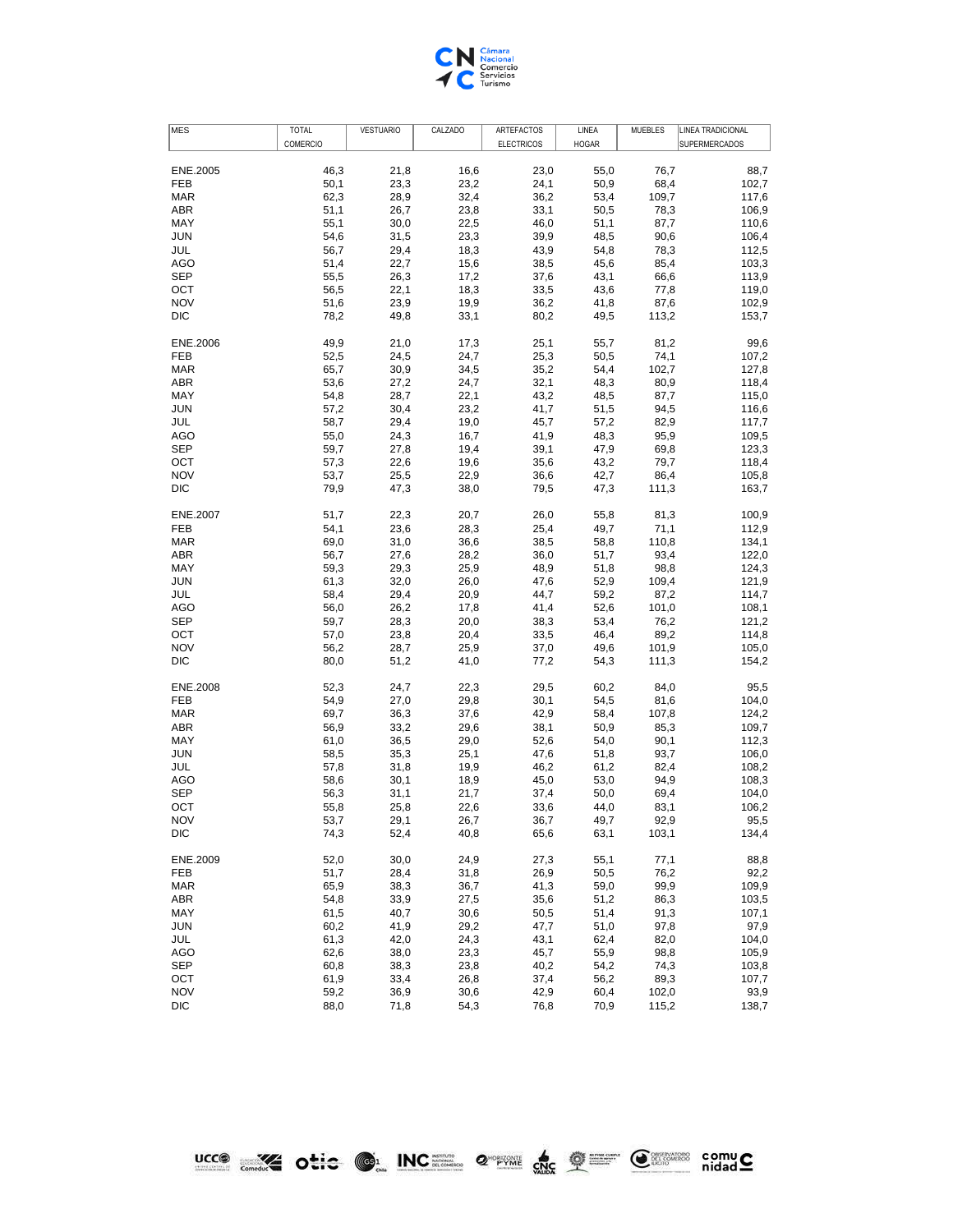

| <b>MES</b>        | <b>TOTAL</b>  | <b>VESTUARIO</b> | CALZADO       | ARTEFACTOS        | LINEA        | <b>MUEBLES</b> | LINEA TRADICIONAL    |
|-------------------|---------------|------------------|---------------|-------------------|--------------|----------------|----------------------|
|                   | COMERCIO      |                  |               | <b>ELECTRICOS</b> | <b>HOGAR</b> |                | <b>SUPERMERCADOS</b> |
| ENE.2010          | 59,0          | 39,2             | 30,7          | 34,1              | 60,8         | 81,4           | 93,2                 |
| FEB               | 57,4          | 38,5             | 42,3          | 34,0              | 54,9         | 75,9           | 90,1                 |
| <b>MAR</b>        | 57,5          | 35,8             | 35,1          | 45,6              | 48,4         | 73,2           | 87,2                 |
| ABR               | 69,1          | 48,1             | 45,8          | 58,7              | 70,6         | 90,5           | 107,1                |
| MAY               | 76,6          | 54,7             | 45,7          | 76,6              | 72,9         | 112,0          | 112,5                |
| <b>JUN</b>        | 73,7          | 53,8             | 40,7          | 69,6              | 70,0         | 123,9          | 105,7                |
| JUL               | 76,6          | 57,0             | 35,3          | 60,2              | 77,8         | 100,6          | 118,0                |
| AGO               | 71,1          | 47,5             | 29,6          | 56,5              | 71,5         | 107,5          | 109,6                |
| <b>SEP</b>        | 74,9          | 52,5             | 33,5          | 52,0              | 63,8         | 86,6           | 119,1                |
| OCT               | 76,8          | 47,5             | 38,0          | 52,2              | 65,2         | 109,5          | 119,7                |
| <b>NOV</b>        | 71,9          | 51,4             | 41,9          | 60,1              | 71,7         | 113,2          | 100,5                |
| DIC               | 111,8         | 102,5            | 72,5          | 105,6             | 81,7         | 138,8          | 157,4                |
| ENE.2011          | 71,3          | 53,6             | 42,4          | 46,8              | 71,9         | 99,4           | 100,6                |
| FEB               | 70,2          | 49,8             |               |                   | 66,2         |                |                      |
| <b>MAR</b>        | 81,7          |                  | 57,8<br>59,6  | 44,0              |              | 92,9           | 103,3                |
|                   |               | 59,7             |               | 66,9              | 71,4         | 107,0          | 110,5                |
| ABR               | 77,7          | 59,8             | 58,0          | 62,2              | 64,9         | 104,3          | 115,8                |
| MAY               | 76,0          | 58,9             | 53,5          | 69,6              | 69,1         | 107,4          | 107,1                |
| <b>JUN</b>        | 78,6          | 66,3             | 51,9          | 71,7              | 61,7         | 114,2          | 103,7                |
| JUL               | 80,4          | 61,6             | 42,2          | 68,2              | 71,7         | 105,4          | 116,8                |
| AGO               | 72,1          | 51,8             | 34,7          | 51,3              | 73,0         | 109,2          | 108,8                |
| <b>SEP</b>        | 79,1          | 57,8             | 38,9          | 62,7              | 69,4         | 92,9           | 115,3                |
| OCT               | 81,6          | 51,9             | 45,4          | 60,2              | 68,5         | 103,2          | 120,0                |
| <b>NOV</b>        | 75,9          | 56,4             | 51,3          | 64,5              | 72,1         | 107,6          | 101,3                |
| DIC               | 120,3         | 112,6            | 86,0          | 121,0             | 86,1         | 132,5          | 159,1                |
| ENE.2012          | 73,6          | 56,6             | 43,2          | 55,6              | 75,8         | 94,9           | 98,1                 |
| FEB               | 76,3          | 56,5             | 68,1          | 57,7              | 73,0         | 94,2           | 100,7                |
| <b>MAR</b>        | 87,3          | 66,6             | 68,9          | 77,0              | 79,5         | 113,3          | 109,4                |
| ABR               | 81,8          | 65,7             | 71,0          | 71,2              | 78,0         | 106,5          | 107,6                |
| MAY               | 81,4          | 66,3             | 64,1          | 84,3              | 74,7         | 102,6          | 100,4                |
| <b>JUN</b>        | 87,0          | 76,8             | 64,0          | 80,2              | 74,5         | 112,4          | 107,1                |
| JUL               | 86,0          | 73,4             | 49,5          | 76,8              | 84,2         | 112,4          | 110,3                |
| AGO               | 81,9          | 61,7             | 45,7          | 70,3              | 77,1         | 116,0          | 108,8                |
| <b>SEP</b>        | 89,4          | 74,2             | 53,6          | 71,0              | 75,0         | 97,4           | 116,0                |
| OCT               | 81,6          | 59,7             | 53,6          | 58,6              | 68,8         | 96,8           | 108,0                |
| <b>NOV</b><br>DIC | 83,0<br>130,7 | 66,8<br>129,8    | 64,0<br>104,5 | 73,4<br>135,7     | 76,6<br>95,4 | 111,2<br>140,9 | 100,4<br>155,2       |
|                   |               |                  |               |                   |              |                |                      |
| ENE.2013          | 79,0          | 67,7             | 57,6          | 61,3              | 78,3         | 98,2           | 93,5                 |
| FEB               | 82,8          | 66,7             | 87,6          | 67,6              | 79,9         | 94,6           | 95,1                 |
| <b>MAR</b>        | 98,8          | 81,4             | 92,7          | 91,5              | 86,4         | 121,0          | 110,9                |
| ABR               | 88,5          | 81,1             | 88,8          | 77,9              | 82,9         | 107,9          | 98,5                 |
| MAY               | 92,5          | 83,9             | 85,2          | 92,0              | 82,5         | 113,7          | 99,6                 |
| <b>JUN</b>        | 93,5          | 87,5             | 76,0          | 90,7              | 84,7         | 118,2          | 102,6                |
| JUL               | 92,9          | 84,5             | 64,3          | 89,9              | 94,0         | 115,8          | 102,6                |
| AGO               | 90,6          | 72,4             | 56,4          | 86,2              | 89,2         | 112,7          | 106,8                |
| <b>SEP</b>        | 93,2          | 80,3             | 62,9          | 81,3              | 80,6         | 91,9           | 109,3                |
| OCT               | 91,1          | 68,6             | 67,3          | 71,1              | 80,2         | 108,8          | 109,0                |
| <b>NOV</b>        | 86,4          | 72,1             | 75,5          | 80,1              | 77,2         | 113,7          | 95,9                 |
| DIC               | 134,9         | 142,3            | 121,7         | 143,2             | 96,7         | 141,4          | 141,8                |
| ENE.2014          | 83,4          | 71,4             | 66,0          | 68,0              | 82,7         | 111,2          | 96,1                 |
| FEB               | 86,5          | 72,8             | 98,3          | 75,1              | 82,7         | 100,2          | 94,9                 |
| <b>MAR</b>        | 102,7         | 90,5             | 103,2         | 104,8             | 92,0         | 118,7          | 108,4                |
| ABR               | 97,0          | 93,8             | 104,4         | 84,2              | 84,5         | 109,0          | 105,8                |
| MAY               | 99,9          | 91,8             | 94,4          | 106,6             | 91,6         | 108,2          | 104,2                |
| <b>JUN</b>        | 96,4          | 90,4             | 82,4          | 103,4             | 77,5         | 101,5          | 103,1                |
| JUL               | 91,7          | 86,1             | 65,1          | 78,4              | 90,5         | 98,3           | 104,8                |
| <b>AGO</b>        | 93,5          | 76,3             | 62,7          | 77,3              | 88,2         | 114,1          | 113,2                |
| <b>SEP</b>        | 90,3          | 78,7             | 65,6          | 71,7              | 78,7         | 88,3           | 106,9                |
| OCT               | 89,2          | 73,4             | 78,0          | 62,7              | 77,9         | 100,9          | 103,8                |
| <b>NOV</b>        | 89,8          | 77,9             | 84,0          | 78,7              | 80,7         | 114,0          | 98,8                 |
| DIC               | 137,0         | 153,3            | 132,1         | 135,0             | 100,4        | 130,1          | 140,6                |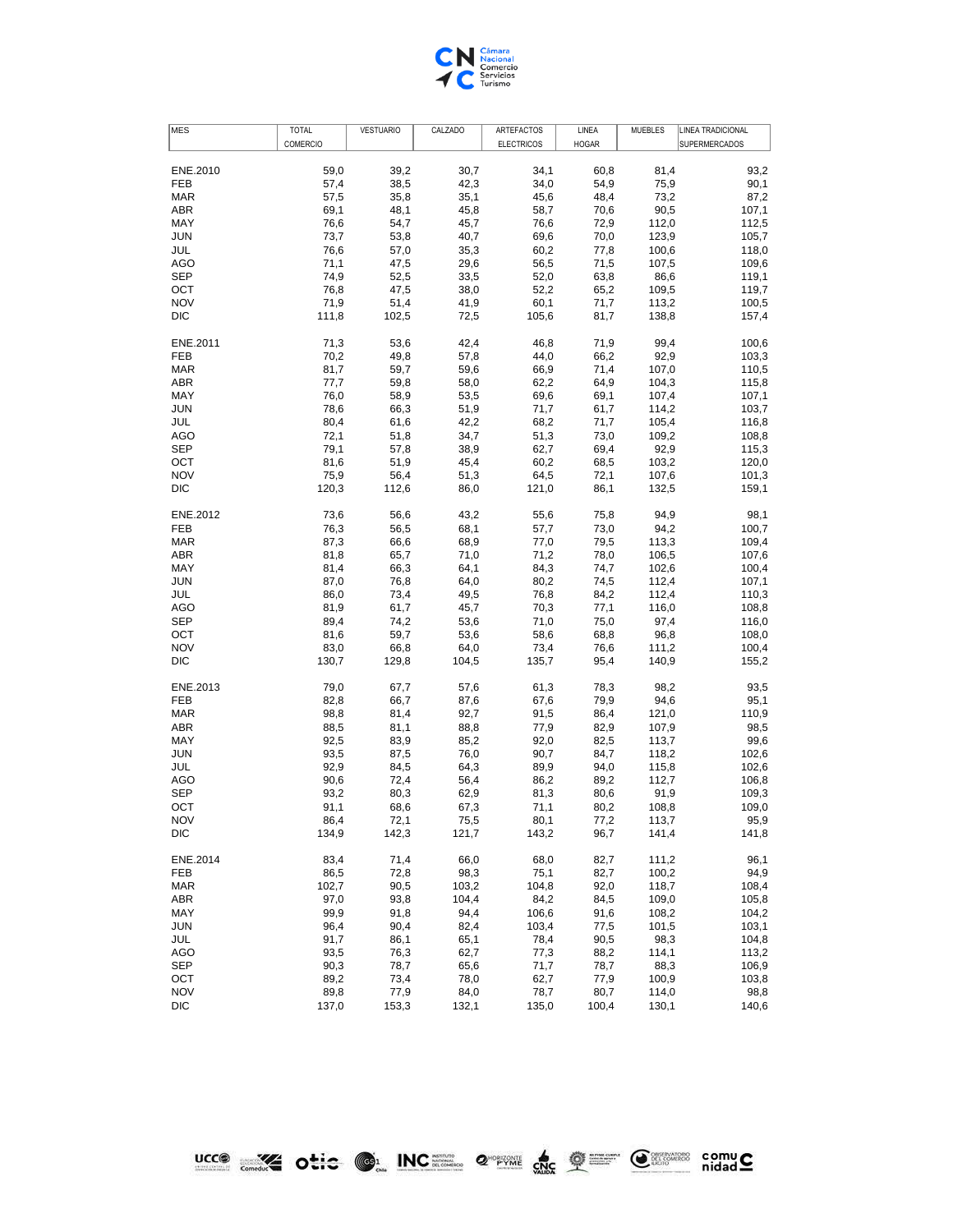

| COMERCIO<br><b>ELECTRICOS</b><br><b>HOGAR</b><br><b>SUPERMERCADOS</b><br>ENE.2015<br>87,0<br>76,8<br>77,3<br>74,1<br>80,6<br>102,3<br>97,8<br>112,4<br>102,1<br>FEB<br>88,5<br>76,5<br>75,3<br>78,7<br>95,2<br><b>MAR</b><br>98,3<br>101,8<br>95,1<br>124,1<br>104,4<br>87,3<br>82,0<br>ABR<br>93,2<br>92,1<br>104,8<br>76,7<br>78,9<br>113,6<br>101,2<br>MAY<br>100,9<br>108,0<br>100,8<br>97,3<br>102,8<br>87,0<br>120,6<br><b>JUN</b><br>86,4<br>97,0<br>94,3<br>95,3<br>97,1<br>80,3<br>105,5<br>JUL<br>90,1<br>83,1<br>69,2<br>83,3<br>84,4<br>101,0<br>100,3<br>AGO<br>89,9<br>74,0<br>65,9<br>84,1<br>87,3<br>121,3<br>102,8<br><b>SEP</b><br>87,8<br>81,6<br>70,5<br>79,6<br>73,4<br>88,6<br>96,7<br>OCT<br>87,1<br>69,3<br>73,0<br>72,5<br>74,9<br>111,3<br>98,5<br><b>NOV</b><br>90,5<br>78,4<br>93,9<br>94,2<br>81,9<br>119,5<br>92,5<br>DIC<br>144,3<br>175,3<br>168,3<br>142,0<br>111,6<br>148,9<br>133,0<br>ENE.2016<br>87,8<br>74,2<br>83,8<br>82,0<br>94,5<br>119,5<br>94,5<br>FEB<br>91,2<br>75,2<br>123,8<br>82,5<br>91,8<br>113,2<br>95,5<br><b>MAR</b><br>99,0<br>86,1<br>109,5<br>105,4<br>92,5<br>122,1<br>101,2<br>ABR<br>98,7<br>98,2<br>123,0<br>95,7<br>91,6<br>118,5<br>97,6<br>MAY<br>95,9<br>91,6<br>99,8<br>97,4<br>87,2<br>112,9<br>97,6<br><b>JUN</b><br>92,1<br>95,6<br>100,8<br>103,0<br>90,5<br>121,7<br>92,0<br>JUL<br>97,3<br>93,2<br>80,1<br>98,3<br>93,2<br>111,1<br>101,9<br><b>AGO</b><br>87,3<br>74,4<br>63,5<br>94,3<br>84,7<br>94,1<br>111,7<br><b>SEP</b><br>94,8<br>85,3<br>93,8<br>83,3<br>101,6<br>97,4<br>91,6<br>OCT<br>95,0<br>76,6<br>88,0<br>89,5<br>86,5<br>113,3<br>101,1<br><b>NOV</b><br>89,2<br>95,5<br>81,5<br>101,6<br>119,8<br>124,2<br>91,0<br>DIC<br>151,2<br>184,8<br>169,9<br>172,1<br>120,4<br>142,8<br>ENE.2017<br>86,9<br>75,3<br>88,7<br>82,5<br>85,0<br>101,7<br>92,7<br>FEB<br>90,1<br>80,9<br>128,1<br>82,2<br>85,9<br>106,9<br>90,4<br><b>MAR</b><br>99,0<br>103,1<br>98,0<br>127,9<br>110,0<br>100,5<br>120,5<br>ABR<br>102,1<br>101,2<br>117,9<br>96,6<br>98,8<br>118,5<br>103,8<br>MAY<br>93,5<br>97,6<br>96,3<br>106,3<br>107,5<br>94,9<br>102,2<br><b>JUN</b><br>100,6<br>110,0<br>106,5<br>105,8<br>87,6<br>98,9<br>96,1<br>100,2<br>JUL<br>99,3<br>86,1<br>98,4<br>98,2<br>109,0<br>103,6<br>98,4<br>AGO<br>91,2<br>68,9<br>93,6<br>90,5<br>103,8<br>80,6<br><b>SEP</b><br>98,6<br>93,4<br>82,9<br>91,7<br>92,9<br>98,0<br>105,5<br>OCT<br>91,0<br>74,6<br>78,8<br>80,8<br>86,8<br>107,1<br>99,0<br><b>NOV</b><br>97,7<br>89,7<br>97,8<br>112,8<br>100,6<br>108,6<br>94,4<br>DIC<br>155,2<br>129,9<br>135,8<br>140,4<br>189,0<br>166,9<br>171,0<br>83,6<br>94,7<br>97,4<br>106,4<br>93,6<br>ENE.2018<br>91,2<br>88,2<br>FEB<br>92,7<br>83,6<br>131,7<br>86,6<br>96,2<br>101,5<br>91,9<br><b>MAR</b><br>112,0<br>114,9<br>122,3<br>114,6<br>119,0<br>114,4<br>108,2<br>ABR<br>95,6<br>103,5<br>106,8<br>122,3<br>113,0<br>107,2<br>113,6<br>MAY<br>98,4<br>98,8<br>102,7<br>107,8<br>98,7<br>99,5<br>94,4<br><b>JUN</b><br>104,8<br>108,2<br>112,0<br>122,4<br>101,1<br>91,7<br>98,3<br>JUL<br>99,3<br>101,1<br>98,6<br>101,2<br>97,5<br>85,8<br>103,2<br><b>AGO</b><br>94,4<br>86,9<br>71,9<br>96,9<br>96,8<br>99,9<br>100,2<br><b>SEP</b><br>100,0<br>94,6<br>84,0<br>94,7<br>97,9<br>94,1<br>106,5<br>OCT<br>89,5<br>76,7<br>75,8<br>76,1<br>91,7<br>92,2<br>97,2<br><b>NOV</b><br>101,7<br>102,0<br>107,5<br>94,7<br>97,3<br>95,8<br>95,0<br>DIC<br>160,5<br>207,7<br>176,6<br>166,9<br>144,7<br>126,7<br>90,1<br>82,7<br>94,6<br>85,1<br>104,3<br>99,2<br>92,6<br>ENE.2019<br>98,2<br>FEB<br>95,7<br>85,8<br>131,7<br>91,2<br>100,6<br>95,6<br><b>MAR</b><br>102,1<br>109,4<br>109,7<br>122,0<br>123,0<br>120,6<br>119,1<br>ABR<br>103,7<br>101,1<br>114,6<br>120,1<br>105,0<br>115,9<br>97,6<br>99,4<br>99,4<br>96,6<br>MAY<br>104,6<br>105,8<br>96,8<br>97,1<br><b>JUN</b><br>104,1<br>110,7<br>110,8<br>118,5<br>104,0<br>94,2<br>96,7<br>106,4<br>JUL<br>98,2<br>96,9<br>84,1<br>105,7<br>101,3<br>97,7<br><b>AGO</b><br>97,9<br>78,5<br>101,8<br>92,1<br>100,3<br>100,8<br>102,3<br><b>SEP</b><br>95,2<br>90,4<br>80,8<br>86,6<br>89,0<br>92,8<br>102,3<br>OCT<br>78,0<br>68,4<br>74,9<br>59,2<br>54,2<br>57,6<br>96,1<br><b>NOV</b><br>83,1<br>77,2<br>82,5<br>78,8<br>69,1<br>83,5<br>89,8<br>DIC<br>145,4<br>193,2<br>146,8<br>136,9<br>127,1<br>116,7<br>130,6 | <b>MES</b> | TOTAL | <b>VESTUARIO</b> | CALZADO | ARTEFACTOS | LINEA | MUEBLES | LINEA TRADICIONAL |
|-------------------------------------------------------------------------------------------------------------------------------------------------------------------------------------------------------------------------------------------------------------------------------------------------------------------------------------------------------------------------------------------------------------------------------------------------------------------------------------------------------------------------------------------------------------------------------------------------------------------------------------------------------------------------------------------------------------------------------------------------------------------------------------------------------------------------------------------------------------------------------------------------------------------------------------------------------------------------------------------------------------------------------------------------------------------------------------------------------------------------------------------------------------------------------------------------------------------------------------------------------------------------------------------------------------------------------------------------------------------------------------------------------------------------------------------------------------------------------------------------------------------------------------------------------------------------------------------------------------------------------------------------------------------------------------------------------------------------------------------------------------------------------------------------------------------------------------------------------------------------------------------------------------------------------------------------------------------------------------------------------------------------------------------------------------------------------------------------------------------------------------------------------------------------------------------------------------------------------------------------------------------------------------------------------------------------------------------------------------------------------------------------------------------------------------------------------------------------------------------------------------------------------------------------------------------------------------------------------------------------------------------------------------------------------------------------------------------------------------------------------------------------------------------------------------------------------------------------------------------------------------------------------------------------------------------------------------------------------------------------------------------------------------------------------------------------------------------------------------------------------------------------------------------------------------------------------------------------------------------------------------------------------------------------------------------------------------------------------------------------------------------------------------------------------------------------------------------------------------------------------------------------------------------------------------------------------------------------------------------------------------------------------------------------------------------------------------------------------------------------------------------------------------------------------------------------------------------------------------------------------------------------------------------------------------------------------------------------------------------------------------------------------------------------------------------------------------------------------------------------------------------------------------------------------------------------------------------------------------------------------------------------------------------------------------------------------------------------------------|------------|-------|------------------|---------|------------|-------|---------|-------------------|
|                                                                                                                                                                                                                                                                                                                                                                                                                                                                                                                                                                                                                                                                                                                                                                                                                                                                                                                                                                                                                                                                                                                                                                                                                                                                                                                                                                                                                                                                                                                                                                                                                                                                                                                                                                                                                                                                                                                                                                                                                                                                                                                                                                                                                                                                                                                                                                                                                                                                                                                                                                                                                                                                                                                                                                                                                                                                                                                                                                                                                                                                                                                                                                                                                                                                                                                                                                                                                                                                                                                                                                                                                                                                                                                                                                                                                                                                                                                                                                                                                                                                                                                                                                                                                                                                                                                                                             |            |       |                  |         |            |       |         |                   |
|                                                                                                                                                                                                                                                                                                                                                                                                                                                                                                                                                                                                                                                                                                                                                                                                                                                                                                                                                                                                                                                                                                                                                                                                                                                                                                                                                                                                                                                                                                                                                                                                                                                                                                                                                                                                                                                                                                                                                                                                                                                                                                                                                                                                                                                                                                                                                                                                                                                                                                                                                                                                                                                                                                                                                                                                                                                                                                                                                                                                                                                                                                                                                                                                                                                                                                                                                                                                                                                                                                                                                                                                                                                                                                                                                                                                                                                                                                                                                                                                                                                                                                                                                                                                                                                                                                                                                             |            |       |                  |         |            |       |         |                   |
|                                                                                                                                                                                                                                                                                                                                                                                                                                                                                                                                                                                                                                                                                                                                                                                                                                                                                                                                                                                                                                                                                                                                                                                                                                                                                                                                                                                                                                                                                                                                                                                                                                                                                                                                                                                                                                                                                                                                                                                                                                                                                                                                                                                                                                                                                                                                                                                                                                                                                                                                                                                                                                                                                                                                                                                                                                                                                                                                                                                                                                                                                                                                                                                                                                                                                                                                                                                                                                                                                                                                                                                                                                                                                                                                                                                                                                                                                                                                                                                                                                                                                                                                                                                                                                                                                                                                                             |            |       |                  |         |            |       |         |                   |
|                                                                                                                                                                                                                                                                                                                                                                                                                                                                                                                                                                                                                                                                                                                                                                                                                                                                                                                                                                                                                                                                                                                                                                                                                                                                                                                                                                                                                                                                                                                                                                                                                                                                                                                                                                                                                                                                                                                                                                                                                                                                                                                                                                                                                                                                                                                                                                                                                                                                                                                                                                                                                                                                                                                                                                                                                                                                                                                                                                                                                                                                                                                                                                                                                                                                                                                                                                                                                                                                                                                                                                                                                                                                                                                                                                                                                                                                                                                                                                                                                                                                                                                                                                                                                                                                                                                                                             |            |       |                  |         |            |       |         |                   |
|                                                                                                                                                                                                                                                                                                                                                                                                                                                                                                                                                                                                                                                                                                                                                                                                                                                                                                                                                                                                                                                                                                                                                                                                                                                                                                                                                                                                                                                                                                                                                                                                                                                                                                                                                                                                                                                                                                                                                                                                                                                                                                                                                                                                                                                                                                                                                                                                                                                                                                                                                                                                                                                                                                                                                                                                                                                                                                                                                                                                                                                                                                                                                                                                                                                                                                                                                                                                                                                                                                                                                                                                                                                                                                                                                                                                                                                                                                                                                                                                                                                                                                                                                                                                                                                                                                                                                             |            |       |                  |         |            |       |         |                   |
|                                                                                                                                                                                                                                                                                                                                                                                                                                                                                                                                                                                                                                                                                                                                                                                                                                                                                                                                                                                                                                                                                                                                                                                                                                                                                                                                                                                                                                                                                                                                                                                                                                                                                                                                                                                                                                                                                                                                                                                                                                                                                                                                                                                                                                                                                                                                                                                                                                                                                                                                                                                                                                                                                                                                                                                                                                                                                                                                                                                                                                                                                                                                                                                                                                                                                                                                                                                                                                                                                                                                                                                                                                                                                                                                                                                                                                                                                                                                                                                                                                                                                                                                                                                                                                                                                                                                                             |            |       |                  |         |            |       |         |                   |
|                                                                                                                                                                                                                                                                                                                                                                                                                                                                                                                                                                                                                                                                                                                                                                                                                                                                                                                                                                                                                                                                                                                                                                                                                                                                                                                                                                                                                                                                                                                                                                                                                                                                                                                                                                                                                                                                                                                                                                                                                                                                                                                                                                                                                                                                                                                                                                                                                                                                                                                                                                                                                                                                                                                                                                                                                                                                                                                                                                                                                                                                                                                                                                                                                                                                                                                                                                                                                                                                                                                                                                                                                                                                                                                                                                                                                                                                                                                                                                                                                                                                                                                                                                                                                                                                                                                                                             |            |       |                  |         |            |       |         |                   |
|                                                                                                                                                                                                                                                                                                                                                                                                                                                                                                                                                                                                                                                                                                                                                                                                                                                                                                                                                                                                                                                                                                                                                                                                                                                                                                                                                                                                                                                                                                                                                                                                                                                                                                                                                                                                                                                                                                                                                                                                                                                                                                                                                                                                                                                                                                                                                                                                                                                                                                                                                                                                                                                                                                                                                                                                                                                                                                                                                                                                                                                                                                                                                                                                                                                                                                                                                                                                                                                                                                                                                                                                                                                                                                                                                                                                                                                                                                                                                                                                                                                                                                                                                                                                                                                                                                                                                             |            |       |                  |         |            |       |         |                   |
|                                                                                                                                                                                                                                                                                                                                                                                                                                                                                                                                                                                                                                                                                                                                                                                                                                                                                                                                                                                                                                                                                                                                                                                                                                                                                                                                                                                                                                                                                                                                                                                                                                                                                                                                                                                                                                                                                                                                                                                                                                                                                                                                                                                                                                                                                                                                                                                                                                                                                                                                                                                                                                                                                                                                                                                                                                                                                                                                                                                                                                                                                                                                                                                                                                                                                                                                                                                                                                                                                                                                                                                                                                                                                                                                                                                                                                                                                                                                                                                                                                                                                                                                                                                                                                                                                                                                                             |            |       |                  |         |            |       |         |                   |
|                                                                                                                                                                                                                                                                                                                                                                                                                                                                                                                                                                                                                                                                                                                                                                                                                                                                                                                                                                                                                                                                                                                                                                                                                                                                                                                                                                                                                                                                                                                                                                                                                                                                                                                                                                                                                                                                                                                                                                                                                                                                                                                                                                                                                                                                                                                                                                                                                                                                                                                                                                                                                                                                                                                                                                                                                                                                                                                                                                                                                                                                                                                                                                                                                                                                                                                                                                                                                                                                                                                                                                                                                                                                                                                                                                                                                                                                                                                                                                                                                                                                                                                                                                                                                                                                                                                                                             |            |       |                  |         |            |       |         |                   |
|                                                                                                                                                                                                                                                                                                                                                                                                                                                                                                                                                                                                                                                                                                                                                                                                                                                                                                                                                                                                                                                                                                                                                                                                                                                                                                                                                                                                                                                                                                                                                                                                                                                                                                                                                                                                                                                                                                                                                                                                                                                                                                                                                                                                                                                                                                                                                                                                                                                                                                                                                                                                                                                                                                                                                                                                                                                                                                                                                                                                                                                                                                                                                                                                                                                                                                                                                                                                                                                                                                                                                                                                                                                                                                                                                                                                                                                                                                                                                                                                                                                                                                                                                                                                                                                                                                                                                             |            |       |                  |         |            |       |         |                   |
|                                                                                                                                                                                                                                                                                                                                                                                                                                                                                                                                                                                                                                                                                                                                                                                                                                                                                                                                                                                                                                                                                                                                                                                                                                                                                                                                                                                                                                                                                                                                                                                                                                                                                                                                                                                                                                                                                                                                                                                                                                                                                                                                                                                                                                                                                                                                                                                                                                                                                                                                                                                                                                                                                                                                                                                                                                                                                                                                                                                                                                                                                                                                                                                                                                                                                                                                                                                                                                                                                                                                                                                                                                                                                                                                                                                                                                                                                                                                                                                                                                                                                                                                                                                                                                                                                                                                                             |            |       |                  |         |            |       |         |                   |
|                                                                                                                                                                                                                                                                                                                                                                                                                                                                                                                                                                                                                                                                                                                                                                                                                                                                                                                                                                                                                                                                                                                                                                                                                                                                                                                                                                                                                                                                                                                                                                                                                                                                                                                                                                                                                                                                                                                                                                                                                                                                                                                                                                                                                                                                                                                                                                                                                                                                                                                                                                                                                                                                                                                                                                                                                                                                                                                                                                                                                                                                                                                                                                                                                                                                                                                                                                                                                                                                                                                                                                                                                                                                                                                                                                                                                                                                                                                                                                                                                                                                                                                                                                                                                                                                                                                                                             |            |       |                  |         |            |       |         |                   |
|                                                                                                                                                                                                                                                                                                                                                                                                                                                                                                                                                                                                                                                                                                                                                                                                                                                                                                                                                                                                                                                                                                                                                                                                                                                                                                                                                                                                                                                                                                                                                                                                                                                                                                                                                                                                                                                                                                                                                                                                                                                                                                                                                                                                                                                                                                                                                                                                                                                                                                                                                                                                                                                                                                                                                                                                                                                                                                                                                                                                                                                                                                                                                                                                                                                                                                                                                                                                                                                                                                                                                                                                                                                                                                                                                                                                                                                                                                                                                                                                                                                                                                                                                                                                                                                                                                                                                             |            |       |                  |         |            |       |         |                   |
|                                                                                                                                                                                                                                                                                                                                                                                                                                                                                                                                                                                                                                                                                                                                                                                                                                                                                                                                                                                                                                                                                                                                                                                                                                                                                                                                                                                                                                                                                                                                                                                                                                                                                                                                                                                                                                                                                                                                                                                                                                                                                                                                                                                                                                                                                                                                                                                                                                                                                                                                                                                                                                                                                                                                                                                                                                                                                                                                                                                                                                                                                                                                                                                                                                                                                                                                                                                                                                                                                                                                                                                                                                                                                                                                                                                                                                                                                                                                                                                                                                                                                                                                                                                                                                                                                                                                                             |            |       |                  |         |            |       |         |                   |
|                                                                                                                                                                                                                                                                                                                                                                                                                                                                                                                                                                                                                                                                                                                                                                                                                                                                                                                                                                                                                                                                                                                                                                                                                                                                                                                                                                                                                                                                                                                                                                                                                                                                                                                                                                                                                                                                                                                                                                                                                                                                                                                                                                                                                                                                                                                                                                                                                                                                                                                                                                                                                                                                                                                                                                                                                                                                                                                                                                                                                                                                                                                                                                                                                                                                                                                                                                                                                                                                                                                                                                                                                                                                                                                                                                                                                                                                                                                                                                                                                                                                                                                                                                                                                                                                                                                                                             |            |       |                  |         |            |       |         |                   |
|                                                                                                                                                                                                                                                                                                                                                                                                                                                                                                                                                                                                                                                                                                                                                                                                                                                                                                                                                                                                                                                                                                                                                                                                                                                                                                                                                                                                                                                                                                                                                                                                                                                                                                                                                                                                                                                                                                                                                                                                                                                                                                                                                                                                                                                                                                                                                                                                                                                                                                                                                                                                                                                                                                                                                                                                                                                                                                                                                                                                                                                                                                                                                                                                                                                                                                                                                                                                                                                                                                                                                                                                                                                                                                                                                                                                                                                                                                                                                                                                                                                                                                                                                                                                                                                                                                                                                             |            |       |                  |         |            |       |         |                   |
|                                                                                                                                                                                                                                                                                                                                                                                                                                                                                                                                                                                                                                                                                                                                                                                                                                                                                                                                                                                                                                                                                                                                                                                                                                                                                                                                                                                                                                                                                                                                                                                                                                                                                                                                                                                                                                                                                                                                                                                                                                                                                                                                                                                                                                                                                                                                                                                                                                                                                                                                                                                                                                                                                                                                                                                                                                                                                                                                                                                                                                                                                                                                                                                                                                                                                                                                                                                                                                                                                                                                                                                                                                                                                                                                                                                                                                                                                                                                                                                                                                                                                                                                                                                                                                                                                                                                                             |            |       |                  |         |            |       |         |                   |
|                                                                                                                                                                                                                                                                                                                                                                                                                                                                                                                                                                                                                                                                                                                                                                                                                                                                                                                                                                                                                                                                                                                                                                                                                                                                                                                                                                                                                                                                                                                                                                                                                                                                                                                                                                                                                                                                                                                                                                                                                                                                                                                                                                                                                                                                                                                                                                                                                                                                                                                                                                                                                                                                                                                                                                                                                                                                                                                                                                                                                                                                                                                                                                                                                                                                                                                                                                                                                                                                                                                                                                                                                                                                                                                                                                                                                                                                                                                                                                                                                                                                                                                                                                                                                                                                                                                                                             |            |       |                  |         |            |       |         |                   |
|                                                                                                                                                                                                                                                                                                                                                                                                                                                                                                                                                                                                                                                                                                                                                                                                                                                                                                                                                                                                                                                                                                                                                                                                                                                                                                                                                                                                                                                                                                                                                                                                                                                                                                                                                                                                                                                                                                                                                                                                                                                                                                                                                                                                                                                                                                                                                                                                                                                                                                                                                                                                                                                                                                                                                                                                                                                                                                                                                                                                                                                                                                                                                                                                                                                                                                                                                                                                                                                                                                                                                                                                                                                                                                                                                                                                                                                                                                                                                                                                                                                                                                                                                                                                                                                                                                                                                             |            |       |                  |         |            |       |         |                   |
|                                                                                                                                                                                                                                                                                                                                                                                                                                                                                                                                                                                                                                                                                                                                                                                                                                                                                                                                                                                                                                                                                                                                                                                                                                                                                                                                                                                                                                                                                                                                                                                                                                                                                                                                                                                                                                                                                                                                                                                                                                                                                                                                                                                                                                                                                                                                                                                                                                                                                                                                                                                                                                                                                                                                                                                                                                                                                                                                                                                                                                                                                                                                                                                                                                                                                                                                                                                                                                                                                                                                                                                                                                                                                                                                                                                                                                                                                                                                                                                                                                                                                                                                                                                                                                                                                                                                                             |            |       |                  |         |            |       |         |                   |
|                                                                                                                                                                                                                                                                                                                                                                                                                                                                                                                                                                                                                                                                                                                                                                                                                                                                                                                                                                                                                                                                                                                                                                                                                                                                                                                                                                                                                                                                                                                                                                                                                                                                                                                                                                                                                                                                                                                                                                                                                                                                                                                                                                                                                                                                                                                                                                                                                                                                                                                                                                                                                                                                                                                                                                                                                                                                                                                                                                                                                                                                                                                                                                                                                                                                                                                                                                                                                                                                                                                                                                                                                                                                                                                                                                                                                                                                                                                                                                                                                                                                                                                                                                                                                                                                                                                                                             |            |       |                  |         |            |       |         |                   |
|                                                                                                                                                                                                                                                                                                                                                                                                                                                                                                                                                                                                                                                                                                                                                                                                                                                                                                                                                                                                                                                                                                                                                                                                                                                                                                                                                                                                                                                                                                                                                                                                                                                                                                                                                                                                                                                                                                                                                                                                                                                                                                                                                                                                                                                                                                                                                                                                                                                                                                                                                                                                                                                                                                                                                                                                                                                                                                                                                                                                                                                                                                                                                                                                                                                                                                                                                                                                                                                                                                                                                                                                                                                                                                                                                                                                                                                                                                                                                                                                                                                                                                                                                                                                                                                                                                                                                             |            |       |                  |         |            |       |         |                   |
|                                                                                                                                                                                                                                                                                                                                                                                                                                                                                                                                                                                                                                                                                                                                                                                                                                                                                                                                                                                                                                                                                                                                                                                                                                                                                                                                                                                                                                                                                                                                                                                                                                                                                                                                                                                                                                                                                                                                                                                                                                                                                                                                                                                                                                                                                                                                                                                                                                                                                                                                                                                                                                                                                                                                                                                                                                                                                                                                                                                                                                                                                                                                                                                                                                                                                                                                                                                                                                                                                                                                                                                                                                                                                                                                                                                                                                                                                                                                                                                                                                                                                                                                                                                                                                                                                                                                                             |            |       |                  |         |            |       |         |                   |
|                                                                                                                                                                                                                                                                                                                                                                                                                                                                                                                                                                                                                                                                                                                                                                                                                                                                                                                                                                                                                                                                                                                                                                                                                                                                                                                                                                                                                                                                                                                                                                                                                                                                                                                                                                                                                                                                                                                                                                                                                                                                                                                                                                                                                                                                                                                                                                                                                                                                                                                                                                                                                                                                                                                                                                                                                                                                                                                                                                                                                                                                                                                                                                                                                                                                                                                                                                                                                                                                                                                                                                                                                                                                                                                                                                                                                                                                                                                                                                                                                                                                                                                                                                                                                                                                                                                                                             |            |       |                  |         |            |       |         |                   |
|                                                                                                                                                                                                                                                                                                                                                                                                                                                                                                                                                                                                                                                                                                                                                                                                                                                                                                                                                                                                                                                                                                                                                                                                                                                                                                                                                                                                                                                                                                                                                                                                                                                                                                                                                                                                                                                                                                                                                                                                                                                                                                                                                                                                                                                                                                                                                                                                                                                                                                                                                                                                                                                                                                                                                                                                                                                                                                                                                                                                                                                                                                                                                                                                                                                                                                                                                                                                                                                                                                                                                                                                                                                                                                                                                                                                                                                                                                                                                                                                                                                                                                                                                                                                                                                                                                                                                             |            |       |                  |         |            |       |         |                   |
|                                                                                                                                                                                                                                                                                                                                                                                                                                                                                                                                                                                                                                                                                                                                                                                                                                                                                                                                                                                                                                                                                                                                                                                                                                                                                                                                                                                                                                                                                                                                                                                                                                                                                                                                                                                                                                                                                                                                                                                                                                                                                                                                                                                                                                                                                                                                                                                                                                                                                                                                                                                                                                                                                                                                                                                                                                                                                                                                                                                                                                                                                                                                                                                                                                                                                                                                                                                                                                                                                                                                                                                                                                                                                                                                                                                                                                                                                                                                                                                                                                                                                                                                                                                                                                                                                                                                                             |            |       |                  |         |            |       |         |                   |
|                                                                                                                                                                                                                                                                                                                                                                                                                                                                                                                                                                                                                                                                                                                                                                                                                                                                                                                                                                                                                                                                                                                                                                                                                                                                                                                                                                                                                                                                                                                                                                                                                                                                                                                                                                                                                                                                                                                                                                                                                                                                                                                                                                                                                                                                                                                                                                                                                                                                                                                                                                                                                                                                                                                                                                                                                                                                                                                                                                                                                                                                                                                                                                                                                                                                                                                                                                                                                                                                                                                                                                                                                                                                                                                                                                                                                                                                                                                                                                                                                                                                                                                                                                                                                                                                                                                                                             |            |       |                  |         |            |       |         | 133,2             |
|                                                                                                                                                                                                                                                                                                                                                                                                                                                                                                                                                                                                                                                                                                                                                                                                                                                                                                                                                                                                                                                                                                                                                                                                                                                                                                                                                                                                                                                                                                                                                                                                                                                                                                                                                                                                                                                                                                                                                                                                                                                                                                                                                                                                                                                                                                                                                                                                                                                                                                                                                                                                                                                                                                                                                                                                                                                                                                                                                                                                                                                                                                                                                                                                                                                                                                                                                                                                                                                                                                                                                                                                                                                                                                                                                                                                                                                                                                                                                                                                                                                                                                                                                                                                                                                                                                                                                             |            |       |                  |         |            |       |         |                   |
|                                                                                                                                                                                                                                                                                                                                                                                                                                                                                                                                                                                                                                                                                                                                                                                                                                                                                                                                                                                                                                                                                                                                                                                                                                                                                                                                                                                                                                                                                                                                                                                                                                                                                                                                                                                                                                                                                                                                                                                                                                                                                                                                                                                                                                                                                                                                                                                                                                                                                                                                                                                                                                                                                                                                                                                                                                                                                                                                                                                                                                                                                                                                                                                                                                                                                                                                                                                                                                                                                                                                                                                                                                                                                                                                                                                                                                                                                                                                                                                                                                                                                                                                                                                                                                                                                                                                                             |            |       |                  |         |            |       |         |                   |
|                                                                                                                                                                                                                                                                                                                                                                                                                                                                                                                                                                                                                                                                                                                                                                                                                                                                                                                                                                                                                                                                                                                                                                                                                                                                                                                                                                                                                                                                                                                                                                                                                                                                                                                                                                                                                                                                                                                                                                                                                                                                                                                                                                                                                                                                                                                                                                                                                                                                                                                                                                                                                                                                                                                                                                                                                                                                                                                                                                                                                                                                                                                                                                                                                                                                                                                                                                                                                                                                                                                                                                                                                                                                                                                                                                                                                                                                                                                                                                                                                                                                                                                                                                                                                                                                                                                                                             |            |       |                  |         |            |       |         |                   |
|                                                                                                                                                                                                                                                                                                                                                                                                                                                                                                                                                                                                                                                                                                                                                                                                                                                                                                                                                                                                                                                                                                                                                                                                                                                                                                                                                                                                                                                                                                                                                                                                                                                                                                                                                                                                                                                                                                                                                                                                                                                                                                                                                                                                                                                                                                                                                                                                                                                                                                                                                                                                                                                                                                                                                                                                                                                                                                                                                                                                                                                                                                                                                                                                                                                                                                                                                                                                                                                                                                                                                                                                                                                                                                                                                                                                                                                                                                                                                                                                                                                                                                                                                                                                                                                                                                                                                             |            |       |                  |         |            |       |         |                   |
|                                                                                                                                                                                                                                                                                                                                                                                                                                                                                                                                                                                                                                                                                                                                                                                                                                                                                                                                                                                                                                                                                                                                                                                                                                                                                                                                                                                                                                                                                                                                                                                                                                                                                                                                                                                                                                                                                                                                                                                                                                                                                                                                                                                                                                                                                                                                                                                                                                                                                                                                                                                                                                                                                                                                                                                                                                                                                                                                                                                                                                                                                                                                                                                                                                                                                                                                                                                                                                                                                                                                                                                                                                                                                                                                                                                                                                                                                                                                                                                                                                                                                                                                                                                                                                                                                                                                                             |            |       |                  |         |            |       |         |                   |
|                                                                                                                                                                                                                                                                                                                                                                                                                                                                                                                                                                                                                                                                                                                                                                                                                                                                                                                                                                                                                                                                                                                                                                                                                                                                                                                                                                                                                                                                                                                                                                                                                                                                                                                                                                                                                                                                                                                                                                                                                                                                                                                                                                                                                                                                                                                                                                                                                                                                                                                                                                                                                                                                                                                                                                                                                                                                                                                                                                                                                                                                                                                                                                                                                                                                                                                                                                                                                                                                                                                                                                                                                                                                                                                                                                                                                                                                                                                                                                                                                                                                                                                                                                                                                                                                                                                                                             |            |       |                  |         |            |       |         |                   |
|                                                                                                                                                                                                                                                                                                                                                                                                                                                                                                                                                                                                                                                                                                                                                                                                                                                                                                                                                                                                                                                                                                                                                                                                                                                                                                                                                                                                                                                                                                                                                                                                                                                                                                                                                                                                                                                                                                                                                                                                                                                                                                                                                                                                                                                                                                                                                                                                                                                                                                                                                                                                                                                                                                                                                                                                                                                                                                                                                                                                                                                                                                                                                                                                                                                                                                                                                                                                                                                                                                                                                                                                                                                                                                                                                                                                                                                                                                                                                                                                                                                                                                                                                                                                                                                                                                                                                             |            |       |                  |         |            |       |         |                   |
|                                                                                                                                                                                                                                                                                                                                                                                                                                                                                                                                                                                                                                                                                                                                                                                                                                                                                                                                                                                                                                                                                                                                                                                                                                                                                                                                                                                                                                                                                                                                                                                                                                                                                                                                                                                                                                                                                                                                                                                                                                                                                                                                                                                                                                                                                                                                                                                                                                                                                                                                                                                                                                                                                                                                                                                                                                                                                                                                                                                                                                                                                                                                                                                                                                                                                                                                                                                                                                                                                                                                                                                                                                                                                                                                                                                                                                                                                                                                                                                                                                                                                                                                                                                                                                                                                                                                                             |            |       |                  |         |            |       |         |                   |
|                                                                                                                                                                                                                                                                                                                                                                                                                                                                                                                                                                                                                                                                                                                                                                                                                                                                                                                                                                                                                                                                                                                                                                                                                                                                                                                                                                                                                                                                                                                                                                                                                                                                                                                                                                                                                                                                                                                                                                                                                                                                                                                                                                                                                                                                                                                                                                                                                                                                                                                                                                                                                                                                                                                                                                                                                                                                                                                                                                                                                                                                                                                                                                                                                                                                                                                                                                                                                                                                                                                                                                                                                                                                                                                                                                                                                                                                                                                                                                                                                                                                                                                                                                                                                                                                                                                                                             |            |       |                  |         |            |       |         |                   |
|                                                                                                                                                                                                                                                                                                                                                                                                                                                                                                                                                                                                                                                                                                                                                                                                                                                                                                                                                                                                                                                                                                                                                                                                                                                                                                                                                                                                                                                                                                                                                                                                                                                                                                                                                                                                                                                                                                                                                                                                                                                                                                                                                                                                                                                                                                                                                                                                                                                                                                                                                                                                                                                                                                                                                                                                                                                                                                                                                                                                                                                                                                                                                                                                                                                                                                                                                                                                                                                                                                                                                                                                                                                                                                                                                                                                                                                                                                                                                                                                                                                                                                                                                                                                                                                                                                                                                             |            |       |                  |         |            |       |         |                   |
|                                                                                                                                                                                                                                                                                                                                                                                                                                                                                                                                                                                                                                                                                                                                                                                                                                                                                                                                                                                                                                                                                                                                                                                                                                                                                                                                                                                                                                                                                                                                                                                                                                                                                                                                                                                                                                                                                                                                                                                                                                                                                                                                                                                                                                                                                                                                                                                                                                                                                                                                                                                                                                                                                                                                                                                                                                                                                                                                                                                                                                                                                                                                                                                                                                                                                                                                                                                                                                                                                                                                                                                                                                                                                                                                                                                                                                                                                                                                                                                                                                                                                                                                                                                                                                                                                                                                                             |            |       |                  |         |            |       |         |                   |
|                                                                                                                                                                                                                                                                                                                                                                                                                                                                                                                                                                                                                                                                                                                                                                                                                                                                                                                                                                                                                                                                                                                                                                                                                                                                                                                                                                                                                                                                                                                                                                                                                                                                                                                                                                                                                                                                                                                                                                                                                                                                                                                                                                                                                                                                                                                                                                                                                                                                                                                                                                                                                                                                                                                                                                                                                                                                                                                                                                                                                                                                                                                                                                                                                                                                                                                                                                                                                                                                                                                                                                                                                                                                                                                                                                                                                                                                                                                                                                                                                                                                                                                                                                                                                                                                                                                                                             |            |       |                  |         |            |       |         |                   |
|                                                                                                                                                                                                                                                                                                                                                                                                                                                                                                                                                                                                                                                                                                                                                                                                                                                                                                                                                                                                                                                                                                                                                                                                                                                                                                                                                                                                                                                                                                                                                                                                                                                                                                                                                                                                                                                                                                                                                                                                                                                                                                                                                                                                                                                                                                                                                                                                                                                                                                                                                                                                                                                                                                                                                                                                                                                                                                                                                                                                                                                                                                                                                                                                                                                                                                                                                                                                                                                                                                                                                                                                                                                                                                                                                                                                                                                                                                                                                                                                                                                                                                                                                                                                                                                                                                                                                             |            |       |                  |         |            |       |         |                   |
|                                                                                                                                                                                                                                                                                                                                                                                                                                                                                                                                                                                                                                                                                                                                                                                                                                                                                                                                                                                                                                                                                                                                                                                                                                                                                                                                                                                                                                                                                                                                                                                                                                                                                                                                                                                                                                                                                                                                                                                                                                                                                                                                                                                                                                                                                                                                                                                                                                                                                                                                                                                                                                                                                                                                                                                                                                                                                                                                                                                                                                                                                                                                                                                                                                                                                                                                                                                                                                                                                                                                                                                                                                                                                                                                                                                                                                                                                                                                                                                                                                                                                                                                                                                                                                                                                                                                                             |            |       |                  |         |            |       |         |                   |
|                                                                                                                                                                                                                                                                                                                                                                                                                                                                                                                                                                                                                                                                                                                                                                                                                                                                                                                                                                                                                                                                                                                                                                                                                                                                                                                                                                                                                                                                                                                                                                                                                                                                                                                                                                                                                                                                                                                                                                                                                                                                                                                                                                                                                                                                                                                                                                                                                                                                                                                                                                                                                                                                                                                                                                                                                                                                                                                                                                                                                                                                                                                                                                                                                                                                                                                                                                                                                                                                                                                                                                                                                                                                                                                                                                                                                                                                                                                                                                                                                                                                                                                                                                                                                                                                                                                                                             |            |       |                  |         |            |       |         |                   |
|                                                                                                                                                                                                                                                                                                                                                                                                                                                                                                                                                                                                                                                                                                                                                                                                                                                                                                                                                                                                                                                                                                                                                                                                                                                                                                                                                                                                                                                                                                                                                                                                                                                                                                                                                                                                                                                                                                                                                                                                                                                                                                                                                                                                                                                                                                                                                                                                                                                                                                                                                                                                                                                                                                                                                                                                                                                                                                                                                                                                                                                                                                                                                                                                                                                                                                                                                                                                                                                                                                                                                                                                                                                                                                                                                                                                                                                                                                                                                                                                                                                                                                                                                                                                                                                                                                                                                             |            |       |                  |         |            |       |         |                   |
|                                                                                                                                                                                                                                                                                                                                                                                                                                                                                                                                                                                                                                                                                                                                                                                                                                                                                                                                                                                                                                                                                                                                                                                                                                                                                                                                                                                                                                                                                                                                                                                                                                                                                                                                                                                                                                                                                                                                                                                                                                                                                                                                                                                                                                                                                                                                                                                                                                                                                                                                                                                                                                                                                                                                                                                                                                                                                                                                                                                                                                                                                                                                                                                                                                                                                                                                                                                                                                                                                                                                                                                                                                                                                                                                                                                                                                                                                                                                                                                                                                                                                                                                                                                                                                                                                                                                                             |            |       |                  |         |            |       |         |                   |
|                                                                                                                                                                                                                                                                                                                                                                                                                                                                                                                                                                                                                                                                                                                                                                                                                                                                                                                                                                                                                                                                                                                                                                                                                                                                                                                                                                                                                                                                                                                                                                                                                                                                                                                                                                                                                                                                                                                                                                                                                                                                                                                                                                                                                                                                                                                                                                                                                                                                                                                                                                                                                                                                                                                                                                                                                                                                                                                                                                                                                                                                                                                                                                                                                                                                                                                                                                                                                                                                                                                                                                                                                                                                                                                                                                                                                                                                                                                                                                                                                                                                                                                                                                                                                                                                                                                                                             |            |       |                  |         |            |       |         |                   |
|                                                                                                                                                                                                                                                                                                                                                                                                                                                                                                                                                                                                                                                                                                                                                                                                                                                                                                                                                                                                                                                                                                                                                                                                                                                                                                                                                                                                                                                                                                                                                                                                                                                                                                                                                                                                                                                                                                                                                                                                                                                                                                                                                                                                                                                                                                                                                                                                                                                                                                                                                                                                                                                                                                                                                                                                                                                                                                                                                                                                                                                                                                                                                                                                                                                                                                                                                                                                                                                                                                                                                                                                                                                                                                                                                                                                                                                                                                                                                                                                                                                                                                                                                                                                                                                                                                                                                             |            |       |                  |         |            |       |         |                   |
|                                                                                                                                                                                                                                                                                                                                                                                                                                                                                                                                                                                                                                                                                                                                                                                                                                                                                                                                                                                                                                                                                                                                                                                                                                                                                                                                                                                                                                                                                                                                                                                                                                                                                                                                                                                                                                                                                                                                                                                                                                                                                                                                                                                                                                                                                                                                                                                                                                                                                                                                                                                                                                                                                                                                                                                                                                                                                                                                                                                                                                                                                                                                                                                                                                                                                                                                                                                                                                                                                                                                                                                                                                                                                                                                                                                                                                                                                                                                                                                                                                                                                                                                                                                                                                                                                                                                                             |            |       |                  |         |            |       |         |                   |
|                                                                                                                                                                                                                                                                                                                                                                                                                                                                                                                                                                                                                                                                                                                                                                                                                                                                                                                                                                                                                                                                                                                                                                                                                                                                                                                                                                                                                                                                                                                                                                                                                                                                                                                                                                                                                                                                                                                                                                                                                                                                                                                                                                                                                                                                                                                                                                                                                                                                                                                                                                                                                                                                                                                                                                                                                                                                                                                                                                                                                                                                                                                                                                                                                                                                                                                                                                                                                                                                                                                                                                                                                                                                                                                                                                                                                                                                                                                                                                                                                                                                                                                                                                                                                                                                                                                                                             |            |       |                  |         |            |       |         |                   |
|                                                                                                                                                                                                                                                                                                                                                                                                                                                                                                                                                                                                                                                                                                                                                                                                                                                                                                                                                                                                                                                                                                                                                                                                                                                                                                                                                                                                                                                                                                                                                                                                                                                                                                                                                                                                                                                                                                                                                                                                                                                                                                                                                                                                                                                                                                                                                                                                                                                                                                                                                                                                                                                                                                                                                                                                                                                                                                                                                                                                                                                                                                                                                                                                                                                                                                                                                                                                                                                                                                                                                                                                                                                                                                                                                                                                                                                                                                                                                                                                                                                                                                                                                                                                                                                                                                                                                             |            |       |                  |         |            |       |         |                   |
|                                                                                                                                                                                                                                                                                                                                                                                                                                                                                                                                                                                                                                                                                                                                                                                                                                                                                                                                                                                                                                                                                                                                                                                                                                                                                                                                                                                                                                                                                                                                                                                                                                                                                                                                                                                                                                                                                                                                                                                                                                                                                                                                                                                                                                                                                                                                                                                                                                                                                                                                                                                                                                                                                                                                                                                                                                                                                                                                                                                                                                                                                                                                                                                                                                                                                                                                                                                                                                                                                                                                                                                                                                                                                                                                                                                                                                                                                                                                                                                                                                                                                                                                                                                                                                                                                                                                                             |            |       |                  |         |            |       |         |                   |
|                                                                                                                                                                                                                                                                                                                                                                                                                                                                                                                                                                                                                                                                                                                                                                                                                                                                                                                                                                                                                                                                                                                                                                                                                                                                                                                                                                                                                                                                                                                                                                                                                                                                                                                                                                                                                                                                                                                                                                                                                                                                                                                                                                                                                                                                                                                                                                                                                                                                                                                                                                                                                                                                                                                                                                                                                                                                                                                                                                                                                                                                                                                                                                                                                                                                                                                                                                                                                                                                                                                                                                                                                                                                                                                                                                                                                                                                                                                                                                                                                                                                                                                                                                                                                                                                                                                                                             |            |       |                  |         |            |       |         |                   |
|                                                                                                                                                                                                                                                                                                                                                                                                                                                                                                                                                                                                                                                                                                                                                                                                                                                                                                                                                                                                                                                                                                                                                                                                                                                                                                                                                                                                                                                                                                                                                                                                                                                                                                                                                                                                                                                                                                                                                                                                                                                                                                                                                                                                                                                                                                                                                                                                                                                                                                                                                                                                                                                                                                                                                                                                                                                                                                                                                                                                                                                                                                                                                                                                                                                                                                                                                                                                                                                                                                                                                                                                                                                                                                                                                                                                                                                                                                                                                                                                                                                                                                                                                                                                                                                                                                                                                             |            |       |                  |         |            |       |         |                   |
|                                                                                                                                                                                                                                                                                                                                                                                                                                                                                                                                                                                                                                                                                                                                                                                                                                                                                                                                                                                                                                                                                                                                                                                                                                                                                                                                                                                                                                                                                                                                                                                                                                                                                                                                                                                                                                                                                                                                                                                                                                                                                                                                                                                                                                                                                                                                                                                                                                                                                                                                                                                                                                                                                                                                                                                                                                                                                                                                                                                                                                                                                                                                                                                                                                                                                                                                                                                                                                                                                                                                                                                                                                                                                                                                                                                                                                                                                                                                                                                                                                                                                                                                                                                                                                                                                                                                                             |            |       |                  |         |            |       |         |                   |
|                                                                                                                                                                                                                                                                                                                                                                                                                                                                                                                                                                                                                                                                                                                                                                                                                                                                                                                                                                                                                                                                                                                                                                                                                                                                                                                                                                                                                                                                                                                                                                                                                                                                                                                                                                                                                                                                                                                                                                                                                                                                                                                                                                                                                                                                                                                                                                                                                                                                                                                                                                                                                                                                                                                                                                                                                                                                                                                                                                                                                                                                                                                                                                                                                                                                                                                                                                                                                                                                                                                                                                                                                                                                                                                                                                                                                                                                                                                                                                                                                                                                                                                                                                                                                                                                                                                                                             |            |       |                  |         |            |       |         | 139,6             |
|                                                                                                                                                                                                                                                                                                                                                                                                                                                                                                                                                                                                                                                                                                                                                                                                                                                                                                                                                                                                                                                                                                                                                                                                                                                                                                                                                                                                                                                                                                                                                                                                                                                                                                                                                                                                                                                                                                                                                                                                                                                                                                                                                                                                                                                                                                                                                                                                                                                                                                                                                                                                                                                                                                                                                                                                                                                                                                                                                                                                                                                                                                                                                                                                                                                                                                                                                                                                                                                                                                                                                                                                                                                                                                                                                                                                                                                                                                                                                                                                                                                                                                                                                                                                                                                                                                                                                             |            |       |                  |         |            |       |         |                   |
|                                                                                                                                                                                                                                                                                                                                                                                                                                                                                                                                                                                                                                                                                                                                                                                                                                                                                                                                                                                                                                                                                                                                                                                                                                                                                                                                                                                                                                                                                                                                                                                                                                                                                                                                                                                                                                                                                                                                                                                                                                                                                                                                                                                                                                                                                                                                                                                                                                                                                                                                                                                                                                                                                                                                                                                                                                                                                                                                                                                                                                                                                                                                                                                                                                                                                                                                                                                                                                                                                                                                                                                                                                                                                                                                                                                                                                                                                                                                                                                                                                                                                                                                                                                                                                                                                                                                                             |            |       |                  |         |            |       |         |                   |
|                                                                                                                                                                                                                                                                                                                                                                                                                                                                                                                                                                                                                                                                                                                                                                                                                                                                                                                                                                                                                                                                                                                                                                                                                                                                                                                                                                                                                                                                                                                                                                                                                                                                                                                                                                                                                                                                                                                                                                                                                                                                                                                                                                                                                                                                                                                                                                                                                                                                                                                                                                                                                                                                                                                                                                                                                                                                                                                                                                                                                                                                                                                                                                                                                                                                                                                                                                                                                                                                                                                                                                                                                                                                                                                                                                                                                                                                                                                                                                                                                                                                                                                                                                                                                                                                                                                                                             |            |       |                  |         |            |       |         |                   |
|                                                                                                                                                                                                                                                                                                                                                                                                                                                                                                                                                                                                                                                                                                                                                                                                                                                                                                                                                                                                                                                                                                                                                                                                                                                                                                                                                                                                                                                                                                                                                                                                                                                                                                                                                                                                                                                                                                                                                                                                                                                                                                                                                                                                                                                                                                                                                                                                                                                                                                                                                                                                                                                                                                                                                                                                                                                                                                                                                                                                                                                                                                                                                                                                                                                                                                                                                                                                                                                                                                                                                                                                                                                                                                                                                                                                                                                                                                                                                                                                                                                                                                                                                                                                                                                                                                                                                             |            |       |                  |         |            |       |         |                   |
|                                                                                                                                                                                                                                                                                                                                                                                                                                                                                                                                                                                                                                                                                                                                                                                                                                                                                                                                                                                                                                                                                                                                                                                                                                                                                                                                                                                                                                                                                                                                                                                                                                                                                                                                                                                                                                                                                                                                                                                                                                                                                                                                                                                                                                                                                                                                                                                                                                                                                                                                                                                                                                                                                                                                                                                                                                                                                                                                                                                                                                                                                                                                                                                                                                                                                                                                                                                                                                                                                                                                                                                                                                                                                                                                                                                                                                                                                                                                                                                                                                                                                                                                                                                                                                                                                                                                                             |            |       |                  |         |            |       |         |                   |
|                                                                                                                                                                                                                                                                                                                                                                                                                                                                                                                                                                                                                                                                                                                                                                                                                                                                                                                                                                                                                                                                                                                                                                                                                                                                                                                                                                                                                                                                                                                                                                                                                                                                                                                                                                                                                                                                                                                                                                                                                                                                                                                                                                                                                                                                                                                                                                                                                                                                                                                                                                                                                                                                                                                                                                                                                                                                                                                                                                                                                                                                                                                                                                                                                                                                                                                                                                                                                                                                                                                                                                                                                                                                                                                                                                                                                                                                                                                                                                                                                                                                                                                                                                                                                                                                                                                                                             |            |       |                  |         |            |       |         |                   |
|                                                                                                                                                                                                                                                                                                                                                                                                                                                                                                                                                                                                                                                                                                                                                                                                                                                                                                                                                                                                                                                                                                                                                                                                                                                                                                                                                                                                                                                                                                                                                                                                                                                                                                                                                                                                                                                                                                                                                                                                                                                                                                                                                                                                                                                                                                                                                                                                                                                                                                                                                                                                                                                                                                                                                                                                                                                                                                                                                                                                                                                                                                                                                                                                                                                                                                                                                                                                                                                                                                                                                                                                                                                                                                                                                                                                                                                                                                                                                                                                                                                                                                                                                                                                                                                                                                                                                             |            |       |                  |         |            |       |         |                   |
|                                                                                                                                                                                                                                                                                                                                                                                                                                                                                                                                                                                                                                                                                                                                                                                                                                                                                                                                                                                                                                                                                                                                                                                                                                                                                                                                                                                                                                                                                                                                                                                                                                                                                                                                                                                                                                                                                                                                                                                                                                                                                                                                                                                                                                                                                                                                                                                                                                                                                                                                                                                                                                                                                                                                                                                                                                                                                                                                                                                                                                                                                                                                                                                                                                                                                                                                                                                                                                                                                                                                                                                                                                                                                                                                                                                                                                                                                                                                                                                                                                                                                                                                                                                                                                                                                                                                                             |            |       |                  |         |            |       |         |                   |
|                                                                                                                                                                                                                                                                                                                                                                                                                                                                                                                                                                                                                                                                                                                                                                                                                                                                                                                                                                                                                                                                                                                                                                                                                                                                                                                                                                                                                                                                                                                                                                                                                                                                                                                                                                                                                                                                                                                                                                                                                                                                                                                                                                                                                                                                                                                                                                                                                                                                                                                                                                                                                                                                                                                                                                                                                                                                                                                                                                                                                                                                                                                                                                                                                                                                                                                                                                                                                                                                                                                                                                                                                                                                                                                                                                                                                                                                                                                                                                                                                                                                                                                                                                                                                                                                                                                                                             |            |       |                  |         |            |       |         |                   |
|                                                                                                                                                                                                                                                                                                                                                                                                                                                                                                                                                                                                                                                                                                                                                                                                                                                                                                                                                                                                                                                                                                                                                                                                                                                                                                                                                                                                                                                                                                                                                                                                                                                                                                                                                                                                                                                                                                                                                                                                                                                                                                                                                                                                                                                                                                                                                                                                                                                                                                                                                                                                                                                                                                                                                                                                                                                                                                                                                                                                                                                                                                                                                                                                                                                                                                                                                                                                                                                                                                                                                                                                                                                                                                                                                                                                                                                                                                                                                                                                                                                                                                                                                                                                                                                                                                                                                             |            |       |                  |         |            |       |         |                   |
|                                                                                                                                                                                                                                                                                                                                                                                                                                                                                                                                                                                                                                                                                                                                                                                                                                                                                                                                                                                                                                                                                                                                                                                                                                                                                                                                                                                                                                                                                                                                                                                                                                                                                                                                                                                                                                                                                                                                                                                                                                                                                                                                                                                                                                                                                                                                                                                                                                                                                                                                                                                                                                                                                                                                                                                                                                                                                                                                                                                                                                                                                                                                                                                                                                                                                                                                                                                                                                                                                                                                                                                                                                                                                                                                                                                                                                                                                                                                                                                                                                                                                                                                                                                                                                                                                                                                                             |            |       |                  |         |            |       |         |                   |
|                                                                                                                                                                                                                                                                                                                                                                                                                                                                                                                                                                                                                                                                                                                                                                                                                                                                                                                                                                                                                                                                                                                                                                                                                                                                                                                                                                                                                                                                                                                                                                                                                                                                                                                                                                                                                                                                                                                                                                                                                                                                                                                                                                                                                                                                                                                                                                                                                                                                                                                                                                                                                                                                                                                                                                                                                                                                                                                                                                                                                                                                                                                                                                                                                                                                                                                                                                                                                                                                                                                                                                                                                                                                                                                                                                                                                                                                                                                                                                                                                                                                                                                                                                                                                                                                                                                                                             |            |       |                  |         |            |       |         |                   |
|                                                                                                                                                                                                                                                                                                                                                                                                                                                                                                                                                                                                                                                                                                                                                                                                                                                                                                                                                                                                                                                                                                                                                                                                                                                                                                                                                                                                                                                                                                                                                                                                                                                                                                                                                                                                                                                                                                                                                                                                                                                                                                                                                                                                                                                                                                                                                                                                                                                                                                                                                                                                                                                                                                                                                                                                                                                                                                                                                                                                                                                                                                                                                                                                                                                                                                                                                                                                                                                                                                                                                                                                                                                                                                                                                                                                                                                                                                                                                                                                                                                                                                                                                                                                                                                                                                                                                             |            |       |                  |         |            |       |         |                   |
|                                                                                                                                                                                                                                                                                                                                                                                                                                                                                                                                                                                                                                                                                                                                                                                                                                                                                                                                                                                                                                                                                                                                                                                                                                                                                                                                                                                                                                                                                                                                                                                                                                                                                                                                                                                                                                                                                                                                                                                                                                                                                                                                                                                                                                                                                                                                                                                                                                                                                                                                                                                                                                                                                                                                                                                                                                                                                                                                                                                                                                                                                                                                                                                                                                                                                                                                                                                                                                                                                                                                                                                                                                                                                                                                                                                                                                                                                                                                                                                                                                                                                                                                                                                                                                                                                                                                                             |            |       |                  |         |            |       |         |                   |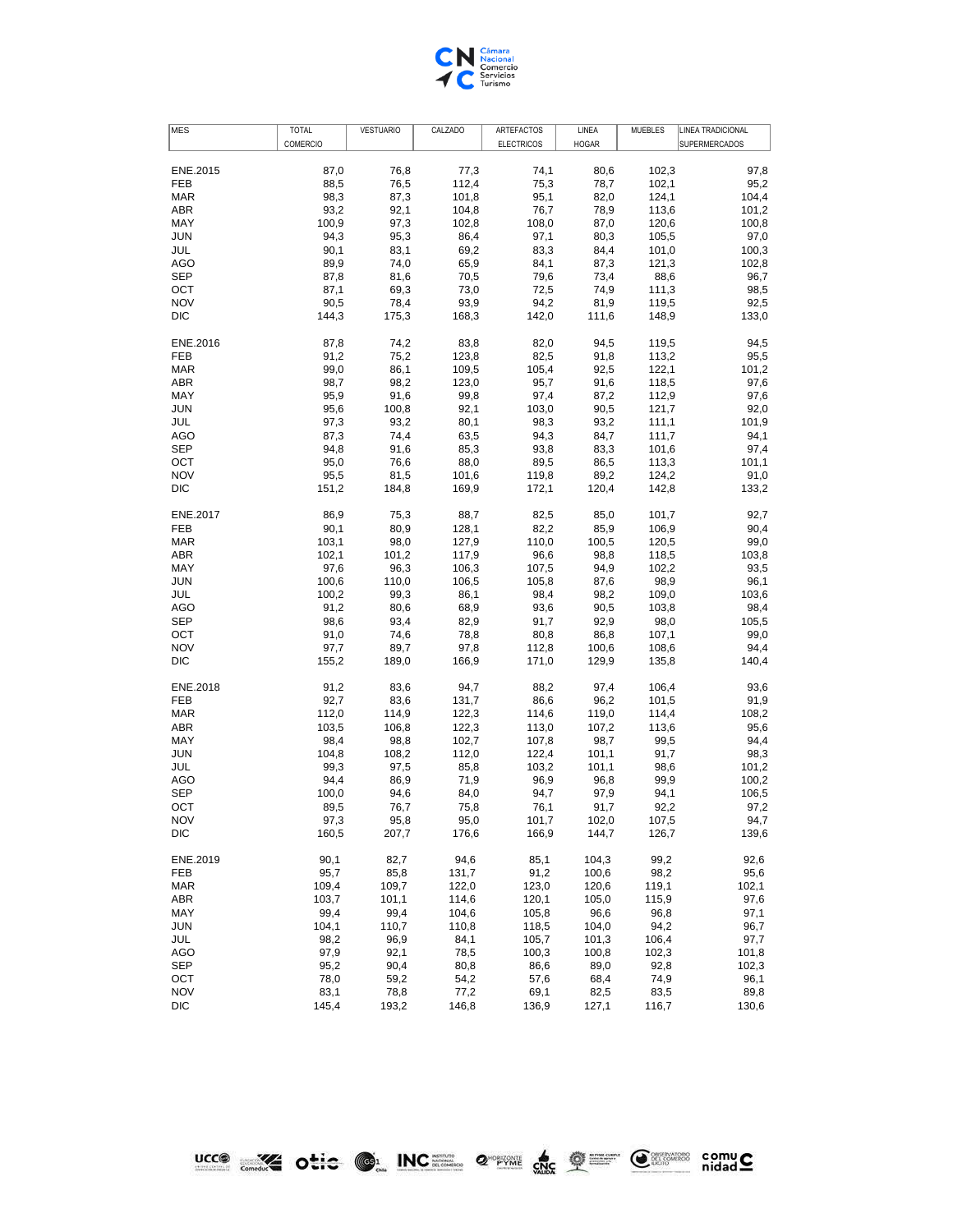

| MES<br><b>TOTAL</b><br><b>VESTUARIO</b><br>CALZADO<br><b>ARTEFACTOS</b><br>LINEA<br><b>MUEBLES</b> | LINEA TRADICIONAL    |
|----------------------------------------------------------------------------------------------------|----------------------|
| COMERCIO<br><b>ELECTRICOS</b><br><b>HOGAR</b>                                                      | <b>SUPERMERCADOS</b> |
|                                                                                                    |                      |
| 92,6<br>88,1<br>82,9<br>108,3<br>95,6<br>ENE.2020<br>90,9                                          | 95,1                 |
| <b>FEB</b><br>98,8<br>91,5<br>115,5<br>97,0<br>107,3<br>99,7                                       | 99,3                 |
| 55,2<br><b>MAR</b><br>88,7<br>49,7<br>81,9<br>64,8<br>66,7                                         | 114,8                |
| <b>ABR</b><br>61,5<br>17,6<br>13,7<br>63,4<br>30,8<br>34,2                                         | 89,9                 |
| MAY<br>28,5<br>66,7<br>77,4<br>37,8<br>81,6<br>47,9                                                | 102,2                |
| <b>JUN</b><br>83,3<br>46,9<br>43,6<br>87,0<br>78,5<br>46,2                                         | 105,9                |
| 92,3<br>JUL<br>67,8<br>50,1<br>107,7<br>111,4<br>97,3                                              | 102,5                |
| <b>AGO</b><br>120,1<br>100,3<br>72,5<br>141,3<br>149,2<br>181,8                                    | 123,1                |
| <b>SEP</b><br>83,8<br>42,3<br>33,7<br>56,6<br>57,1<br>74,4                                         | 118,7                |
| OCT<br>96,0<br>70,1<br>54,8<br>73,3<br>89,0<br>58,9                                                | 122,1                |
| <b>NOV</b><br>108,0<br>106,3<br>81,8<br>79,3<br>92,7<br>122,8                                      | 117,9                |
| <b>DIC</b><br>146,0<br>151,6<br>91,7<br>123,4<br>120,3<br>64,5                                     | 164,8                |
|                                                                                                    |                      |
| 87,5<br>50,9<br>66,7<br>ENE.2021<br>33,5<br>79,8<br>46,4                                           | 119,7                |
| <b>FEB</b><br>99,7<br>82,3<br>100,7<br>110,9<br>71,7<br>54,7                                       | 114,0                |
| <b>MAR</b><br>87,2<br>37,9<br>25,0<br>70,8<br>59,1<br>39,7                                         | 126,5                |
| <b>ABR</b><br>32,9<br>71,5<br>11,7<br>6,0<br>48,6<br>16,6                                          | 118,8                |
| MAY<br>154,5<br>178,1<br>114,7<br>183,4<br>164,9<br>147,3                                          | 141,5                |
| <b>JUN</b><br>144,6<br>145,3<br>105,8<br>179,1<br>162,8<br>157,0                                   | 137,5                |
| JUL<br>153,2<br>183,9<br>113,8<br>164,5<br>184,4<br>167,1                                          | 139,5                |
| <b>AGO</b><br>144,1<br>168,4<br>98,0<br>129,0<br>163,6<br>179,7                                    | 141,4                |
| <b>SEP</b><br>146,3<br>131,3<br>91,4<br>107,8<br>122,0<br>114,8                                    | 139,2                |
| OCT<br>141,2<br>164,1<br>116,1<br>131,0<br>119,6<br>120,4                                          | 140,9                |
| <b>NOV</b><br>168,5<br>123.7<br>122,2<br>106,8<br>137,2<br>106.7                                   | 134,2                |
| <b>DIC</b><br>293,8<br>169,0<br>199,4<br>184,8<br>138,4<br>101,6                                   | 180,8                |
| 86,5<br>ENE.2022<br>110,4<br>91,5<br>70,1<br>108,9<br>112,7                                        | 131,0                |
| <b>FEB</b><br>113,2<br>106,3<br>83,2<br>100,4<br>102,6<br>93,8                                     | 126,1                |
| 115,1<br><b>MAR</b><br>92,7<br>69,5<br>124,7<br>111,1<br>102,8                                     | 129,2                |
| <b>ABR</b><br>117,6<br>109,1<br>70.6<br>139,5<br>105,3<br>84,1                                     | 124,2                |

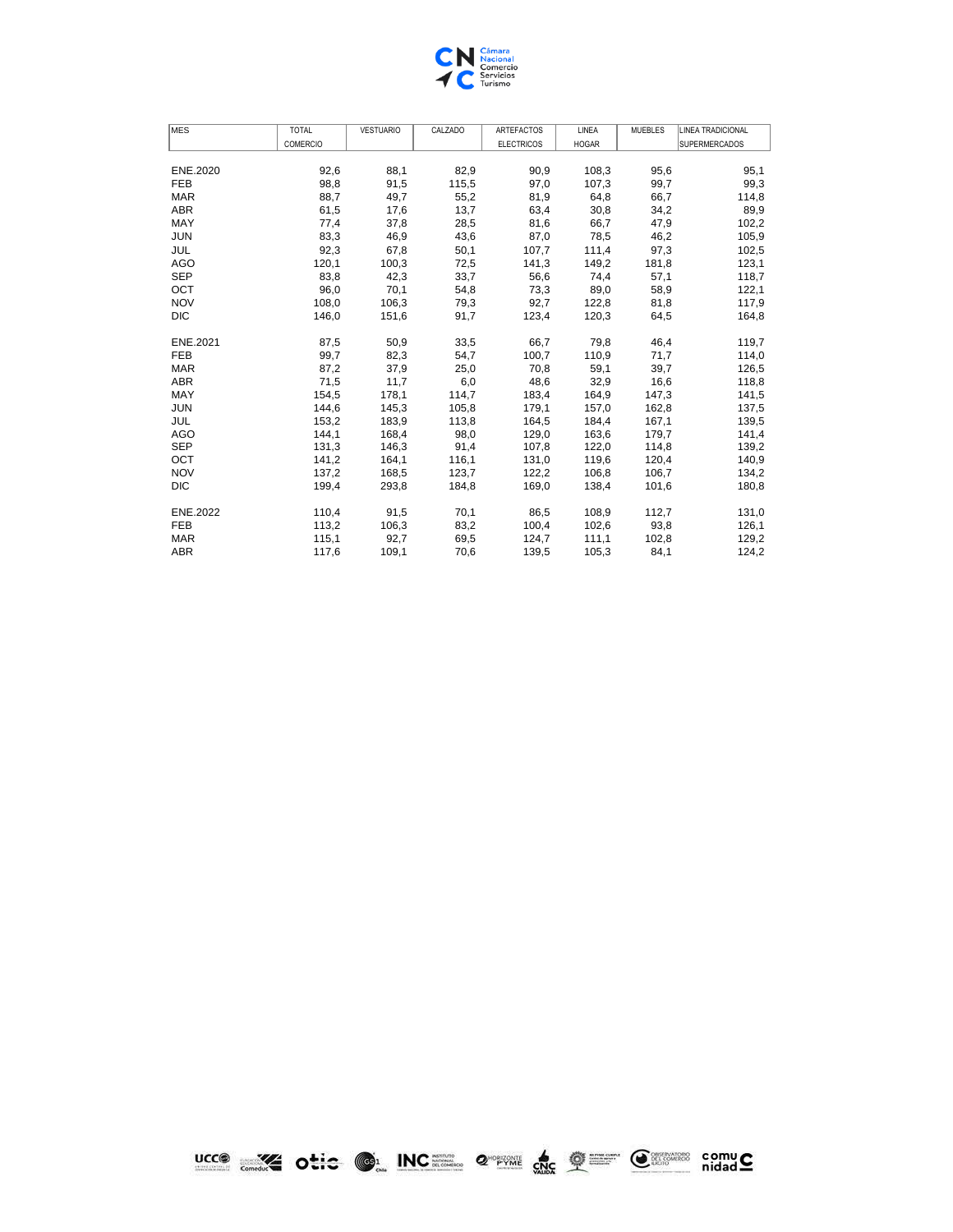

## **VARIACIONES REALES VENTAS COMERCIO MINORISTA REGIÓN DEL BIOBIO VARIACION ANUAL, %**

| <b>MES</b>        | <b>TOTAL</b> | <b>VESTUARIO</b> | CALZADO        | ARTEFACTOS        | LINEA        | <b>MUEBLES</b> | <b>LINEA TRADICIONAL</b> |
|-------------------|--------------|------------------|----------------|-------------------|--------------|----------------|--------------------------|
|                   | COMERCIO     |                  |                | <b>ELECTRICOS</b> | <b>HOGAR</b> |                | <b>SUPERMERCADOS</b>     |
| ENE.1994/1993     | 18,7         | 24,5             | 24,2           | 36,2              | 13,7         | 29,5           | 10,4                     |
| <b>FEB</b>        | 16,4         | 30,7             | 12,2           | 24,7              | 6,2          | 32,5           | 12,1                     |
| <b>MAR</b>        | 15,0         | 22,7             | 14,8           | 39,7              | 23,6         | $-22.8$        | 13,5                     |
| ABR               | 10,5         | 23,0             | $-18,3$        | 18,0              | 11,6         | 110,5          | 10,4                     |
| MAY               | 5,8          | 9,0              | $-29,3$        | 9,4               | 29,8         | 4,3            |                          |
| <b>JUN</b>        | 26,4         | 53,2             | $-4,8$         | 29,0              | 88,3         | $-12,4$        | 7,4<br>26,7              |
|                   |              |                  |                |                   |              |                |                          |
| JUL               | 0,8<br>7,6   | 4,1              | $-48,8$<br>7,7 | 7,8               | 78,6         | $-24,3$        | 10,3                     |
| AGO               |              | 29,5             |                | $-2,9$            | 56,3         | $-41,6$        | 8,4                      |
| <b>SEP</b>        | 11,8         | 22,9             | 27,6           | 11,5              | 127,1        | $-36,4$        | 14,0                     |
| OCT<br><b>NOV</b> | 9,6          | 26,7             | $-0,3$         | $-15,8$           | 87,1         | $-15,9$        | 11,2                     |
|                   | 14,1         | 34,0             | 24,2           | 11,4              | 70,2         | $-22,1$        | 10,3                     |
| <b>DIC</b>        | 14,1         | 20,6             | 24,1           | 12,7              | 70,5         | $-11,9$        | 14,0                     |
| ENE.1995/1994     | 6,9          | $-2,5$           | $-15,7$        | $-0,2$            | 48,7         | $-30,4$        | 12,5                     |
| <b>FEB</b>        | 8,2          | 16,3             | $-7,6$         | 13,4              | 46,9         | $-33,1$        | 11,8                     |
| <b>MAR</b>        | 5,2          | $-2,9$           | $-7,2$         | 9,5               | 44,2         | $-28,0$        | 9,6                      |
| <b>ABR</b>        | 8,2          | $-17,5$          | 35,2           | 15,1              | 73,8         | $-44,5$        | 13,9                     |
| MAY               | 8,6          | 3,8              | 11,3           | 32,0              | 8,4          | $-21,0$        | 8,6                      |
| <b>JUN</b>        | $-2,0$       | $-14,8$          | 17,7           | 22,5              | $-14,1$      | $-52,2$        | $-1,5$                   |
| JUL               | 13,0         | 24,8             | 21,2           | 24,0              | $-3,5$       | $-43,2$        | 7,3                      |
| <b>AGO</b>        | 12,6         | 5,4              | $-20,1$        | 44,3              | $-9,7$       | 56,8           | 13,6                     |
| <b>SEP</b>        | 14,7         | 12,5             | 7,9            | 39,0              | $-38,8$      | 25,3           | 15,0                     |
| OCT               | 22,8         | 45,5             | 25,2           | 85,1              | $-19,2$      | 33,4           | 7,7                      |
| <b>NOV</b>        | 16,0         | 11,5             | 31,9           | 57,8              | $-3,8$       | $-2,4$         | 11,7                     |
| <b>DIC</b>        | 13,3         | 5,0              | 28,9           | 46,9              | $-30,2$      | $-9,3$         | 12,0                     |
| ENE.1996/1995     | 3,8          | 5,0              | 11,7           | 17,0              | $-9,2$       | 9,4            | 3,4                      |
| <b>FEB</b>        | 11,9         | 10,6             | 16,6           | 19,9              | $-5,7$       | $-3,7$         | 5,8                      |
| <b>MAR</b>        | 7,9          | 10,1             | 7,2            | 42,6              | $-10,9$      | 29,7           | 4,2                      |
| <b>ABR</b>        | 8,8          | 17,6             | 8,7            | 31,4              | $-5,3$       | 18,5           | 1,0                      |
| MAY               | 7,5          | 14,9             | 10,0           | 19,1              | 19.7         | 31,4           | 5,6                      |
| <b>JUN</b>        | 5,0          | 6,6              | 8,4            | 10,8              | $-1,4$       | 11,6           | 4,2                      |
| JUL               | 7,1          | 9,6              | 17,9           | 10,9              | $-8,7$       | 17,3           | 1,7                      |
| AGO               | 7,7          | 9,4              | 21,8           | 14,8              | $-10,8$      | 9,2            | 6,9                      |
| <b>SEP</b>        | 1,4          | 4,4              | 10,5           | $-1,8$            | $-0,3$       | 9,6            | 2,0                      |
| OCT               | 1,1          | 8,6              | 12,1           | $-20,8$           | $-19,1$      | 6,5            | 4,3                      |
| <b>NOV</b>        | $-3,8$       | $-2,2$           | 2,9            | $-32,0$           | $-28,0$      | $-4,5$         | 7,5                      |
| <b>DIC</b>        | $-1,6$       | $-1,0$           | 10,6           | $-16,7$           | 1,5          | 10,2           | 2,1                      |
| ENE.1997/1996     | 2,7          | 14,5             | 28,5           | $-12,0$           | 5,8          | 16,8           | 2,9                      |
| <b>FEB</b>        | 1,8          | 6,3              | 17,5           | $-13,8$           | $-4,6$       | 30,2           | 1,8                      |
| <b>MAR</b>        | $-2,4$       | 9,2              | 6,0            | $-30,5$           | $-12,7$      | 3,4            | 2,5                      |
| ABR               | 1,5          | 8,9              | 10,1           | $-15,3$           | $-4,9$       | 18,5           | 4,2                      |
| MAY               | 0,2          | 0,6              | 10,8           | $-19,6$           | $-21,3$      | 6,1            | 7,6                      |
| <b>JUN</b>        | 8,6          | 10,7             | 20,9           | $-3,4$            | 7,0          | 37,7           | 4,9                      |
| JUL               | 6,9          | 12,5             | 32,6           | $-3,5$            | $-5,4$       | 10,6           | 6,4                      |
| AGO               | 7,6          | 22,0             | 37,2           | $-7,9$            | $-11,1$      | $-2,6$         |                          |
| <b>SEP</b>        | 4,7          | 19,8             | $-0,1$         | $-11,8$           | $-6,6$       | $-5,8$         | 3,0<br>$-0,8$            |
| OCT               |              | 5,8              | $-1,3$         | $-13,0$           | $-17,1$      | 5,9            |                          |
| <b>NOV</b>        | 1,8<br>7,0   | 16,5             | 5,2            |                   |              | 27,0           | 2,2                      |
| DIC               |              |                  |                | $-8,7$            | $-12,6$      |                | 6,0                      |
|                   | 9,8          | 16,4             | 3,9            | $-10,2$           | $-7,9$       | 4,0            | 11,3                     |

LCCO COLORED DE INCEL 2 PWH de Q E CHARGE COMUC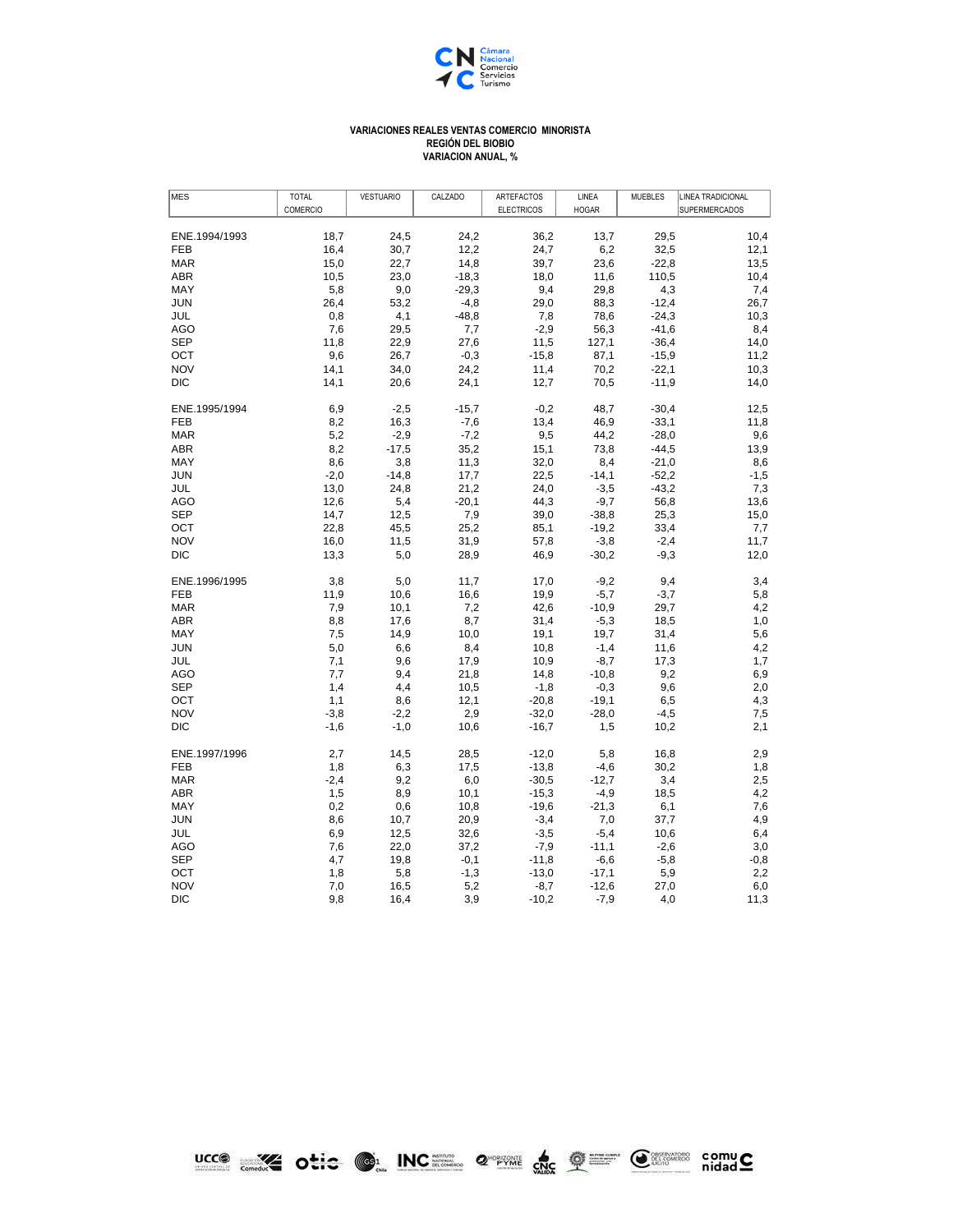

| ENE.1998/1997<br><b>FEB</b><br><b>MAR</b><br>ABR<br>MAY<br><b>JUN</b> | COMERCIO<br>6,1<br>3,5<br>5,6<br>2,8 | 16,7<br>12,6<br>3,0 | 8,9<br>8,4<br>5,7 | <b>ELECTRICOS</b><br>$-2,5$<br>$-11,2$ | <b>HOGAR</b><br>$-12,3$<br>$-8,3$ | $-1,2$<br>$-21,7$ | <b>SUPERMERCADOS</b><br>5,0<br>4,7 |
|-----------------------------------------------------------------------|--------------------------------------|---------------------|-------------------|----------------------------------------|-----------------------------------|-------------------|------------------------------------|
|                                                                       |                                      |                     |                   |                                        |                                   |                   |                                    |
|                                                                       |                                      |                     |                   |                                        |                                   |                   |                                    |
|                                                                       |                                      |                     |                   |                                        |                                   |                   |                                    |
|                                                                       |                                      |                     |                   |                                        |                                   |                   |                                    |
|                                                                       |                                      |                     |                   | 3,7                                    | 8,8                               | 1,4               | 0,3                                |
|                                                                       |                                      | $-4,6$              | 5,8               | $-11,4$                                | $-2,2$                            | 3,8               | 4,5                                |
|                                                                       | 1,1                                  | $-1,6$              | 4,1               | $-0,4$                                 | 0,6                               | 2,0               | 0,3                                |
|                                                                       | $-5,5$                               | $-4,2$              | $-15,2$           | $-20,4$                                | $-2,9$                            | $-9,7$            | $-0,4$                             |
| JUL                                                                   | $-4,7$                               | $-8,8$              | $-17,0$           | $-27,3$                                | $-1,7$                            | $-16,9$           | 3,7                                |
| AGO                                                                   | $-4,4$                               | $-9,7$              | $-8,0$            | $-25,6$                                | 6,4                               | $-8,0$            | 2,6                                |
| <b>SEP</b>                                                            | $-4,3$                               | $-9,7$              | $-9,2$            | $-28,7$                                | 6,2                               | $-19,7$           | 6,3                                |
| OCT                                                                   | $-2,9$                               | $-1,2$              | 19,5              | $-29,8$                                | 2,8                               | $-10,0$           | 3,0                                |
| <b>NOV</b>                                                            | $-5,2$                               | $-12,6$             | $-9,4$            | $-26,3$                                | $-11,7$                           | $-16,8$           | 5,5                                |
| DIC                                                                   | $-6,1$                               | $-4,8$              | $-13,2$           | $-24,1$                                | $-20,0$                           | $-22,0$           | 4,6                                |
| ENE.1999/1998                                                         | $-5,9$                               | $-6,5$              | 7,6               | $-26,8$                                | $-29,0$                           | $-31,9$           | 7,3                                |
| <b>FEB</b>                                                            | $-3,9$                               | $-0,9$              | $-5,4$            |                                        | $-11,7$                           |                   | 9,8                                |
|                                                                       |                                      |                     |                   | $-22,5$                                |                                   | $-17,3$           |                                    |
| <b>MAR</b>                                                            | $-3,1$                               | 3,5                 | $-3,9$            | $-16,9$                                | $-12,8$                           | $-15,5$           | 4,8                                |
| ABR                                                                   | $-8,4$                               | $-6,4$              | $-5,1$            | $-22,5$                                | $-17,5$                           | $-27,4$           | 5,5                                |
| MAY                                                                   | $-7,8$                               | $-2,1$              | $-4,0$            | $-23,9$                                | $-30,9$                           | $-31,8$           | 2,1                                |
| <b>JUN</b>                                                            | $-3,6$                               | 1,4                 | 5,7               | $-15,8$                                | $-8,5$                            | $-16,6$           | 5,2                                |
| JUL                                                                   | 0,9                                  | 5,1                 | $-2,3$            | 4,4                                    | $-2,0$                            | $-4,7$            | 4,9                                |
| AGO                                                                   | $-1,3$                               | 8,9                 | 2,3               | $-7,0$                                 | $-14,6$                           | $-5,3$            | 0,9                                |
| <b>SEP</b>                                                            | 3,1                                  | 3,6                 | 13,7              | 13,2                                   | $-17,5$                           | 11,0              | 5,2                                |
| OCT                                                                   | 4,2                                  | 4,8                 | 4,5               | 7,4                                    | $-25,1$                           | 0,8               | 7,3                                |
| <b>NOV</b>                                                            | 8,5                                  | 13,2                | 20,6              | 22,1                                   | 4,9                               | 13,4              | 4,7                                |
| <b>DIC</b>                                                            | 9,0                                  | 8,8                 | 2,2               | 21,7                                   | 14,2                              | 7,1               | 9,5                                |
| ENE.2000/1999                                                         | 8,6                                  | 13,8                | 10,5              | 26,7                                   | 10,5                              | 7,9               | 4,5                                |
| <b>FEB</b>                                                            | 10,9                                 | 14,2                | 13,5              | 29,0                                   | 17,3                              | 5,6               | 4,9                                |
| <b>MAR</b>                                                            |                                      |                     |                   |                                        |                                   |                   |                                    |
|                                                                       | 7,1                                  | 12,0                | 20,4              | 21,1                                   | 15,3                              | $-6,7$            | 5,1                                |
| <b>ABR</b>                                                            | 9,9                                  | 12,1                | 17,9              | 21,0                                   | $-6,9$                            | $-9,2$            | 10,6                               |
| MAY                                                                   | 9,5                                  | 18,5                | 19,7              | 23,2                                   | 14,3                              | 14,7              | 1,2                                |
| <b>JUN</b>                                                            | 10,0                                 | 19,6                | 19,8              | 19,6                                   | $-4,8$                            | $-7,6$            | 4,9                                |
| JUL                                                                   | 8,1                                  | 12,7                | 16,7              | 22,3                                   | 15,8                              | $-5,7$            | 7,6                                |
| AGO                                                                   | 4,9                                  | $-0,8$              | 6,7               | 22,9                                   | $-7,1$                            | $-6,6$            | 6,7                                |
| <b>SEP</b>                                                            | 8,6                                  | 3,1                 | 7,3               | 13,7                                   | 0,6                               | $-1,2$            | 12,3                               |
| OCT                                                                   | 3,4                                  | 8,9                 | 7,3               | 14,0                                   | 18,6                              | 0,4               | 0,8                                |
| <b>NOV</b>                                                            | 6,7                                  | 16,7                | 14,9              | 8,3                                    | 14,8                              | 0,8               | 5,6                                |
| <b>DIC</b>                                                            | 8,4                                  | 17,7                | 16,8              | 5,2                                    | 16,5                              | 2,2               | 7,4                                |
| ENE.2001/2000                                                         | 8,7                                  | 17,0                | 14,1              | 7,4                                    | $-5,3$                            | $-3,8$            | 8,7                                |
| <b>FEB</b>                                                            | 2,9                                  | 7,5                 | 10,1              | $-14,0$                                | $-15,5$                           | $-11,1$           | 6,7                                |
| <b>MAR</b>                                                            |                                      |                     |                   |                                        |                                   |                   |                                    |
|                                                                       | 6,8                                  | 14,8                | 17,6              | $-15,8$                                | $-13,5$                           | $-8,3$            | 9,8                                |
| ABR                                                                   | 5,5                                  | 14,4                | 18,5              | $-10,8$                                | 9,6                               | $-11,0$           | 4,6                                |
| MAY                                                                   | 0,1                                  | 9,7                 | 25,1              | $-17,1$                                | 0,5                               | $-4,9$            | 1,5                                |
| <b>JUN</b>                                                            | 3,7                                  | 4,1                 | 22,3              | $-2,2$                                 | 5,9                               | 4,3               | 6,4                                |
| JUL                                                                   | 1,5                                  | 5,8                 | 28,9              | $-2,2$                                 | $-5,0$                            | $-5,5$            | 2,1                                |
| <b>AGO</b>                                                            | 4,1                                  | 10,0                | 33,9              | $-1,9$                                 | 2,4                               | 9,5               | 6,7                                |
| <b>SEP</b>                                                            | 4,9                                  | 17,3                | 36,8              | $-1,8$                                 | $-3,9$                            | 8,1               | 4,8                                |
| OCT                                                                   | 5,2                                  | 13,7                | 15,7              | 2,4                                    | $-5,2$                            | 10,8              | 6,0                                |
| <b>NOV</b>                                                            | 6,3                                  | 6,6                 | 2,5               | 4,7                                    | $-13,7$                           | 2,0               | 10,9                               |
| DIC                                                                   | 10,5                                 | 14,9                | 16,1              | 11,4                                   | $-6,9$                            | 13,9              | 12,7                               |
| ENE.2002/2001                                                         | 7,1                                  | 9,4                 | 17,0              | $-1,2$                                 | 3,5                               | 10,1              | 13,4                               |
| <b>FEB</b>                                                            | 10,1                                 | 11,6                | 24,9              | 1,5                                    | 7,3                               | 6,9               | 17,8                               |
| <b>MAR</b>                                                            | 8,6                                  | 14,4                | 25,4              | 2,4                                    | 0,2                               | 7,8               |                                    |
|                                                                       |                                      |                     |                   |                                        |                                   |                   | 17,3                               |
| ABR                                                                   | 5,3                                  | 2,9                 | 26,5              | 8,1                                    | 1,7                               | 8,4               | 3,1                                |
|                                                                       | 10,1                                 | 3,3                 | 21,4              | 14,7                                   | 5,7                               | 11,9              | 16,2                               |
| MAY                                                                   |                                      | 17,0                | 16,3              | 7,7                                    | 15,1                              | 10,0              | 13,4                               |
| <b>JUN</b>                                                            | 12,0                                 |                     |                   |                                        |                                   |                   |                                    |
| JUL                                                                   | 11,6                                 | 14,9                | 12,0              | 3,3                                    | 10,3                              | 4,9               | 11,5                               |
| <b>AGO</b>                                                            | 13,2                                 | 21,5                | 18,8              | 15,9                                   | 14,2                              | 12,3              | 11,6                               |
| SEP                                                                   | 8,5                                  | 13,6                | 18,7              | 11,1                                   | 12,7                              | 1,3               | 6,7                                |
| OCT                                                                   | 6,0                                  | 7,4                 | 8,8               | 10,3                                   | 17,5                              | $-1,5$            | 6,3                                |
| <b>NOV</b>                                                            | 4,2                                  | 5,0                 | 9,3               | 4,8                                    | 16,0                              | $-11,3$           | 7,7                                |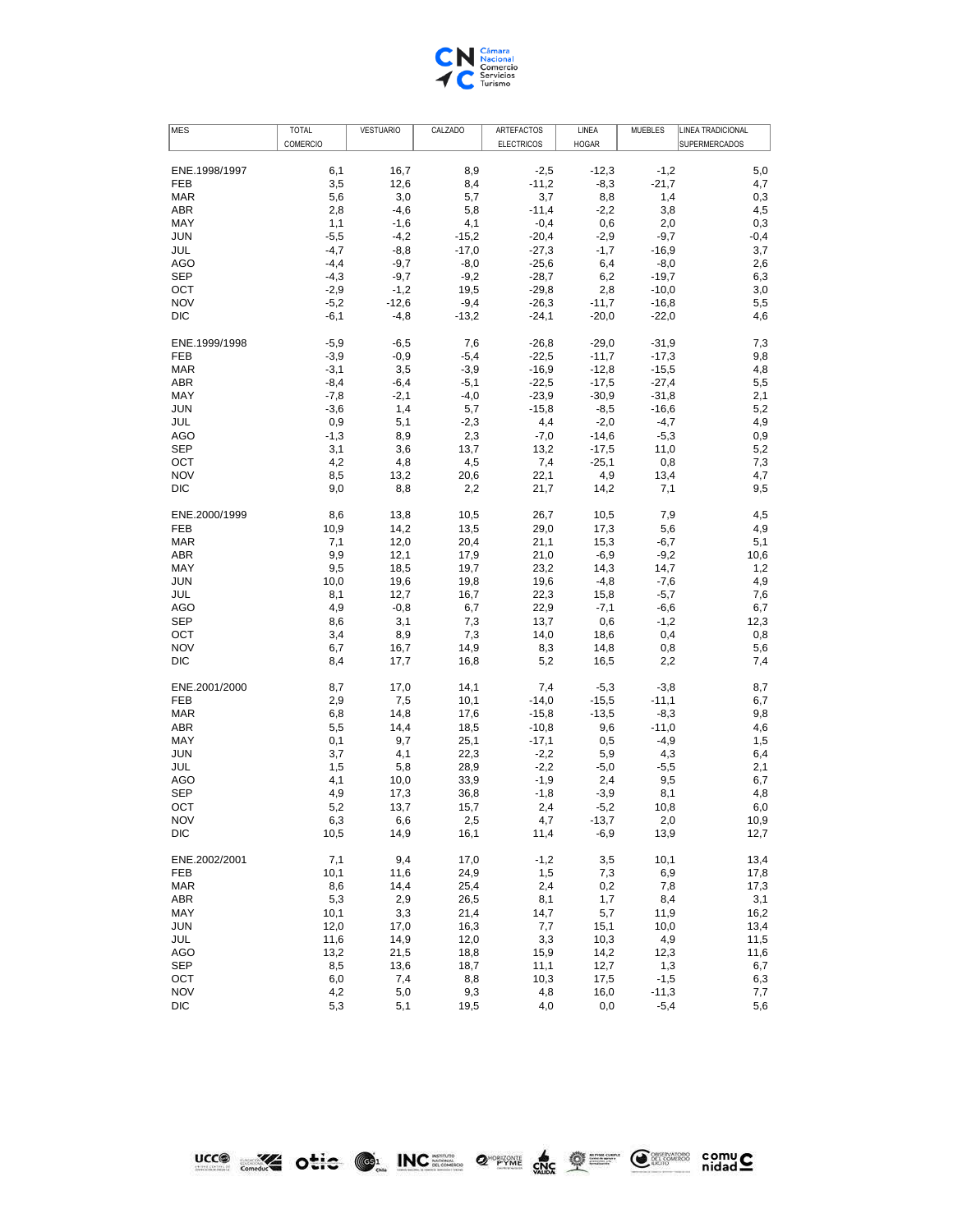

| <b>MES</b>               | <b>TOTAL</b>  | <b>VESTUARIO</b> | CALZADO      | ARTEFACTOS        | LINEA        | <b>MUEBLES</b> | LINEA TRADICIONAL    |
|--------------------------|---------------|------------------|--------------|-------------------|--------------|----------------|----------------------|
|                          | COMERCIO      |                  |              | <b>ELECTRICOS</b> | <b>HOGAR</b> |                | <b>SUPERMERCADOS</b> |
| ENE.2003/2002            | 2,9           | 10,7             | 6,7          | 4,8               | 0,9          | 0,8            | $-0,2$               |
| <b>FEB</b>               | 5,8           | 11,8             | 15,2         | 12,1              | 5,7          | 4,2            | 0,4                  |
| <b>MAR</b>               | 5,6           | 14,9             | 23,6         | 13,9              | 16,3         | 14,2           | $-3,7$               |
| ABR                      | 12,8          | 23,6             | 24,6         | 18,9              | 6,5          | 17,4           | 5,0                  |
| MAY                      | 9,2           | 20,7             | 24,1         | 15,6              | 9,1          | 16,4           | -0,6                 |
| <b>JUN</b>               | 7,0           | 15,9             | 22,0         | 0,2               | 4,0          | 22,4           | 2,7                  |
| JUL                      | 8,9           | 16,3             | 8,3          | 7,5               | 10,1         | 11,2           | 6,1                  |
| AGO                      | 10,0          | 15,3             | 12,6         | 11,5              | 12,7         | 12,7           | 6,9                  |
| <b>SEP</b>               | 3,1           | $-0,8$           | $-0,9$       | 0,9               | 6,2          | 3,4            | 5,4                  |
| OCT                      | 3,0           | $-0,2$           | 13,2         | 4,6               | 13,3         | 6,5            | 1,7                  |
| <b>NOV</b>               | 2,0           | 4,2              | 15,5         | 12,8              | 6,5          | 12,1           | $-3,9$               |
| <b>DIC</b>               | 4,1           | $-7,1$           | 4,9          | 5,9               | 17,7         | 16,2           | 9,5                  |
| ENE.2004/2003            | 3,2           | 1,8              | $-10,2$      | 3,5               | 16,3         | 13,7           | 3,7                  |
| <b>FEB</b>               | 6,0           | $-1,4$           | $-1,8$       | 8,9               | 13,7         | 9,3            | 9,4                  |
| <b>MAR</b>               | 3,4           | 1,7              | $-8,4$       | 16,1              | 9,8          | 14,1           | 1,5                  |
| <b>ABR</b>               | 6,9           | 3,9              | $-0,5$       | 11,2              | 13,1         | 7,6            | 7,6                  |
| MAY                      | 5,0           | 4,1              | $-3,9$       | 0,2               | 13,5         | 13,5           | 7,9                  |
| <b>JUN</b>               | 1,0           | $-5,2$           | $-4,0$       | 2,5               | 0,6          | 12,1           | 3,8                  |
| JUL                      | 10,5          | 12,3             | 14,7         | 9,5               | 4,9          | 10,1           | 9,9                  |
| <b>AGO</b>               | 6,2           | 6,2              | 11,6         | 13,2              | 5,4          | 8,3            | 3,5                  |
| <b>SEP</b>               | 9,5           | 12,9             | 7,5          | 12,5              | 11,7         | 8,9            | 7,7                  |
| OCT                      | 12,1          | 9,7              | 13,6         | 14,2              | 7,6          | 12,7           | 12,4                 |
| <b>NOV</b><br><b>DIC</b> | 10,0          | 6,6              | 14,6         | 11,2              | 9,7          | 16,1           | 10,0                 |
|                          | 7,8           | 15,5             | 13,0         | 7,3               | $-4,3$       | $-1,6$         | 3,9                  |
| ENE.2005/2004            | 10,5          | 11,3             | 17,9         | 12,1              | 5,2          | 11,7           | 9,2                  |
| <b>FEB</b>               | 7,2           | 11,2             | 10,7         | 11,0              | 11,3         | 12,2           | 3,4                  |
| <b>MAR</b>               | 7,7           | 3,7              | 12,8         | 5,3               | 8,5          | 2,5            | 9,8                  |
| <b>ABR</b>               | 8,8           | 14,5             | 17,2         | 9,1               | 15,3         | 6,4            | 4,5                  |
| MAY                      | 8,0           | 14,1             | 16,1         | 5,0               | 9,7          | 2,1            | 5,1                  |
| <b>JUN</b><br>JUL        | 8,6<br>9,2    | 9,2<br>4,7       | 14,0<br>13,9 | 9,6<br>7,1        | 9,5<br>9,1   | 5,8<br>3,1     | 7,3                  |
| AGO                      | 6,4           | 3,6              | 11,3         | 5,7               | 6,7          | 4,1            | 11,9<br>7,2          |
| <b>SEP</b>               | 10,4          | 14,6             | 18,6         | 12,8              | 9,0          | 8,6            | 7,3                  |
| OCT                      | 13,2          | 20,0             | 13,3         | 13,2              | 12,1         | 5,3            | 11,6                 |
| <b>NOV</b>               | 9,2           | 3,1              | 7,6          | 17,4              | 16,3         | 6,7            | 9,3                  |
| <b>DIC</b>               | 7,5           | 1,9              | 3,9          | 16,8              | 6,2          | 7,7            | 8,5                  |
| ENE.2006/2005            | 7,7           | $-4,0$           | 4,3          | 8,9               | 1,2          | 5,9            | 12,3                 |
| <b>FEB</b>               | 4,8           | 4,9              | 6,6          | 5,3               | $-0,9$       | 8,4            | 4,4                  |
| <b>MAR</b>               | 5,5           | 6,7              | 6,4          | $-2,8$            | 1,7          | $-6,4$         | 8,7                  |
| ABR                      | 4,9           | 1,9              | 3,8          | $-3,0$            | $-4,4$       | 3,3            | 10,7                 |
| MAY                      | $-0,6$        | $-4,1$           | $-1,7$       | -6,1              | $-4,9$       | 0,0            | 4,0                  |
| <b>JUN</b>               | 4,7           | $-3,5$           | $-0,1$       | 4,6               | 6,0          | 4,3            | 9,6                  |
| JUL                      | 3,5           | 0,0              | 3,8          | 3,9               | 4,4          | 5,9            | 4,6                  |
| <b>AGO</b>               | 7,0           | 7,1              | 7,5          | 9,0               | 6,1          | 12,3           | 6,0                  |
| <b>SEP</b>               | 7,4           | 5,8              | 12,7         | 4,2               | 11,2         | 4,9            | 8,2                  |
| OCT                      | 1,5           | 2,5              | 7,1          | 6,3               | $-1,1$       | 2,5            | $-0,6$               |
| <b>NOV</b>               | 4,1           | 6,6              | 15,4         | 1,3               | 2,2          | $-1,4$         | 2,8                  |
| <b>DIC</b>               | 2,3           | $-5,0$           | 14,9         | $-0,9$            | $-4,4$       | $-1,7$         | 6,5                  |
| ENE.2007/2006            | 3,5           | 6,4              | 19,4         | 3,5               | 0,2          | 0,1            | 1,3                  |
| FEB                      | 3,1           | $-3,4$           | 14,5         | 0,4               | $-1,6$       | $-4,0$         | 5,4                  |
| <b>MAR</b>               | 5,0           | 0,5              | 6,2          | 9,4               | 8,3          | 7,8            | 5,0                  |
| ABR                      | 5,8           | 1,5              | 14,2         | 12,1              | 7,2          | 15,5           | 3,1                  |
| MAY                      | 8,3           | 1,9              | 16,8         | 13,1              | 6,7          | 12,7           | 8,1                  |
| <b>JUN</b>               | 7,3           | 5,6              | 11,8         | 14,2              | 2,8          | 15,8           | 4,6                  |
| JUL                      | $-0,6$        | 0,1              | 10,3         | $-2,1$            | 3,5          | 5,2            | $-2,5$               |
| <b>AGO</b><br><b>SEP</b> | 1,8           | 7,8              | 6,7          | $-1,2$            | 8,8          | 5,3<br>9,1     | $-1,2$               |
| OCT                      | 0,1<br>$-0,6$ | 1,9<br>5,4       | 3,5<br>4,1   | $-2,2$<br>$-6,0$  | 11,3<br>7,4  | 11,9           | $-1,7$<br>$-3,0$     |
| <b>NOV</b>               | 4,6           | 12,8             | 13,2         | 1,1               | 16,1         | 18,0           | $-0,7$               |
| DIC                      | 0,1           | 8,2              | 7,8          | $-2,9$            | 14,9         | 0,0            | $-5,8$               |
|                          |               |                  |              |                   |              |                |                      |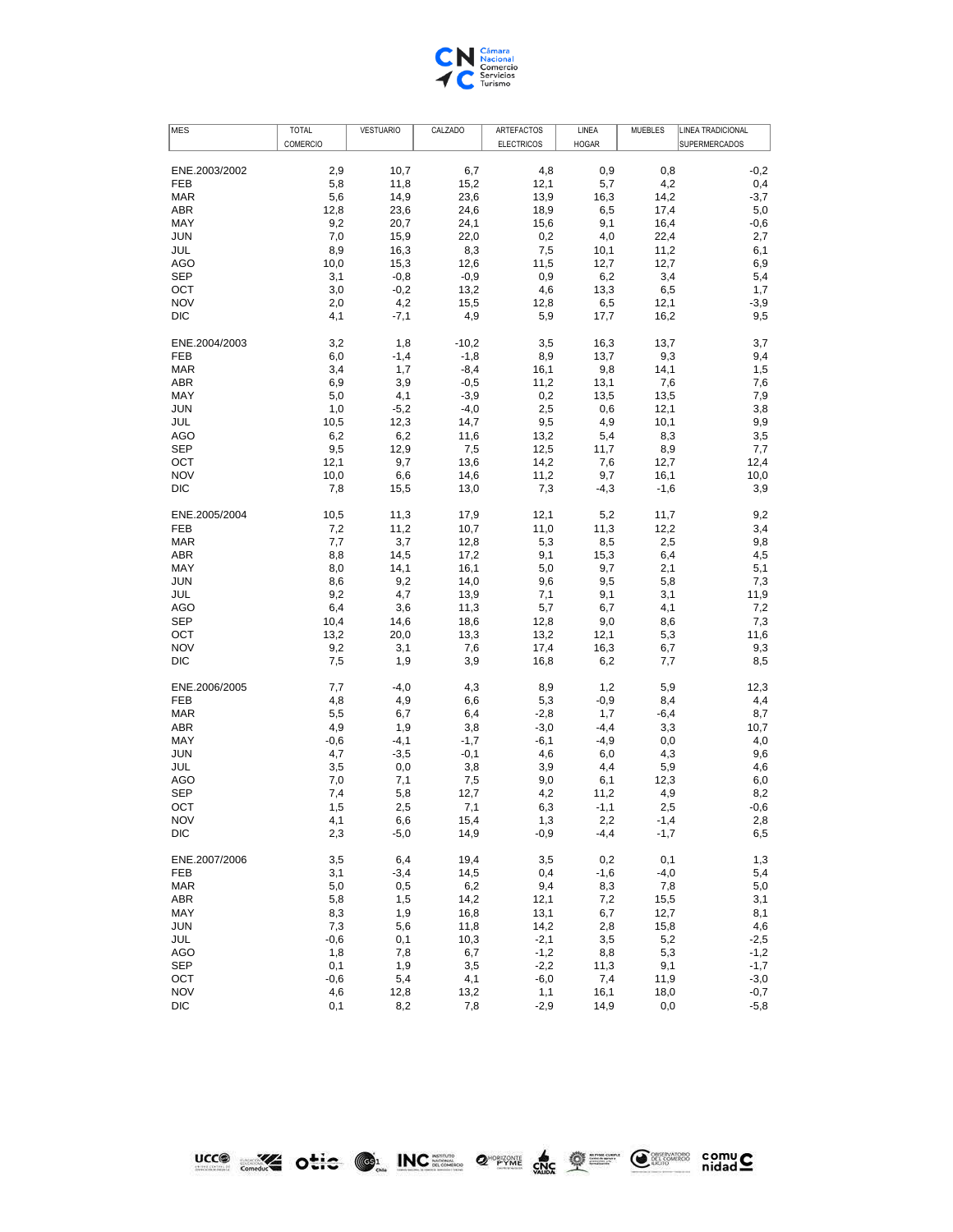

| ENE.2008/2007<br>1,3<br>10,8<br>7,9<br>13,5<br>7,8<br>3,3<br>$-5,4$<br>9,6<br>FEB<br>1,4<br>14,2<br>5,3<br>18,4<br>14,7<br>$-7,9$<br><b>MAR</b><br>1,0<br>17,1<br>2,9<br>11,5<br>$-0,8$<br>$-2,7$<br>$-7,4$<br>$-10,1$<br>ABR<br>0,3<br>20,3<br>4,8<br>6,0<br>$-1,6$<br>$-8,7$<br>2,8<br>MAY<br>24,6<br>12,0<br>7,7<br>4,2<br>$-8,8$<br>$-9,6$<br><b>JUN</b><br>$-4,7$<br>10,2<br>$-3,6$<br>$-0,1$<br>$-2,2$<br>$-14,3$<br>$-13,1$<br>JUL<br>$-0,9$<br>8,2<br>$-4,9$<br>3,4<br>3,4<br>$-5,6$<br>$-5,7$<br>4,7<br>AGO<br>14,7<br>6,1<br>8,7<br>0,7<br>$-6,1$<br>0,2<br>SEP<br>$-5,7$<br>10,0<br>8,3<br>$-2,4$<br>$-6,3$<br>$-8,9$<br>$-14,2$<br>OCT<br>$-2,2$<br>8,2<br>10,8<br>0,5<br>$-5,0$<br>$-6,8$<br>$-7,4$<br><b>NOV</b><br>$-4,4$<br>1,3<br>2,8<br>$-1,0$<br>0,3<br>$-8,8$<br>$-9,0$<br><b>DIC</b><br>$-7,2$<br>2,4<br>$-0,5$<br>$-15,0$<br>16,2<br>$-7,4$<br>$-12,9$<br>ENE.2009/2008<br>$-0,6$<br>21,3<br>$-7,3$<br>$-8,5$<br>$-8,3$<br>$-7,0$<br>11,6<br><b>FEB</b><br>$-5,8$<br>5,3<br>6,7<br>$-10,7$<br>$-7,3$<br>$-6,6$<br>$-11,3$<br><b>MAR</b><br>$-5,4$<br>5,4<br>$-3,8$<br>1,0<br>$-7,4$<br>$-11,5$<br>$-2,5$<br>ABR<br>$-3,6$<br>2,2<br>$-7,1$<br>$-6,8$<br>0,6<br>1,2<br>$-5,7$<br>MAY<br>0,8<br>11,6<br>5,4<br>$-4,0$<br>$-4,7$<br>1,4<br>$-4,6$<br>$-7,6$<br><b>JUN</b><br>2,9<br>18,7<br>16,4<br>0,3<br>$-1,5$<br>4,3<br>$-3,9$<br>JUL<br>5,9<br>32,0<br>22,1<br>$-6,7$<br>1,8<br>$-0,4$<br>$-2,2$<br><b>AGO</b><br>6,9<br>26,4<br>23,1<br>1,6<br>5,6<br>4,2<br><b>SEP</b><br>7,9<br>23,1<br>9,9<br>7,7<br>8,4<br>7,1<br>$-0,2$<br>1,3<br>OCT<br>11,0<br>29,8<br>18,4<br>11,1<br>27,5<br>7,4<br><b>NOV</b><br>10,1<br>26,7<br>14,9<br>16,9<br>21,5<br>9,7<br>$-1,7$<br>DIC<br>18,4<br>37,0<br>33,2<br>17,2<br>12,4<br>11,7<br>3,2<br>ENE.2010/2009<br>30,8<br>23,5<br>25,0<br>4,9<br>13,5<br>10,5<br>5,6<br>FEB<br>11,0<br>35,5<br>33,2<br>26,3<br>8,9<br>$-0,4$<br>$-2,3$<br>$-4,4$<br><b>MAR</b><br>$-12,8$<br>$-6,5$<br>10,4<br>$-17,9$<br>$-26,7$<br>$-20,6$<br>ABR<br>$_{3,5}$<br>26,0<br>41,8<br>66,6<br>65,1<br>37,8<br>4,9<br>MAY<br>24,6<br>34,5<br>49,5<br>51,8<br>41,7<br>22,6<br>5,1<br><b>JUN</b><br>22,4<br>28,3<br>39,4<br>46,0<br>37,4<br>26,8<br>7,9<br>JUL<br>25,0<br>35,8<br>45,2<br>39,6<br>24,7<br>22,6<br>13,5<br><b>AGO</b><br>13,6<br>25,1<br>26,8<br>23,5<br>27,9<br>8,8<br>3,5<br>SEP<br>23,3<br>37,0<br>40,5<br>29,2<br>17,6<br>14,7<br>16,5<br>OCT<br>24,1<br>42,1<br>42,1<br>39,7<br>16,1<br>22,7<br>11,1<br><b>NOV</b><br>21,5<br>39,4<br>36,8<br>40,1<br>18,6<br>11,0<br>7,0<br>DIC<br>27,1<br>42,8<br>33,6<br>37,4<br>15,3<br>20,5<br>13,5<br>ENE.2011/2010<br>20,8<br>36,7<br>18,3<br>22,1<br>37,9<br>37,2<br>8,0<br>29,5<br>22,4<br><b>FEB</b><br>22,3<br>29,3<br>36,6<br>20,4<br>14,7<br><b>MAR</b><br>42,2<br>66,7<br>46,8<br>47,5<br>46,1<br>26,7<br>70,0<br>12,5<br>ABR<br>24,3<br>26,6<br>6,0<br>$-8,0$<br>15,3<br>8,2<br>MAY<br>$-0,8$<br>7,5<br>17,0<br>$-9,2$<br>$-5,2$<br>$-4,0$<br>$-4,8$<br><b>JUN</b><br>6,7<br>23,2<br>3,0<br>$-11,8$<br>$-1,9$<br>27,5<br>$-7,8$<br>JUL<br>4,9<br>8,1<br>19,7<br>13,3<br>$-7,8$<br>4,8<br>$-1,1$<br><b>AGO</b><br>1,4<br>8,9<br>17,2<br>$-9,2$<br>2,1<br>1,5<br>$-0,8$<br><b>SEP</b><br>5,6<br>10,0<br>16,2<br>20,7<br>7,2<br>$-3,2$<br>8,8<br>OCT<br>19,3<br>15,3<br>$-5,7$<br>0,3<br>6,2<br>9,2<br>5,1<br><b>NOV</b><br>5,6<br>9,7<br>22,3<br>7,4<br>0,5<br>$-4,9$<br>$_{\rm 0,8}$<br>$-4,5$<br>1,1<br>DIC<br>7,6<br>9,9<br>18,7<br>14,6<br>5,3<br>5,6<br>2,0<br>18,6<br>$-4,5$<br>ENE.2012/2011<br>3,2<br>5,3<br>$-2,5$<br>FEB<br>8,6<br>13,5<br>17,8<br>31,2<br>10,3<br>1,4<br>$-2,5$<br>11,7<br>11,3<br>5,9<br>$-1,0$<br><b>MAR</b><br>6,9<br>15,6<br>15,1<br>22,5<br>$-7,1$<br>ABR<br>5,3<br>9,9<br>14,4<br>20,2<br>2,1<br>7,1<br>MAY<br>12,6<br>19,8<br>21,1<br>8,2<br>$-4,5$<br>$-6,3$<br>10,6<br>23,4<br>3,3<br><b>JUN</b><br>15,9<br>11,8<br>20,6<br>$-1,6$<br>JUL<br>7,0<br>19,3<br>$-5,5$<br>17,3<br>12,6<br>17,4<br>6,7<br>AGO<br>13,5<br>19,1<br>31,8<br>37,1<br>5,7<br>6,2<br>$_{0,0}$<br><b>SEP</b><br>4,9<br>13,0<br>28,5<br>37,8<br>13,2<br>8,1<br>0,6<br>OCT<br>0,0<br>14,9<br>18,2<br>$-2,6$<br>$-9,9$<br>0,5<br>$-6,2$<br><b>NOV</b><br>9,3<br>18,5<br>24,9<br>13,7<br>6,2<br>3,4<br>$-0,9$<br>$-2,5$<br>DIC<br>8,6<br>15,3<br>21,4<br>12,2<br>6,4<br>10,8 | <b>MES</b> | <b>TOTAL</b> | <b>VESTUARIO</b> | CALZADO | ARTEFACTOS        | LINEA        | <b>MUEBLES</b> | LINEA TRADICIONAL |
|---------------------------------------------------------------------------------------------------------------------------------------------------------------------------------------------------------------------------------------------------------------------------------------------------------------------------------------------------------------------------------------------------------------------------------------------------------------------------------------------------------------------------------------------------------------------------------------------------------------------------------------------------------------------------------------------------------------------------------------------------------------------------------------------------------------------------------------------------------------------------------------------------------------------------------------------------------------------------------------------------------------------------------------------------------------------------------------------------------------------------------------------------------------------------------------------------------------------------------------------------------------------------------------------------------------------------------------------------------------------------------------------------------------------------------------------------------------------------------------------------------------------------------------------------------------------------------------------------------------------------------------------------------------------------------------------------------------------------------------------------------------------------------------------------------------------------------------------------------------------------------------------------------------------------------------------------------------------------------------------------------------------------------------------------------------------------------------------------------------------------------------------------------------------------------------------------------------------------------------------------------------------------------------------------------------------------------------------------------------------------------------------------------------------------------------------------------------------------------------------------------------------------------------------------------------------------------------------------------------------------------------------------------------------------------------------------------------------------------------------------------------------------------------------------------------------------------------------------------------------------------------------------------------------------------------------------------------------------------------------------------------------------------------------------------------------------------------------------------------------------------------------------------------------------------------------------------------------------------------------------------------------------------------------------------------------------------------------------------------------------------------------------------------------------------------------------------------------------------------------------------------------------------------------------------------------------------------------------------------------------------------------------------------------------------------------------------------------------------------------------------------------------------------------------------------------------------------------------------------------------------------------------------------------------------------------------------------------------------------------------------------------------------------------------------------------------------------------------------------------------------------------------------------------------------------------------------------------------------------------------------------------------------------|------------|--------------|------------------|---------|-------------------|--------------|----------------|-------------------|
|                                                                                                                                                                                                                                                                                                                                                                                                                                                                                                                                                                                                                                                                                                                                                                                                                                                                                                                                                                                                                                                                                                                                                                                                                                                                                                                                                                                                                                                                                                                                                                                                                                                                                                                                                                                                                                                                                                                                                                                                                                                                                                                                                                                                                                                                                                                                                                                                                                                                                                                                                                                                                                                                                                                                                                                                                                                                                                                                                                                                                                                                                                                                                                                                                                                                                                                                                                                                                                                                                                                                                                                                                                                                                                                                                                                                                                                                                                                                                                                                                                                                                                                                                                                                                                                                                       |            | COMERCIO     |                  |         | <b>ELECTRICOS</b> | <b>HOGAR</b> |                | SUPERMERCADOS     |
|                                                                                                                                                                                                                                                                                                                                                                                                                                                                                                                                                                                                                                                                                                                                                                                                                                                                                                                                                                                                                                                                                                                                                                                                                                                                                                                                                                                                                                                                                                                                                                                                                                                                                                                                                                                                                                                                                                                                                                                                                                                                                                                                                                                                                                                                                                                                                                                                                                                                                                                                                                                                                                                                                                                                                                                                                                                                                                                                                                                                                                                                                                                                                                                                                                                                                                                                                                                                                                                                                                                                                                                                                                                                                                                                                                                                                                                                                                                                                                                                                                                                                                                                                                                                                                                                                       |            |              |                  |         |                   |              |                |                   |
|                                                                                                                                                                                                                                                                                                                                                                                                                                                                                                                                                                                                                                                                                                                                                                                                                                                                                                                                                                                                                                                                                                                                                                                                                                                                                                                                                                                                                                                                                                                                                                                                                                                                                                                                                                                                                                                                                                                                                                                                                                                                                                                                                                                                                                                                                                                                                                                                                                                                                                                                                                                                                                                                                                                                                                                                                                                                                                                                                                                                                                                                                                                                                                                                                                                                                                                                                                                                                                                                                                                                                                                                                                                                                                                                                                                                                                                                                                                                                                                                                                                                                                                                                                                                                                                                                       |            |              |                  |         |                   |              |                |                   |
|                                                                                                                                                                                                                                                                                                                                                                                                                                                                                                                                                                                                                                                                                                                                                                                                                                                                                                                                                                                                                                                                                                                                                                                                                                                                                                                                                                                                                                                                                                                                                                                                                                                                                                                                                                                                                                                                                                                                                                                                                                                                                                                                                                                                                                                                                                                                                                                                                                                                                                                                                                                                                                                                                                                                                                                                                                                                                                                                                                                                                                                                                                                                                                                                                                                                                                                                                                                                                                                                                                                                                                                                                                                                                                                                                                                                                                                                                                                                                                                                                                                                                                                                                                                                                                                                                       |            |              |                  |         |                   |              |                |                   |
|                                                                                                                                                                                                                                                                                                                                                                                                                                                                                                                                                                                                                                                                                                                                                                                                                                                                                                                                                                                                                                                                                                                                                                                                                                                                                                                                                                                                                                                                                                                                                                                                                                                                                                                                                                                                                                                                                                                                                                                                                                                                                                                                                                                                                                                                                                                                                                                                                                                                                                                                                                                                                                                                                                                                                                                                                                                                                                                                                                                                                                                                                                                                                                                                                                                                                                                                                                                                                                                                                                                                                                                                                                                                                                                                                                                                                                                                                                                                                                                                                                                                                                                                                                                                                                                                                       |            |              |                  |         |                   |              |                |                   |
|                                                                                                                                                                                                                                                                                                                                                                                                                                                                                                                                                                                                                                                                                                                                                                                                                                                                                                                                                                                                                                                                                                                                                                                                                                                                                                                                                                                                                                                                                                                                                                                                                                                                                                                                                                                                                                                                                                                                                                                                                                                                                                                                                                                                                                                                                                                                                                                                                                                                                                                                                                                                                                                                                                                                                                                                                                                                                                                                                                                                                                                                                                                                                                                                                                                                                                                                                                                                                                                                                                                                                                                                                                                                                                                                                                                                                                                                                                                                                                                                                                                                                                                                                                                                                                                                                       |            |              |                  |         |                   |              |                |                   |
|                                                                                                                                                                                                                                                                                                                                                                                                                                                                                                                                                                                                                                                                                                                                                                                                                                                                                                                                                                                                                                                                                                                                                                                                                                                                                                                                                                                                                                                                                                                                                                                                                                                                                                                                                                                                                                                                                                                                                                                                                                                                                                                                                                                                                                                                                                                                                                                                                                                                                                                                                                                                                                                                                                                                                                                                                                                                                                                                                                                                                                                                                                                                                                                                                                                                                                                                                                                                                                                                                                                                                                                                                                                                                                                                                                                                                                                                                                                                                                                                                                                                                                                                                                                                                                                                                       |            |              |                  |         |                   |              |                |                   |
|                                                                                                                                                                                                                                                                                                                                                                                                                                                                                                                                                                                                                                                                                                                                                                                                                                                                                                                                                                                                                                                                                                                                                                                                                                                                                                                                                                                                                                                                                                                                                                                                                                                                                                                                                                                                                                                                                                                                                                                                                                                                                                                                                                                                                                                                                                                                                                                                                                                                                                                                                                                                                                                                                                                                                                                                                                                                                                                                                                                                                                                                                                                                                                                                                                                                                                                                                                                                                                                                                                                                                                                                                                                                                                                                                                                                                                                                                                                                                                                                                                                                                                                                                                                                                                                                                       |            |              |                  |         |                   |              |                |                   |
|                                                                                                                                                                                                                                                                                                                                                                                                                                                                                                                                                                                                                                                                                                                                                                                                                                                                                                                                                                                                                                                                                                                                                                                                                                                                                                                                                                                                                                                                                                                                                                                                                                                                                                                                                                                                                                                                                                                                                                                                                                                                                                                                                                                                                                                                                                                                                                                                                                                                                                                                                                                                                                                                                                                                                                                                                                                                                                                                                                                                                                                                                                                                                                                                                                                                                                                                                                                                                                                                                                                                                                                                                                                                                                                                                                                                                                                                                                                                                                                                                                                                                                                                                                                                                                                                                       |            |              |                  |         |                   |              |                |                   |
|                                                                                                                                                                                                                                                                                                                                                                                                                                                                                                                                                                                                                                                                                                                                                                                                                                                                                                                                                                                                                                                                                                                                                                                                                                                                                                                                                                                                                                                                                                                                                                                                                                                                                                                                                                                                                                                                                                                                                                                                                                                                                                                                                                                                                                                                                                                                                                                                                                                                                                                                                                                                                                                                                                                                                                                                                                                                                                                                                                                                                                                                                                                                                                                                                                                                                                                                                                                                                                                                                                                                                                                                                                                                                                                                                                                                                                                                                                                                                                                                                                                                                                                                                                                                                                                                                       |            |              |                  |         |                   |              |                |                   |
|                                                                                                                                                                                                                                                                                                                                                                                                                                                                                                                                                                                                                                                                                                                                                                                                                                                                                                                                                                                                                                                                                                                                                                                                                                                                                                                                                                                                                                                                                                                                                                                                                                                                                                                                                                                                                                                                                                                                                                                                                                                                                                                                                                                                                                                                                                                                                                                                                                                                                                                                                                                                                                                                                                                                                                                                                                                                                                                                                                                                                                                                                                                                                                                                                                                                                                                                                                                                                                                                                                                                                                                                                                                                                                                                                                                                                                                                                                                                                                                                                                                                                                                                                                                                                                                                                       |            |              |                  |         |                   |              |                |                   |
|                                                                                                                                                                                                                                                                                                                                                                                                                                                                                                                                                                                                                                                                                                                                                                                                                                                                                                                                                                                                                                                                                                                                                                                                                                                                                                                                                                                                                                                                                                                                                                                                                                                                                                                                                                                                                                                                                                                                                                                                                                                                                                                                                                                                                                                                                                                                                                                                                                                                                                                                                                                                                                                                                                                                                                                                                                                                                                                                                                                                                                                                                                                                                                                                                                                                                                                                                                                                                                                                                                                                                                                                                                                                                                                                                                                                                                                                                                                                                                                                                                                                                                                                                                                                                                                                                       |            |              |                  |         |                   |              |                |                   |
|                                                                                                                                                                                                                                                                                                                                                                                                                                                                                                                                                                                                                                                                                                                                                                                                                                                                                                                                                                                                                                                                                                                                                                                                                                                                                                                                                                                                                                                                                                                                                                                                                                                                                                                                                                                                                                                                                                                                                                                                                                                                                                                                                                                                                                                                                                                                                                                                                                                                                                                                                                                                                                                                                                                                                                                                                                                                                                                                                                                                                                                                                                                                                                                                                                                                                                                                                                                                                                                                                                                                                                                                                                                                                                                                                                                                                                                                                                                                                                                                                                                                                                                                                                                                                                                                                       |            |              |                  |         |                   |              |                |                   |
|                                                                                                                                                                                                                                                                                                                                                                                                                                                                                                                                                                                                                                                                                                                                                                                                                                                                                                                                                                                                                                                                                                                                                                                                                                                                                                                                                                                                                                                                                                                                                                                                                                                                                                                                                                                                                                                                                                                                                                                                                                                                                                                                                                                                                                                                                                                                                                                                                                                                                                                                                                                                                                                                                                                                                                                                                                                                                                                                                                                                                                                                                                                                                                                                                                                                                                                                                                                                                                                                                                                                                                                                                                                                                                                                                                                                                                                                                                                                                                                                                                                                                                                                                                                                                                                                                       |            |              |                  |         |                   |              |                |                   |
|                                                                                                                                                                                                                                                                                                                                                                                                                                                                                                                                                                                                                                                                                                                                                                                                                                                                                                                                                                                                                                                                                                                                                                                                                                                                                                                                                                                                                                                                                                                                                                                                                                                                                                                                                                                                                                                                                                                                                                                                                                                                                                                                                                                                                                                                                                                                                                                                                                                                                                                                                                                                                                                                                                                                                                                                                                                                                                                                                                                                                                                                                                                                                                                                                                                                                                                                                                                                                                                                                                                                                                                                                                                                                                                                                                                                                                                                                                                                                                                                                                                                                                                                                                                                                                                                                       |            |              |                  |         |                   |              |                |                   |
|                                                                                                                                                                                                                                                                                                                                                                                                                                                                                                                                                                                                                                                                                                                                                                                                                                                                                                                                                                                                                                                                                                                                                                                                                                                                                                                                                                                                                                                                                                                                                                                                                                                                                                                                                                                                                                                                                                                                                                                                                                                                                                                                                                                                                                                                                                                                                                                                                                                                                                                                                                                                                                                                                                                                                                                                                                                                                                                                                                                                                                                                                                                                                                                                                                                                                                                                                                                                                                                                                                                                                                                                                                                                                                                                                                                                                                                                                                                                                                                                                                                                                                                                                                                                                                                                                       |            |              |                  |         |                   |              |                |                   |
|                                                                                                                                                                                                                                                                                                                                                                                                                                                                                                                                                                                                                                                                                                                                                                                                                                                                                                                                                                                                                                                                                                                                                                                                                                                                                                                                                                                                                                                                                                                                                                                                                                                                                                                                                                                                                                                                                                                                                                                                                                                                                                                                                                                                                                                                                                                                                                                                                                                                                                                                                                                                                                                                                                                                                                                                                                                                                                                                                                                                                                                                                                                                                                                                                                                                                                                                                                                                                                                                                                                                                                                                                                                                                                                                                                                                                                                                                                                                                                                                                                                                                                                                                                                                                                                                                       |            |              |                  |         |                   |              |                |                   |
|                                                                                                                                                                                                                                                                                                                                                                                                                                                                                                                                                                                                                                                                                                                                                                                                                                                                                                                                                                                                                                                                                                                                                                                                                                                                                                                                                                                                                                                                                                                                                                                                                                                                                                                                                                                                                                                                                                                                                                                                                                                                                                                                                                                                                                                                                                                                                                                                                                                                                                                                                                                                                                                                                                                                                                                                                                                                                                                                                                                                                                                                                                                                                                                                                                                                                                                                                                                                                                                                                                                                                                                                                                                                                                                                                                                                                                                                                                                                                                                                                                                                                                                                                                                                                                                                                       |            |              |                  |         |                   |              |                |                   |
|                                                                                                                                                                                                                                                                                                                                                                                                                                                                                                                                                                                                                                                                                                                                                                                                                                                                                                                                                                                                                                                                                                                                                                                                                                                                                                                                                                                                                                                                                                                                                                                                                                                                                                                                                                                                                                                                                                                                                                                                                                                                                                                                                                                                                                                                                                                                                                                                                                                                                                                                                                                                                                                                                                                                                                                                                                                                                                                                                                                                                                                                                                                                                                                                                                                                                                                                                                                                                                                                                                                                                                                                                                                                                                                                                                                                                                                                                                                                                                                                                                                                                                                                                                                                                                                                                       |            |              |                  |         |                   |              |                |                   |
|                                                                                                                                                                                                                                                                                                                                                                                                                                                                                                                                                                                                                                                                                                                                                                                                                                                                                                                                                                                                                                                                                                                                                                                                                                                                                                                                                                                                                                                                                                                                                                                                                                                                                                                                                                                                                                                                                                                                                                                                                                                                                                                                                                                                                                                                                                                                                                                                                                                                                                                                                                                                                                                                                                                                                                                                                                                                                                                                                                                                                                                                                                                                                                                                                                                                                                                                                                                                                                                                                                                                                                                                                                                                                                                                                                                                                                                                                                                                                                                                                                                                                                                                                                                                                                                                                       |            |              |                  |         |                   |              |                |                   |
|                                                                                                                                                                                                                                                                                                                                                                                                                                                                                                                                                                                                                                                                                                                                                                                                                                                                                                                                                                                                                                                                                                                                                                                                                                                                                                                                                                                                                                                                                                                                                                                                                                                                                                                                                                                                                                                                                                                                                                                                                                                                                                                                                                                                                                                                                                                                                                                                                                                                                                                                                                                                                                                                                                                                                                                                                                                                                                                                                                                                                                                                                                                                                                                                                                                                                                                                                                                                                                                                                                                                                                                                                                                                                                                                                                                                                                                                                                                                                                                                                                                                                                                                                                                                                                                                                       |            |              |                  |         |                   |              |                |                   |
|                                                                                                                                                                                                                                                                                                                                                                                                                                                                                                                                                                                                                                                                                                                                                                                                                                                                                                                                                                                                                                                                                                                                                                                                                                                                                                                                                                                                                                                                                                                                                                                                                                                                                                                                                                                                                                                                                                                                                                                                                                                                                                                                                                                                                                                                                                                                                                                                                                                                                                                                                                                                                                                                                                                                                                                                                                                                                                                                                                                                                                                                                                                                                                                                                                                                                                                                                                                                                                                                                                                                                                                                                                                                                                                                                                                                                                                                                                                                                                                                                                                                                                                                                                                                                                                                                       |            |              |                  |         |                   |              |                |                   |
|                                                                                                                                                                                                                                                                                                                                                                                                                                                                                                                                                                                                                                                                                                                                                                                                                                                                                                                                                                                                                                                                                                                                                                                                                                                                                                                                                                                                                                                                                                                                                                                                                                                                                                                                                                                                                                                                                                                                                                                                                                                                                                                                                                                                                                                                                                                                                                                                                                                                                                                                                                                                                                                                                                                                                                                                                                                                                                                                                                                                                                                                                                                                                                                                                                                                                                                                                                                                                                                                                                                                                                                                                                                                                                                                                                                                                                                                                                                                                                                                                                                                                                                                                                                                                                                                                       |            |              |                  |         |                   |              |                |                   |
|                                                                                                                                                                                                                                                                                                                                                                                                                                                                                                                                                                                                                                                                                                                                                                                                                                                                                                                                                                                                                                                                                                                                                                                                                                                                                                                                                                                                                                                                                                                                                                                                                                                                                                                                                                                                                                                                                                                                                                                                                                                                                                                                                                                                                                                                                                                                                                                                                                                                                                                                                                                                                                                                                                                                                                                                                                                                                                                                                                                                                                                                                                                                                                                                                                                                                                                                                                                                                                                                                                                                                                                                                                                                                                                                                                                                                                                                                                                                                                                                                                                                                                                                                                                                                                                                                       |            |              |                  |         |                   |              |                |                   |
|                                                                                                                                                                                                                                                                                                                                                                                                                                                                                                                                                                                                                                                                                                                                                                                                                                                                                                                                                                                                                                                                                                                                                                                                                                                                                                                                                                                                                                                                                                                                                                                                                                                                                                                                                                                                                                                                                                                                                                                                                                                                                                                                                                                                                                                                                                                                                                                                                                                                                                                                                                                                                                                                                                                                                                                                                                                                                                                                                                                                                                                                                                                                                                                                                                                                                                                                                                                                                                                                                                                                                                                                                                                                                                                                                                                                                                                                                                                                                                                                                                                                                                                                                                                                                                                                                       |            |              |                  |         |                   |              |                |                   |
|                                                                                                                                                                                                                                                                                                                                                                                                                                                                                                                                                                                                                                                                                                                                                                                                                                                                                                                                                                                                                                                                                                                                                                                                                                                                                                                                                                                                                                                                                                                                                                                                                                                                                                                                                                                                                                                                                                                                                                                                                                                                                                                                                                                                                                                                                                                                                                                                                                                                                                                                                                                                                                                                                                                                                                                                                                                                                                                                                                                                                                                                                                                                                                                                                                                                                                                                                                                                                                                                                                                                                                                                                                                                                                                                                                                                                                                                                                                                                                                                                                                                                                                                                                                                                                                                                       |            |              |                  |         |                   |              |                |                   |
|                                                                                                                                                                                                                                                                                                                                                                                                                                                                                                                                                                                                                                                                                                                                                                                                                                                                                                                                                                                                                                                                                                                                                                                                                                                                                                                                                                                                                                                                                                                                                                                                                                                                                                                                                                                                                                                                                                                                                                                                                                                                                                                                                                                                                                                                                                                                                                                                                                                                                                                                                                                                                                                                                                                                                                                                                                                                                                                                                                                                                                                                                                                                                                                                                                                                                                                                                                                                                                                                                                                                                                                                                                                                                                                                                                                                                                                                                                                                                                                                                                                                                                                                                                                                                                                                                       |            |              |                  |         |                   |              |                |                   |
|                                                                                                                                                                                                                                                                                                                                                                                                                                                                                                                                                                                                                                                                                                                                                                                                                                                                                                                                                                                                                                                                                                                                                                                                                                                                                                                                                                                                                                                                                                                                                                                                                                                                                                                                                                                                                                                                                                                                                                                                                                                                                                                                                                                                                                                                                                                                                                                                                                                                                                                                                                                                                                                                                                                                                                                                                                                                                                                                                                                                                                                                                                                                                                                                                                                                                                                                                                                                                                                                                                                                                                                                                                                                                                                                                                                                                                                                                                                                                                                                                                                                                                                                                                                                                                                                                       |            |              |                  |         |                   |              |                |                   |
|                                                                                                                                                                                                                                                                                                                                                                                                                                                                                                                                                                                                                                                                                                                                                                                                                                                                                                                                                                                                                                                                                                                                                                                                                                                                                                                                                                                                                                                                                                                                                                                                                                                                                                                                                                                                                                                                                                                                                                                                                                                                                                                                                                                                                                                                                                                                                                                                                                                                                                                                                                                                                                                                                                                                                                                                                                                                                                                                                                                                                                                                                                                                                                                                                                                                                                                                                                                                                                                                                                                                                                                                                                                                                                                                                                                                                                                                                                                                                                                                                                                                                                                                                                                                                                                                                       |            |              |                  |         |                   |              |                |                   |
|                                                                                                                                                                                                                                                                                                                                                                                                                                                                                                                                                                                                                                                                                                                                                                                                                                                                                                                                                                                                                                                                                                                                                                                                                                                                                                                                                                                                                                                                                                                                                                                                                                                                                                                                                                                                                                                                                                                                                                                                                                                                                                                                                                                                                                                                                                                                                                                                                                                                                                                                                                                                                                                                                                                                                                                                                                                                                                                                                                                                                                                                                                                                                                                                                                                                                                                                                                                                                                                                                                                                                                                                                                                                                                                                                                                                                                                                                                                                                                                                                                                                                                                                                                                                                                                                                       |            |              |                  |         |                   |              |                |                   |
|                                                                                                                                                                                                                                                                                                                                                                                                                                                                                                                                                                                                                                                                                                                                                                                                                                                                                                                                                                                                                                                                                                                                                                                                                                                                                                                                                                                                                                                                                                                                                                                                                                                                                                                                                                                                                                                                                                                                                                                                                                                                                                                                                                                                                                                                                                                                                                                                                                                                                                                                                                                                                                                                                                                                                                                                                                                                                                                                                                                                                                                                                                                                                                                                                                                                                                                                                                                                                                                                                                                                                                                                                                                                                                                                                                                                                                                                                                                                                                                                                                                                                                                                                                                                                                                                                       |            |              |                  |         |                   |              |                |                   |
|                                                                                                                                                                                                                                                                                                                                                                                                                                                                                                                                                                                                                                                                                                                                                                                                                                                                                                                                                                                                                                                                                                                                                                                                                                                                                                                                                                                                                                                                                                                                                                                                                                                                                                                                                                                                                                                                                                                                                                                                                                                                                                                                                                                                                                                                                                                                                                                                                                                                                                                                                                                                                                                                                                                                                                                                                                                                                                                                                                                                                                                                                                                                                                                                                                                                                                                                                                                                                                                                                                                                                                                                                                                                                                                                                                                                                                                                                                                                                                                                                                                                                                                                                                                                                                                                                       |            |              |                  |         |                   |              |                |                   |
|                                                                                                                                                                                                                                                                                                                                                                                                                                                                                                                                                                                                                                                                                                                                                                                                                                                                                                                                                                                                                                                                                                                                                                                                                                                                                                                                                                                                                                                                                                                                                                                                                                                                                                                                                                                                                                                                                                                                                                                                                                                                                                                                                                                                                                                                                                                                                                                                                                                                                                                                                                                                                                                                                                                                                                                                                                                                                                                                                                                                                                                                                                                                                                                                                                                                                                                                                                                                                                                                                                                                                                                                                                                                                                                                                                                                                                                                                                                                                                                                                                                                                                                                                                                                                                                                                       |            |              |                  |         |                   |              |                |                   |
|                                                                                                                                                                                                                                                                                                                                                                                                                                                                                                                                                                                                                                                                                                                                                                                                                                                                                                                                                                                                                                                                                                                                                                                                                                                                                                                                                                                                                                                                                                                                                                                                                                                                                                                                                                                                                                                                                                                                                                                                                                                                                                                                                                                                                                                                                                                                                                                                                                                                                                                                                                                                                                                                                                                                                                                                                                                                                                                                                                                                                                                                                                                                                                                                                                                                                                                                                                                                                                                                                                                                                                                                                                                                                                                                                                                                                                                                                                                                                                                                                                                                                                                                                                                                                                                                                       |            |              |                  |         |                   |              |                |                   |
|                                                                                                                                                                                                                                                                                                                                                                                                                                                                                                                                                                                                                                                                                                                                                                                                                                                                                                                                                                                                                                                                                                                                                                                                                                                                                                                                                                                                                                                                                                                                                                                                                                                                                                                                                                                                                                                                                                                                                                                                                                                                                                                                                                                                                                                                                                                                                                                                                                                                                                                                                                                                                                                                                                                                                                                                                                                                                                                                                                                                                                                                                                                                                                                                                                                                                                                                                                                                                                                                                                                                                                                                                                                                                                                                                                                                                                                                                                                                                                                                                                                                                                                                                                                                                                                                                       |            |              |                  |         |                   |              |                |                   |
|                                                                                                                                                                                                                                                                                                                                                                                                                                                                                                                                                                                                                                                                                                                                                                                                                                                                                                                                                                                                                                                                                                                                                                                                                                                                                                                                                                                                                                                                                                                                                                                                                                                                                                                                                                                                                                                                                                                                                                                                                                                                                                                                                                                                                                                                                                                                                                                                                                                                                                                                                                                                                                                                                                                                                                                                                                                                                                                                                                                                                                                                                                                                                                                                                                                                                                                                                                                                                                                                                                                                                                                                                                                                                                                                                                                                                                                                                                                                                                                                                                                                                                                                                                                                                                                                                       |            |              |                  |         |                   |              |                |                   |
|                                                                                                                                                                                                                                                                                                                                                                                                                                                                                                                                                                                                                                                                                                                                                                                                                                                                                                                                                                                                                                                                                                                                                                                                                                                                                                                                                                                                                                                                                                                                                                                                                                                                                                                                                                                                                                                                                                                                                                                                                                                                                                                                                                                                                                                                                                                                                                                                                                                                                                                                                                                                                                                                                                                                                                                                                                                                                                                                                                                                                                                                                                                                                                                                                                                                                                                                                                                                                                                                                                                                                                                                                                                                                                                                                                                                                                                                                                                                                                                                                                                                                                                                                                                                                                                                                       |            |              |                  |         |                   |              |                |                   |
|                                                                                                                                                                                                                                                                                                                                                                                                                                                                                                                                                                                                                                                                                                                                                                                                                                                                                                                                                                                                                                                                                                                                                                                                                                                                                                                                                                                                                                                                                                                                                                                                                                                                                                                                                                                                                                                                                                                                                                                                                                                                                                                                                                                                                                                                                                                                                                                                                                                                                                                                                                                                                                                                                                                                                                                                                                                                                                                                                                                                                                                                                                                                                                                                                                                                                                                                                                                                                                                                                                                                                                                                                                                                                                                                                                                                                                                                                                                                                                                                                                                                                                                                                                                                                                                                                       |            |              |                  |         |                   |              |                |                   |
|                                                                                                                                                                                                                                                                                                                                                                                                                                                                                                                                                                                                                                                                                                                                                                                                                                                                                                                                                                                                                                                                                                                                                                                                                                                                                                                                                                                                                                                                                                                                                                                                                                                                                                                                                                                                                                                                                                                                                                                                                                                                                                                                                                                                                                                                                                                                                                                                                                                                                                                                                                                                                                                                                                                                                                                                                                                                                                                                                                                                                                                                                                                                                                                                                                                                                                                                                                                                                                                                                                                                                                                                                                                                                                                                                                                                                                                                                                                                                                                                                                                                                                                                                                                                                                                                                       |            |              |                  |         |                   |              |                |                   |
|                                                                                                                                                                                                                                                                                                                                                                                                                                                                                                                                                                                                                                                                                                                                                                                                                                                                                                                                                                                                                                                                                                                                                                                                                                                                                                                                                                                                                                                                                                                                                                                                                                                                                                                                                                                                                                                                                                                                                                                                                                                                                                                                                                                                                                                                                                                                                                                                                                                                                                                                                                                                                                                                                                                                                                                                                                                                                                                                                                                                                                                                                                                                                                                                                                                                                                                                                                                                                                                                                                                                                                                                                                                                                                                                                                                                                                                                                                                                                                                                                                                                                                                                                                                                                                                                                       |            |              |                  |         |                   |              |                |                   |
|                                                                                                                                                                                                                                                                                                                                                                                                                                                                                                                                                                                                                                                                                                                                                                                                                                                                                                                                                                                                                                                                                                                                                                                                                                                                                                                                                                                                                                                                                                                                                                                                                                                                                                                                                                                                                                                                                                                                                                                                                                                                                                                                                                                                                                                                                                                                                                                                                                                                                                                                                                                                                                                                                                                                                                                                                                                                                                                                                                                                                                                                                                                                                                                                                                                                                                                                                                                                                                                                                                                                                                                                                                                                                                                                                                                                                                                                                                                                                                                                                                                                                                                                                                                                                                                                                       |            |              |                  |         |                   |              |                |                   |
|                                                                                                                                                                                                                                                                                                                                                                                                                                                                                                                                                                                                                                                                                                                                                                                                                                                                                                                                                                                                                                                                                                                                                                                                                                                                                                                                                                                                                                                                                                                                                                                                                                                                                                                                                                                                                                                                                                                                                                                                                                                                                                                                                                                                                                                                                                                                                                                                                                                                                                                                                                                                                                                                                                                                                                                                                                                                                                                                                                                                                                                                                                                                                                                                                                                                                                                                                                                                                                                                                                                                                                                                                                                                                                                                                                                                                                                                                                                                                                                                                                                                                                                                                                                                                                                                                       |            |              |                  |         |                   |              |                |                   |
|                                                                                                                                                                                                                                                                                                                                                                                                                                                                                                                                                                                                                                                                                                                                                                                                                                                                                                                                                                                                                                                                                                                                                                                                                                                                                                                                                                                                                                                                                                                                                                                                                                                                                                                                                                                                                                                                                                                                                                                                                                                                                                                                                                                                                                                                                                                                                                                                                                                                                                                                                                                                                                                                                                                                                                                                                                                                                                                                                                                                                                                                                                                                                                                                                                                                                                                                                                                                                                                                                                                                                                                                                                                                                                                                                                                                                                                                                                                                                                                                                                                                                                                                                                                                                                                                                       |            |              |                  |         |                   |              |                |                   |
|                                                                                                                                                                                                                                                                                                                                                                                                                                                                                                                                                                                                                                                                                                                                                                                                                                                                                                                                                                                                                                                                                                                                                                                                                                                                                                                                                                                                                                                                                                                                                                                                                                                                                                                                                                                                                                                                                                                                                                                                                                                                                                                                                                                                                                                                                                                                                                                                                                                                                                                                                                                                                                                                                                                                                                                                                                                                                                                                                                                                                                                                                                                                                                                                                                                                                                                                                                                                                                                                                                                                                                                                                                                                                                                                                                                                                                                                                                                                                                                                                                                                                                                                                                                                                                                                                       |            |              |                  |         |                   |              |                |                   |
|                                                                                                                                                                                                                                                                                                                                                                                                                                                                                                                                                                                                                                                                                                                                                                                                                                                                                                                                                                                                                                                                                                                                                                                                                                                                                                                                                                                                                                                                                                                                                                                                                                                                                                                                                                                                                                                                                                                                                                                                                                                                                                                                                                                                                                                                                                                                                                                                                                                                                                                                                                                                                                                                                                                                                                                                                                                                                                                                                                                                                                                                                                                                                                                                                                                                                                                                                                                                                                                                                                                                                                                                                                                                                                                                                                                                                                                                                                                                                                                                                                                                                                                                                                                                                                                                                       |            |              |                  |         |                   |              |                |                   |
|                                                                                                                                                                                                                                                                                                                                                                                                                                                                                                                                                                                                                                                                                                                                                                                                                                                                                                                                                                                                                                                                                                                                                                                                                                                                                                                                                                                                                                                                                                                                                                                                                                                                                                                                                                                                                                                                                                                                                                                                                                                                                                                                                                                                                                                                                                                                                                                                                                                                                                                                                                                                                                                                                                                                                                                                                                                                                                                                                                                                                                                                                                                                                                                                                                                                                                                                                                                                                                                                                                                                                                                                                                                                                                                                                                                                                                                                                                                                                                                                                                                                                                                                                                                                                                                                                       |            |              |                  |         |                   |              |                |                   |
|                                                                                                                                                                                                                                                                                                                                                                                                                                                                                                                                                                                                                                                                                                                                                                                                                                                                                                                                                                                                                                                                                                                                                                                                                                                                                                                                                                                                                                                                                                                                                                                                                                                                                                                                                                                                                                                                                                                                                                                                                                                                                                                                                                                                                                                                                                                                                                                                                                                                                                                                                                                                                                                                                                                                                                                                                                                                                                                                                                                                                                                                                                                                                                                                                                                                                                                                                                                                                                                                                                                                                                                                                                                                                                                                                                                                                                                                                                                                                                                                                                                                                                                                                                                                                                                                                       |            |              |                  |         |                   |              |                |                   |
|                                                                                                                                                                                                                                                                                                                                                                                                                                                                                                                                                                                                                                                                                                                                                                                                                                                                                                                                                                                                                                                                                                                                                                                                                                                                                                                                                                                                                                                                                                                                                                                                                                                                                                                                                                                                                                                                                                                                                                                                                                                                                                                                                                                                                                                                                                                                                                                                                                                                                                                                                                                                                                                                                                                                                                                                                                                                                                                                                                                                                                                                                                                                                                                                                                                                                                                                                                                                                                                                                                                                                                                                                                                                                                                                                                                                                                                                                                                                                                                                                                                                                                                                                                                                                                                                                       |            |              |                  |         |                   |              |                |                   |
|                                                                                                                                                                                                                                                                                                                                                                                                                                                                                                                                                                                                                                                                                                                                                                                                                                                                                                                                                                                                                                                                                                                                                                                                                                                                                                                                                                                                                                                                                                                                                                                                                                                                                                                                                                                                                                                                                                                                                                                                                                                                                                                                                                                                                                                                                                                                                                                                                                                                                                                                                                                                                                                                                                                                                                                                                                                                                                                                                                                                                                                                                                                                                                                                                                                                                                                                                                                                                                                                                                                                                                                                                                                                                                                                                                                                                                                                                                                                                                                                                                                                                                                                                                                                                                                                                       |            |              |                  |         |                   |              |                |                   |
|                                                                                                                                                                                                                                                                                                                                                                                                                                                                                                                                                                                                                                                                                                                                                                                                                                                                                                                                                                                                                                                                                                                                                                                                                                                                                                                                                                                                                                                                                                                                                                                                                                                                                                                                                                                                                                                                                                                                                                                                                                                                                                                                                                                                                                                                                                                                                                                                                                                                                                                                                                                                                                                                                                                                                                                                                                                                                                                                                                                                                                                                                                                                                                                                                                                                                                                                                                                                                                                                                                                                                                                                                                                                                                                                                                                                                                                                                                                                                                                                                                                                                                                                                                                                                                                                                       |            |              |                  |         |                   |              |                |                   |
|                                                                                                                                                                                                                                                                                                                                                                                                                                                                                                                                                                                                                                                                                                                                                                                                                                                                                                                                                                                                                                                                                                                                                                                                                                                                                                                                                                                                                                                                                                                                                                                                                                                                                                                                                                                                                                                                                                                                                                                                                                                                                                                                                                                                                                                                                                                                                                                                                                                                                                                                                                                                                                                                                                                                                                                                                                                                                                                                                                                                                                                                                                                                                                                                                                                                                                                                                                                                                                                                                                                                                                                                                                                                                                                                                                                                                                                                                                                                                                                                                                                                                                                                                                                                                                                                                       |            |              |                  |         |                   |              |                |                   |
|                                                                                                                                                                                                                                                                                                                                                                                                                                                                                                                                                                                                                                                                                                                                                                                                                                                                                                                                                                                                                                                                                                                                                                                                                                                                                                                                                                                                                                                                                                                                                                                                                                                                                                                                                                                                                                                                                                                                                                                                                                                                                                                                                                                                                                                                                                                                                                                                                                                                                                                                                                                                                                                                                                                                                                                                                                                                                                                                                                                                                                                                                                                                                                                                                                                                                                                                                                                                                                                                                                                                                                                                                                                                                                                                                                                                                                                                                                                                                                                                                                                                                                                                                                                                                                                                                       |            |              |                  |         |                   |              |                |                   |
|                                                                                                                                                                                                                                                                                                                                                                                                                                                                                                                                                                                                                                                                                                                                                                                                                                                                                                                                                                                                                                                                                                                                                                                                                                                                                                                                                                                                                                                                                                                                                                                                                                                                                                                                                                                                                                                                                                                                                                                                                                                                                                                                                                                                                                                                                                                                                                                                                                                                                                                                                                                                                                                                                                                                                                                                                                                                                                                                                                                                                                                                                                                                                                                                                                                                                                                                                                                                                                                                                                                                                                                                                                                                                                                                                                                                                                                                                                                                                                                                                                                                                                                                                                                                                                                                                       |            |              |                  |         |                   |              |                |                   |
|                                                                                                                                                                                                                                                                                                                                                                                                                                                                                                                                                                                                                                                                                                                                                                                                                                                                                                                                                                                                                                                                                                                                                                                                                                                                                                                                                                                                                                                                                                                                                                                                                                                                                                                                                                                                                                                                                                                                                                                                                                                                                                                                                                                                                                                                                                                                                                                                                                                                                                                                                                                                                                                                                                                                                                                                                                                                                                                                                                                                                                                                                                                                                                                                                                                                                                                                                                                                                                                                                                                                                                                                                                                                                                                                                                                                                                                                                                                                                                                                                                                                                                                                                                                                                                                                                       |            |              |                  |         |                   |              |                |                   |
|                                                                                                                                                                                                                                                                                                                                                                                                                                                                                                                                                                                                                                                                                                                                                                                                                                                                                                                                                                                                                                                                                                                                                                                                                                                                                                                                                                                                                                                                                                                                                                                                                                                                                                                                                                                                                                                                                                                                                                                                                                                                                                                                                                                                                                                                                                                                                                                                                                                                                                                                                                                                                                                                                                                                                                                                                                                                                                                                                                                                                                                                                                                                                                                                                                                                                                                                                                                                                                                                                                                                                                                                                                                                                                                                                                                                                                                                                                                                                                                                                                                                                                                                                                                                                                                                                       |            |              |                  |         |                   |              |                |                   |
|                                                                                                                                                                                                                                                                                                                                                                                                                                                                                                                                                                                                                                                                                                                                                                                                                                                                                                                                                                                                                                                                                                                                                                                                                                                                                                                                                                                                                                                                                                                                                                                                                                                                                                                                                                                                                                                                                                                                                                                                                                                                                                                                                                                                                                                                                                                                                                                                                                                                                                                                                                                                                                                                                                                                                                                                                                                                                                                                                                                                                                                                                                                                                                                                                                                                                                                                                                                                                                                                                                                                                                                                                                                                                                                                                                                                                                                                                                                                                                                                                                                                                                                                                                                                                                                                                       |            |              |                  |         |                   |              |                |                   |
|                                                                                                                                                                                                                                                                                                                                                                                                                                                                                                                                                                                                                                                                                                                                                                                                                                                                                                                                                                                                                                                                                                                                                                                                                                                                                                                                                                                                                                                                                                                                                                                                                                                                                                                                                                                                                                                                                                                                                                                                                                                                                                                                                                                                                                                                                                                                                                                                                                                                                                                                                                                                                                                                                                                                                                                                                                                                                                                                                                                                                                                                                                                                                                                                                                                                                                                                                                                                                                                                                                                                                                                                                                                                                                                                                                                                                                                                                                                                                                                                                                                                                                                                                                                                                                                                                       |            |              |                  |         |                   |              |                |                   |
|                                                                                                                                                                                                                                                                                                                                                                                                                                                                                                                                                                                                                                                                                                                                                                                                                                                                                                                                                                                                                                                                                                                                                                                                                                                                                                                                                                                                                                                                                                                                                                                                                                                                                                                                                                                                                                                                                                                                                                                                                                                                                                                                                                                                                                                                                                                                                                                                                                                                                                                                                                                                                                                                                                                                                                                                                                                                                                                                                                                                                                                                                                                                                                                                                                                                                                                                                                                                                                                                                                                                                                                                                                                                                                                                                                                                                                                                                                                                                                                                                                                                                                                                                                                                                                                                                       |            |              |                  |         |                   |              |                |                   |
|                                                                                                                                                                                                                                                                                                                                                                                                                                                                                                                                                                                                                                                                                                                                                                                                                                                                                                                                                                                                                                                                                                                                                                                                                                                                                                                                                                                                                                                                                                                                                                                                                                                                                                                                                                                                                                                                                                                                                                                                                                                                                                                                                                                                                                                                                                                                                                                                                                                                                                                                                                                                                                                                                                                                                                                                                                                                                                                                                                                                                                                                                                                                                                                                                                                                                                                                                                                                                                                                                                                                                                                                                                                                                                                                                                                                                                                                                                                                                                                                                                                                                                                                                                                                                                                                                       |            |              |                  |         |                   |              |                |                   |

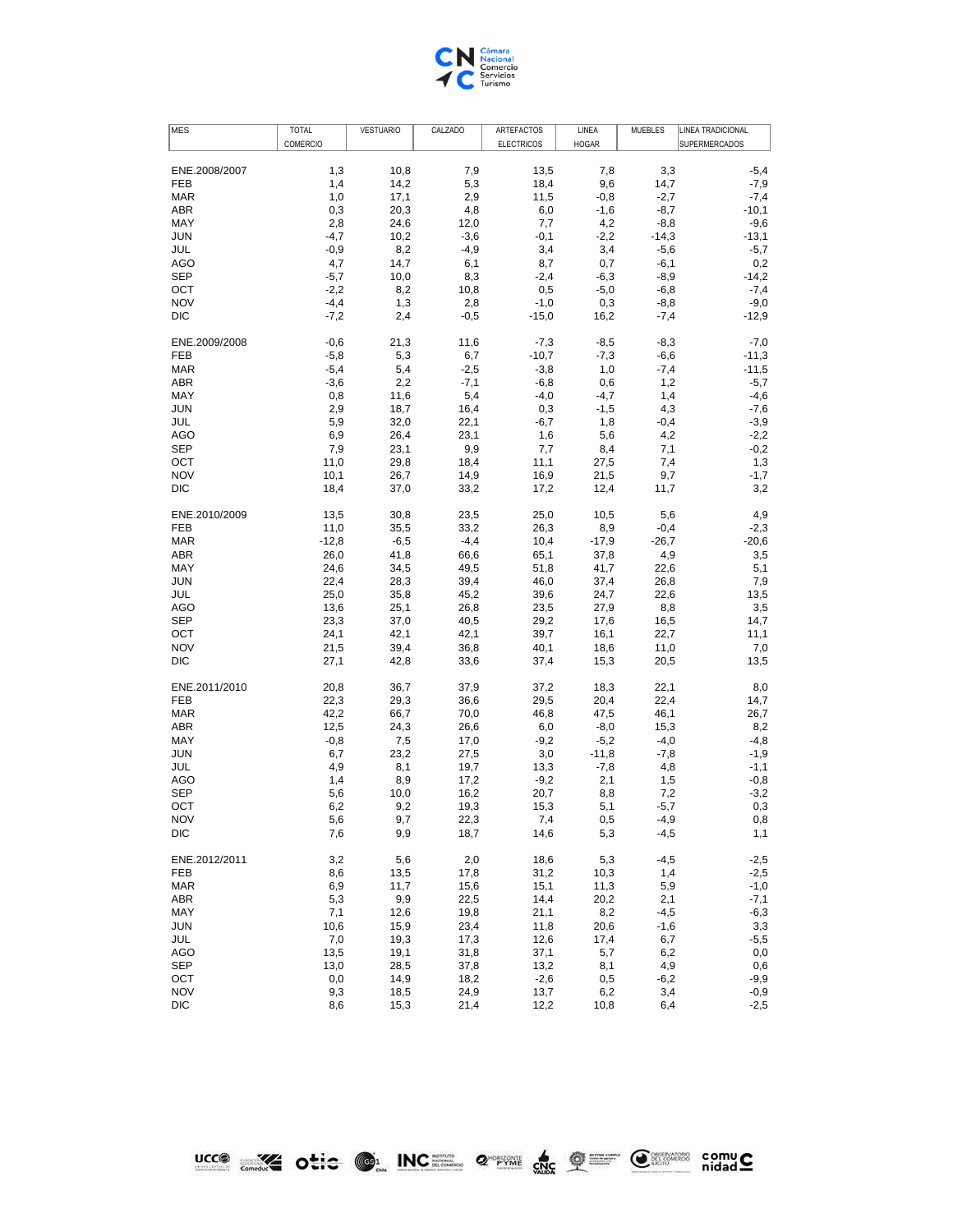

| COMERCIO<br><b>ELECTRICOS</b><br>SUPERMERCADOS<br><b>HOGAR</b><br>ENE.2013/2012<br>7,4<br>19,7<br>33,2<br>10,3<br>3,3<br>3,5<br>$-4,8$<br>8,6<br>28,7<br>FEB<br>18,0<br>17,1<br>9,4<br>0,3<br>$-5,6$<br><b>MAR</b><br>13,2<br>22,3<br>34,5<br>18,8<br>8,7<br>6,9<br>1,4<br>ABR<br>8,1<br>23,4<br>25,0<br>9,5<br>1,3<br>$-8,5$<br>6,3<br>MAY<br>9,1<br>13,5<br>26,6<br>33,0<br>10,4<br>10,9<br>$-0,8$<br><b>JUN</b><br>7,5<br>13,9<br>18,8<br>13,1<br>13,8<br>5,2<br>$-4,1$<br>8,0<br>15,0<br>29,9<br>17,1<br>11,5<br>3,1<br>$-7,0$<br>JUL<br>10,7<br>AGO<br>17,3<br>23,5<br>22,7<br>15,6<br>$-2,8$<br>$-1,8$<br><b>SEP</b><br>4,3<br>8,2<br>17,2<br>14,5<br>7,5<br>$-5,7$<br>$-5,8$<br>15,1<br>OCT<br>11,6<br>25,7<br>21,3<br>16,5<br>12,4<br>0,9<br><b>NOV</b><br>4,2<br>7,8<br>17,9<br>9,2<br>0,8<br>2,2<br>$-4,4$<br><b>DIC</b><br>3,3<br>9,6<br>16,4<br>5,5<br>0,3<br>1,4<br>$-8,6$<br>ENE.2014/2013<br>5,6<br>5,5<br>14,7<br>13,2<br>2,9<br>11,0<br>5,6<br>FEB<br>4,4<br>9,1<br>12,2<br>11,1<br>3,6<br>6,0<br>$-0,2$<br><b>MAR</b><br>3,9<br>11,1<br>11,2<br>14,6<br>6,5<br>$-1,9$<br>$-2,2$<br>9,7<br>ABR<br>15,7<br>17,6<br>8,1<br>2,0<br>1,0<br>7,4<br>MAY<br>8,0<br>9,5<br>10,8<br>15,8<br>11,0<br>$-4,9$<br>4,6<br><b>JUN</b><br>3,1<br>3,3<br>8,4<br>14,0<br>$-8,5$<br>$-14,1$<br>0,5<br>JUL<br>$-1,2$<br>1,9<br>1,2<br>$-12,8$<br>$-3,7$<br>$-15,2$<br>2,1<br>AGO<br>3,1<br>5,5<br>11,2<br>$-10,4$<br>$-1,1$<br>1,3<br>5,9<br><b>SEP</b><br>$-3,1$<br>$-2,0$<br>4,3<br>$-11,9$<br>$-2,4$<br>$-3,9$<br>$-2,2$<br>7,0<br>OCT<br>$-2,1$<br>15,7<br>$-11,8$<br>$-2,8$<br>$-7,3$<br>$-4,8$<br><b>NOV</b><br>3,9<br>8,1<br>11,3<br>$-1,8$<br>4,6<br>0,3<br>3,0<br>DIC<br>1,5<br>7,7<br>8,6<br>$-5,7$<br>$-7,9$<br>$-0,8$<br>3,9<br>ENE.2015/2014<br>4,3<br>$-8,0$<br>7,6<br>17,0<br>9,0<br>$-2,5$<br>1,7<br>FEB<br>2,4<br>5,1<br>14,4<br>0,3<br>$-4,9$<br>1,9<br>0,4<br><b>MAR</b><br>$-4,3$<br>$-3,5$<br>$-1,3$<br>$-9,3$<br>$-10,8$<br>4,5<br>$-3,6$<br>ABR<br>$-3,9$<br>$-1,8$<br>0,4<br>$-8,9$<br>$-6,7$<br>4,3<br>$-4,4$<br>MAY<br>1,0<br>6,0<br>8,9<br>1,4<br>$-5,0$<br>11,5<br>$-3,3$<br><b>JUN</b><br>$-2,2$<br>5,4<br>3,9<br>$-5,9$<br>4,8<br>-6,1<br>3,7<br>JUL<br>$-1,8$<br>$-3,4$<br>6,2<br>$-6,8$<br>2,8<br>$-4,3$<br>6,3<br>AGO<br>$-3,8$<br>$-3,0$<br>5,0<br>8,9<br>$-1,1$<br>6,3<br>$-9,2$<br><b>SEP</b><br>$-2,8$<br>3,6<br>7,6<br>11,0<br>$-6,7$<br>0,3<br>$-9,6$<br>$-2,3$<br>OCT<br>$-5,7$<br>15,7<br>$-3,9$<br>$-5,1$<br>$-6,4$<br>10,3<br><b>NOV</b><br>0,8<br>0,7<br>11,9<br>19,8<br>1,5<br>4,8<br>$-6,3$<br>DIC<br>5,3<br>14,3<br>27,3<br>5,2<br>11,1<br>14,4<br>$-5,4$<br>ENE.2016/2015<br>0,9<br>$-3,4$<br>10,6<br>17,3<br>16,9<br>$-3,3$<br>8,5<br>FEB<br>3,0<br>$-1,8$<br>10,1<br>9,5<br>16,7<br>10,9<br>0,2<br><b>MAR</b><br>0,8<br>$-1,4$<br>7,6<br>10,9<br>12,8<br>$-1,6$<br>$-3,1$<br>ABR<br>5,9<br>6,7<br>17,3<br>24,8<br>16,1<br>$-3,5$<br>4,3<br>MAY<br>$-5,0$<br>$-5,9$<br>$-2,9$<br>$-9,8$<br>0,3<br>$-3,1$<br>$-6,4$<br>6,6<br>$-5,2$<br><b>JUN</b><br>1,4<br>5,8<br>6,1<br>12,6<br>15,4<br>JUL<br>8,0<br>12,1<br>15,8<br>10,4<br>10,0<br>1,6<br>18,0<br>AGO<br>$-2,9$<br>0,6<br>$-3,6$<br>12,1<br>$-3,0$<br>$-7,9$<br>$-8,5$<br><b>SEP</b><br>8,0<br>12,3<br>20,9<br>17,9<br>13,4<br>0,8<br>14,7<br>OCT<br>9,0<br>10,6<br>20,6<br>23,5<br>15,6<br>1,7<br>2,7<br><b>NOV</b><br>5,6<br>3,9<br>8,2<br>27,2<br>8,9<br>3,9<br>$-1,7$<br>0,1<br>DIC<br>4,8<br>5,4<br>1,0<br>21,2<br>7,9<br>$-4,0$<br>$-1,0$<br>5,8<br>$-10,1$<br>$-14,9$<br>$-1,9$<br>ENE.2017/2016<br>1,5<br>0,6<br>FEB<br>$-1,2$<br>7,6<br>3,5<br>$-0,4$<br>$-6,4$<br>$-5,5$<br>$-5,3$<br>4,1<br>13,8<br>4,4<br>$-2,2$<br>MAR<br>16,7<br>8,6<br>$-1,3$<br>3,4<br>3,0<br>0,1<br>ABR<br>$-4,1$<br>0,9<br>7,9<br>6,4<br>1,8<br>5,2<br>6,5<br>8,8<br>$-9,5$<br>$-4,2$<br>MAY<br>10,4<br>5,2<br>9,1<br>$-18,7$<br>JUN<br>15,7<br>2,7<br>4,4<br>$-3,2$<br>3,0<br>JUL<br>6,6<br>7,5<br>0,1<br>5,3<br>$-1,8$<br>1,7<br>4,4<br>8,2<br>AGO<br>8,5<br>$-0,7$<br>6,9<br>$-7,1$<br>4,6<br><b>SEP</b><br>4,0<br>1,9<br>$-2,8$<br>$-2,2$<br>$-3,6$<br>8,3<br>11,6<br>OCT<br>$-9,7$<br>$-4,2$<br>$-2,6$<br>$-10,5$<br>0,3<br>$-5,5$<br>$-2,1$<br><b>NOV</b><br>2,2<br>10,1<br>$-3,7$<br>$-5,8$<br>12,8<br>$-12,6$<br>3,7<br>DIC<br>2,7<br>2,2<br>$-1,8$<br>$-0,7$<br>7,9<br>$-4,9$<br>5,4 | <b>MES</b> | <b>TOTAL</b> | <b>VESTUARIO</b> | CALZADO | ARTEFACTOS | LINEA | <b>MUEBLES</b> | LINEA TRADICIONAL |
|------------------------------------------------------------------------------------------------------------------------------------------------------------------------------------------------------------------------------------------------------------------------------------------------------------------------------------------------------------------------------------------------------------------------------------------------------------------------------------------------------------------------------------------------------------------------------------------------------------------------------------------------------------------------------------------------------------------------------------------------------------------------------------------------------------------------------------------------------------------------------------------------------------------------------------------------------------------------------------------------------------------------------------------------------------------------------------------------------------------------------------------------------------------------------------------------------------------------------------------------------------------------------------------------------------------------------------------------------------------------------------------------------------------------------------------------------------------------------------------------------------------------------------------------------------------------------------------------------------------------------------------------------------------------------------------------------------------------------------------------------------------------------------------------------------------------------------------------------------------------------------------------------------------------------------------------------------------------------------------------------------------------------------------------------------------------------------------------------------------------------------------------------------------------------------------------------------------------------------------------------------------------------------------------------------------------------------------------------------------------------------------------------------------------------------------------------------------------------------------------------------------------------------------------------------------------------------------------------------------------------------------------------------------------------------------------------------------------------------------------------------------------------------------------------------------------------------------------------------------------------------------------------------------------------------------------------------------------------------------------------------------------------------------------------------------------------------------------------------------------------------------------------------------------------------------------------------------------------------------------------------------------------------------------------------------------------------------------------------------------------------------------------------------------------------------------------------------------------------------------------------------------------------------------------------------------------------------------------------------------------------------------------------------------------------------------------------------------------------------------------------------------------------------------------------------------------------------------------------------------------------------------------------------------------------------------------------------------------------------------------------------------------------------------------------------------------------------------------------------------------------------------------------------------------------------------------------------------------------------------------------------------------------|------------|--------------|------------------|---------|------------|-------|----------------|-------------------|
|                                                                                                                                                                                                                                                                                                                                                                                                                                                                                                                                                                                                                                                                                                                                                                                                                                                                                                                                                                                                                                                                                                                                                                                                                                                                                                                                                                                                                                                                                                                                                                                                                                                                                                                                                                                                                                                                                                                                                                                                                                                                                                                                                                                                                                                                                                                                                                                                                                                                                                                                                                                                                                                                                                                                                                                                                                                                                                                                                                                                                                                                                                                                                                                                                                                                                                                                                                                                                                                                                                                                                                                                                                                                                                                                                                                                                                                                                                                                                                                                                                                                                                                                                                                                                                                                                    |            |              |                  |         |            |       |                |                   |
|                                                                                                                                                                                                                                                                                                                                                                                                                                                                                                                                                                                                                                                                                                                                                                                                                                                                                                                                                                                                                                                                                                                                                                                                                                                                                                                                                                                                                                                                                                                                                                                                                                                                                                                                                                                                                                                                                                                                                                                                                                                                                                                                                                                                                                                                                                                                                                                                                                                                                                                                                                                                                                                                                                                                                                                                                                                                                                                                                                                                                                                                                                                                                                                                                                                                                                                                                                                                                                                                                                                                                                                                                                                                                                                                                                                                                                                                                                                                                                                                                                                                                                                                                                                                                                                                                    |            |              |                  |         |            |       |                |                   |
|                                                                                                                                                                                                                                                                                                                                                                                                                                                                                                                                                                                                                                                                                                                                                                                                                                                                                                                                                                                                                                                                                                                                                                                                                                                                                                                                                                                                                                                                                                                                                                                                                                                                                                                                                                                                                                                                                                                                                                                                                                                                                                                                                                                                                                                                                                                                                                                                                                                                                                                                                                                                                                                                                                                                                                                                                                                                                                                                                                                                                                                                                                                                                                                                                                                                                                                                                                                                                                                                                                                                                                                                                                                                                                                                                                                                                                                                                                                                                                                                                                                                                                                                                                                                                                                                                    |            |              |                  |         |            |       |                |                   |
|                                                                                                                                                                                                                                                                                                                                                                                                                                                                                                                                                                                                                                                                                                                                                                                                                                                                                                                                                                                                                                                                                                                                                                                                                                                                                                                                                                                                                                                                                                                                                                                                                                                                                                                                                                                                                                                                                                                                                                                                                                                                                                                                                                                                                                                                                                                                                                                                                                                                                                                                                                                                                                                                                                                                                                                                                                                                                                                                                                                                                                                                                                                                                                                                                                                                                                                                                                                                                                                                                                                                                                                                                                                                                                                                                                                                                                                                                                                                                                                                                                                                                                                                                                                                                                                                                    |            |              |                  |         |            |       |                |                   |
|                                                                                                                                                                                                                                                                                                                                                                                                                                                                                                                                                                                                                                                                                                                                                                                                                                                                                                                                                                                                                                                                                                                                                                                                                                                                                                                                                                                                                                                                                                                                                                                                                                                                                                                                                                                                                                                                                                                                                                                                                                                                                                                                                                                                                                                                                                                                                                                                                                                                                                                                                                                                                                                                                                                                                                                                                                                                                                                                                                                                                                                                                                                                                                                                                                                                                                                                                                                                                                                                                                                                                                                                                                                                                                                                                                                                                                                                                                                                                                                                                                                                                                                                                                                                                                                                                    |            |              |                  |         |            |       |                |                   |
|                                                                                                                                                                                                                                                                                                                                                                                                                                                                                                                                                                                                                                                                                                                                                                                                                                                                                                                                                                                                                                                                                                                                                                                                                                                                                                                                                                                                                                                                                                                                                                                                                                                                                                                                                                                                                                                                                                                                                                                                                                                                                                                                                                                                                                                                                                                                                                                                                                                                                                                                                                                                                                                                                                                                                                                                                                                                                                                                                                                                                                                                                                                                                                                                                                                                                                                                                                                                                                                                                                                                                                                                                                                                                                                                                                                                                                                                                                                                                                                                                                                                                                                                                                                                                                                                                    |            |              |                  |         |            |       |                |                   |
|                                                                                                                                                                                                                                                                                                                                                                                                                                                                                                                                                                                                                                                                                                                                                                                                                                                                                                                                                                                                                                                                                                                                                                                                                                                                                                                                                                                                                                                                                                                                                                                                                                                                                                                                                                                                                                                                                                                                                                                                                                                                                                                                                                                                                                                                                                                                                                                                                                                                                                                                                                                                                                                                                                                                                                                                                                                                                                                                                                                                                                                                                                                                                                                                                                                                                                                                                                                                                                                                                                                                                                                                                                                                                                                                                                                                                                                                                                                                                                                                                                                                                                                                                                                                                                                                                    |            |              |                  |         |            |       |                |                   |
|                                                                                                                                                                                                                                                                                                                                                                                                                                                                                                                                                                                                                                                                                                                                                                                                                                                                                                                                                                                                                                                                                                                                                                                                                                                                                                                                                                                                                                                                                                                                                                                                                                                                                                                                                                                                                                                                                                                                                                                                                                                                                                                                                                                                                                                                                                                                                                                                                                                                                                                                                                                                                                                                                                                                                                                                                                                                                                                                                                                                                                                                                                                                                                                                                                                                                                                                                                                                                                                                                                                                                                                                                                                                                                                                                                                                                                                                                                                                                                                                                                                                                                                                                                                                                                                                                    |            |              |                  |         |            |       |                |                   |
|                                                                                                                                                                                                                                                                                                                                                                                                                                                                                                                                                                                                                                                                                                                                                                                                                                                                                                                                                                                                                                                                                                                                                                                                                                                                                                                                                                                                                                                                                                                                                                                                                                                                                                                                                                                                                                                                                                                                                                                                                                                                                                                                                                                                                                                                                                                                                                                                                                                                                                                                                                                                                                                                                                                                                                                                                                                                                                                                                                                                                                                                                                                                                                                                                                                                                                                                                                                                                                                                                                                                                                                                                                                                                                                                                                                                                                                                                                                                                                                                                                                                                                                                                                                                                                                                                    |            |              |                  |         |            |       |                |                   |
|                                                                                                                                                                                                                                                                                                                                                                                                                                                                                                                                                                                                                                                                                                                                                                                                                                                                                                                                                                                                                                                                                                                                                                                                                                                                                                                                                                                                                                                                                                                                                                                                                                                                                                                                                                                                                                                                                                                                                                                                                                                                                                                                                                                                                                                                                                                                                                                                                                                                                                                                                                                                                                                                                                                                                                                                                                                                                                                                                                                                                                                                                                                                                                                                                                                                                                                                                                                                                                                                                                                                                                                                                                                                                                                                                                                                                                                                                                                                                                                                                                                                                                                                                                                                                                                                                    |            |              |                  |         |            |       |                |                   |
|                                                                                                                                                                                                                                                                                                                                                                                                                                                                                                                                                                                                                                                                                                                                                                                                                                                                                                                                                                                                                                                                                                                                                                                                                                                                                                                                                                                                                                                                                                                                                                                                                                                                                                                                                                                                                                                                                                                                                                                                                                                                                                                                                                                                                                                                                                                                                                                                                                                                                                                                                                                                                                                                                                                                                                                                                                                                                                                                                                                                                                                                                                                                                                                                                                                                                                                                                                                                                                                                                                                                                                                                                                                                                                                                                                                                                                                                                                                                                                                                                                                                                                                                                                                                                                                                                    |            |              |                  |         |            |       |                |                   |
|                                                                                                                                                                                                                                                                                                                                                                                                                                                                                                                                                                                                                                                                                                                                                                                                                                                                                                                                                                                                                                                                                                                                                                                                                                                                                                                                                                                                                                                                                                                                                                                                                                                                                                                                                                                                                                                                                                                                                                                                                                                                                                                                                                                                                                                                                                                                                                                                                                                                                                                                                                                                                                                                                                                                                                                                                                                                                                                                                                                                                                                                                                                                                                                                                                                                                                                                                                                                                                                                                                                                                                                                                                                                                                                                                                                                                                                                                                                                                                                                                                                                                                                                                                                                                                                                                    |            |              |                  |         |            |       |                |                   |
|                                                                                                                                                                                                                                                                                                                                                                                                                                                                                                                                                                                                                                                                                                                                                                                                                                                                                                                                                                                                                                                                                                                                                                                                                                                                                                                                                                                                                                                                                                                                                                                                                                                                                                                                                                                                                                                                                                                                                                                                                                                                                                                                                                                                                                                                                                                                                                                                                                                                                                                                                                                                                                                                                                                                                                                                                                                                                                                                                                                                                                                                                                                                                                                                                                                                                                                                                                                                                                                                                                                                                                                                                                                                                                                                                                                                                                                                                                                                                                                                                                                                                                                                                                                                                                                                                    |            |              |                  |         |            |       |                |                   |
|                                                                                                                                                                                                                                                                                                                                                                                                                                                                                                                                                                                                                                                                                                                                                                                                                                                                                                                                                                                                                                                                                                                                                                                                                                                                                                                                                                                                                                                                                                                                                                                                                                                                                                                                                                                                                                                                                                                                                                                                                                                                                                                                                                                                                                                                                                                                                                                                                                                                                                                                                                                                                                                                                                                                                                                                                                                                                                                                                                                                                                                                                                                                                                                                                                                                                                                                                                                                                                                                                                                                                                                                                                                                                                                                                                                                                                                                                                                                                                                                                                                                                                                                                                                                                                                                                    |            |              |                  |         |            |       |                |                   |
|                                                                                                                                                                                                                                                                                                                                                                                                                                                                                                                                                                                                                                                                                                                                                                                                                                                                                                                                                                                                                                                                                                                                                                                                                                                                                                                                                                                                                                                                                                                                                                                                                                                                                                                                                                                                                                                                                                                                                                                                                                                                                                                                                                                                                                                                                                                                                                                                                                                                                                                                                                                                                                                                                                                                                                                                                                                                                                                                                                                                                                                                                                                                                                                                                                                                                                                                                                                                                                                                                                                                                                                                                                                                                                                                                                                                                                                                                                                                                                                                                                                                                                                                                                                                                                                                                    |            |              |                  |         |            |       |                |                   |
|                                                                                                                                                                                                                                                                                                                                                                                                                                                                                                                                                                                                                                                                                                                                                                                                                                                                                                                                                                                                                                                                                                                                                                                                                                                                                                                                                                                                                                                                                                                                                                                                                                                                                                                                                                                                                                                                                                                                                                                                                                                                                                                                                                                                                                                                                                                                                                                                                                                                                                                                                                                                                                                                                                                                                                                                                                                                                                                                                                                                                                                                                                                                                                                                                                                                                                                                                                                                                                                                                                                                                                                                                                                                                                                                                                                                                                                                                                                                                                                                                                                                                                                                                                                                                                                                                    |            |              |                  |         |            |       |                |                   |
|                                                                                                                                                                                                                                                                                                                                                                                                                                                                                                                                                                                                                                                                                                                                                                                                                                                                                                                                                                                                                                                                                                                                                                                                                                                                                                                                                                                                                                                                                                                                                                                                                                                                                                                                                                                                                                                                                                                                                                                                                                                                                                                                                                                                                                                                                                                                                                                                                                                                                                                                                                                                                                                                                                                                                                                                                                                                                                                                                                                                                                                                                                                                                                                                                                                                                                                                                                                                                                                                                                                                                                                                                                                                                                                                                                                                                                                                                                                                                                                                                                                                                                                                                                                                                                                                                    |            |              |                  |         |            |       |                |                   |
|                                                                                                                                                                                                                                                                                                                                                                                                                                                                                                                                                                                                                                                                                                                                                                                                                                                                                                                                                                                                                                                                                                                                                                                                                                                                                                                                                                                                                                                                                                                                                                                                                                                                                                                                                                                                                                                                                                                                                                                                                                                                                                                                                                                                                                                                                                                                                                                                                                                                                                                                                                                                                                                                                                                                                                                                                                                                                                                                                                                                                                                                                                                                                                                                                                                                                                                                                                                                                                                                                                                                                                                                                                                                                                                                                                                                                                                                                                                                                                                                                                                                                                                                                                                                                                                                                    |            |              |                  |         |            |       |                |                   |
|                                                                                                                                                                                                                                                                                                                                                                                                                                                                                                                                                                                                                                                                                                                                                                                                                                                                                                                                                                                                                                                                                                                                                                                                                                                                                                                                                                                                                                                                                                                                                                                                                                                                                                                                                                                                                                                                                                                                                                                                                                                                                                                                                                                                                                                                                                                                                                                                                                                                                                                                                                                                                                                                                                                                                                                                                                                                                                                                                                                                                                                                                                                                                                                                                                                                                                                                                                                                                                                                                                                                                                                                                                                                                                                                                                                                                                                                                                                                                                                                                                                                                                                                                                                                                                                                                    |            |              |                  |         |            |       |                |                   |
|                                                                                                                                                                                                                                                                                                                                                                                                                                                                                                                                                                                                                                                                                                                                                                                                                                                                                                                                                                                                                                                                                                                                                                                                                                                                                                                                                                                                                                                                                                                                                                                                                                                                                                                                                                                                                                                                                                                                                                                                                                                                                                                                                                                                                                                                                                                                                                                                                                                                                                                                                                                                                                                                                                                                                                                                                                                                                                                                                                                                                                                                                                                                                                                                                                                                                                                                                                                                                                                                                                                                                                                                                                                                                                                                                                                                                                                                                                                                                                                                                                                                                                                                                                                                                                                                                    |            |              |                  |         |            |       |                |                   |
|                                                                                                                                                                                                                                                                                                                                                                                                                                                                                                                                                                                                                                                                                                                                                                                                                                                                                                                                                                                                                                                                                                                                                                                                                                                                                                                                                                                                                                                                                                                                                                                                                                                                                                                                                                                                                                                                                                                                                                                                                                                                                                                                                                                                                                                                                                                                                                                                                                                                                                                                                                                                                                                                                                                                                                                                                                                                                                                                                                                                                                                                                                                                                                                                                                                                                                                                                                                                                                                                                                                                                                                                                                                                                                                                                                                                                                                                                                                                                                                                                                                                                                                                                                                                                                                                                    |            |              |                  |         |            |       |                |                   |
|                                                                                                                                                                                                                                                                                                                                                                                                                                                                                                                                                                                                                                                                                                                                                                                                                                                                                                                                                                                                                                                                                                                                                                                                                                                                                                                                                                                                                                                                                                                                                                                                                                                                                                                                                                                                                                                                                                                                                                                                                                                                                                                                                                                                                                                                                                                                                                                                                                                                                                                                                                                                                                                                                                                                                                                                                                                                                                                                                                                                                                                                                                                                                                                                                                                                                                                                                                                                                                                                                                                                                                                                                                                                                                                                                                                                                                                                                                                                                                                                                                                                                                                                                                                                                                                                                    |            |              |                  |         |            |       |                |                   |
|                                                                                                                                                                                                                                                                                                                                                                                                                                                                                                                                                                                                                                                                                                                                                                                                                                                                                                                                                                                                                                                                                                                                                                                                                                                                                                                                                                                                                                                                                                                                                                                                                                                                                                                                                                                                                                                                                                                                                                                                                                                                                                                                                                                                                                                                                                                                                                                                                                                                                                                                                                                                                                                                                                                                                                                                                                                                                                                                                                                                                                                                                                                                                                                                                                                                                                                                                                                                                                                                                                                                                                                                                                                                                                                                                                                                                                                                                                                                                                                                                                                                                                                                                                                                                                                                                    |            |              |                  |         |            |       |                |                   |
|                                                                                                                                                                                                                                                                                                                                                                                                                                                                                                                                                                                                                                                                                                                                                                                                                                                                                                                                                                                                                                                                                                                                                                                                                                                                                                                                                                                                                                                                                                                                                                                                                                                                                                                                                                                                                                                                                                                                                                                                                                                                                                                                                                                                                                                                                                                                                                                                                                                                                                                                                                                                                                                                                                                                                                                                                                                                                                                                                                                                                                                                                                                                                                                                                                                                                                                                                                                                                                                                                                                                                                                                                                                                                                                                                                                                                                                                                                                                                                                                                                                                                                                                                                                                                                                                                    |            |              |                  |         |            |       |                |                   |
|                                                                                                                                                                                                                                                                                                                                                                                                                                                                                                                                                                                                                                                                                                                                                                                                                                                                                                                                                                                                                                                                                                                                                                                                                                                                                                                                                                                                                                                                                                                                                                                                                                                                                                                                                                                                                                                                                                                                                                                                                                                                                                                                                                                                                                                                                                                                                                                                                                                                                                                                                                                                                                                                                                                                                                                                                                                                                                                                                                                                                                                                                                                                                                                                                                                                                                                                                                                                                                                                                                                                                                                                                                                                                                                                                                                                                                                                                                                                                                                                                                                                                                                                                                                                                                                                                    |            |              |                  |         |            |       |                |                   |
|                                                                                                                                                                                                                                                                                                                                                                                                                                                                                                                                                                                                                                                                                                                                                                                                                                                                                                                                                                                                                                                                                                                                                                                                                                                                                                                                                                                                                                                                                                                                                                                                                                                                                                                                                                                                                                                                                                                                                                                                                                                                                                                                                                                                                                                                                                                                                                                                                                                                                                                                                                                                                                                                                                                                                                                                                                                                                                                                                                                                                                                                                                                                                                                                                                                                                                                                                                                                                                                                                                                                                                                                                                                                                                                                                                                                                                                                                                                                                                                                                                                                                                                                                                                                                                                                                    |            |              |                  |         |            |       |                |                   |
|                                                                                                                                                                                                                                                                                                                                                                                                                                                                                                                                                                                                                                                                                                                                                                                                                                                                                                                                                                                                                                                                                                                                                                                                                                                                                                                                                                                                                                                                                                                                                                                                                                                                                                                                                                                                                                                                                                                                                                                                                                                                                                                                                                                                                                                                                                                                                                                                                                                                                                                                                                                                                                                                                                                                                                                                                                                                                                                                                                                                                                                                                                                                                                                                                                                                                                                                                                                                                                                                                                                                                                                                                                                                                                                                                                                                                                                                                                                                                                                                                                                                                                                                                                                                                                                                                    |            |              |                  |         |            |       |                |                   |
|                                                                                                                                                                                                                                                                                                                                                                                                                                                                                                                                                                                                                                                                                                                                                                                                                                                                                                                                                                                                                                                                                                                                                                                                                                                                                                                                                                                                                                                                                                                                                                                                                                                                                                                                                                                                                                                                                                                                                                                                                                                                                                                                                                                                                                                                                                                                                                                                                                                                                                                                                                                                                                                                                                                                                                                                                                                                                                                                                                                                                                                                                                                                                                                                                                                                                                                                                                                                                                                                                                                                                                                                                                                                                                                                                                                                                                                                                                                                                                                                                                                                                                                                                                                                                                                                                    |            |              |                  |         |            |       |                |                   |
|                                                                                                                                                                                                                                                                                                                                                                                                                                                                                                                                                                                                                                                                                                                                                                                                                                                                                                                                                                                                                                                                                                                                                                                                                                                                                                                                                                                                                                                                                                                                                                                                                                                                                                                                                                                                                                                                                                                                                                                                                                                                                                                                                                                                                                                                                                                                                                                                                                                                                                                                                                                                                                                                                                                                                                                                                                                                                                                                                                                                                                                                                                                                                                                                                                                                                                                                                                                                                                                                                                                                                                                                                                                                                                                                                                                                                                                                                                                                                                                                                                                                                                                                                                                                                                                                                    |            |              |                  |         |            |       |                |                   |
|                                                                                                                                                                                                                                                                                                                                                                                                                                                                                                                                                                                                                                                                                                                                                                                                                                                                                                                                                                                                                                                                                                                                                                                                                                                                                                                                                                                                                                                                                                                                                                                                                                                                                                                                                                                                                                                                                                                                                                                                                                                                                                                                                                                                                                                                                                                                                                                                                                                                                                                                                                                                                                                                                                                                                                                                                                                                                                                                                                                                                                                                                                                                                                                                                                                                                                                                                                                                                                                                                                                                                                                                                                                                                                                                                                                                                                                                                                                                                                                                                                                                                                                                                                                                                                                                                    |            |              |                  |         |            |       |                |                   |
|                                                                                                                                                                                                                                                                                                                                                                                                                                                                                                                                                                                                                                                                                                                                                                                                                                                                                                                                                                                                                                                                                                                                                                                                                                                                                                                                                                                                                                                                                                                                                                                                                                                                                                                                                                                                                                                                                                                                                                                                                                                                                                                                                                                                                                                                                                                                                                                                                                                                                                                                                                                                                                                                                                                                                                                                                                                                                                                                                                                                                                                                                                                                                                                                                                                                                                                                                                                                                                                                                                                                                                                                                                                                                                                                                                                                                                                                                                                                                                                                                                                                                                                                                                                                                                                                                    |            |              |                  |         |            |       |                |                   |
|                                                                                                                                                                                                                                                                                                                                                                                                                                                                                                                                                                                                                                                                                                                                                                                                                                                                                                                                                                                                                                                                                                                                                                                                                                                                                                                                                                                                                                                                                                                                                                                                                                                                                                                                                                                                                                                                                                                                                                                                                                                                                                                                                                                                                                                                                                                                                                                                                                                                                                                                                                                                                                                                                                                                                                                                                                                                                                                                                                                                                                                                                                                                                                                                                                                                                                                                                                                                                                                                                                                                                                                                                                                                                                                                                                                                                                                                                                                                                                                                                                                                                                                                                                                                                                                                                    |            |              |                  |         |            |       |                |                   |
|                                                                                                                                                                                                                                                                                                                                                                                                                                                                                                                                                                                                                                                                                                                                                                                                                                                                                                                                                                                                                                                                                                                                                                                                                                                                                                                                                                                                                                                                                                                                                                                                                                                                                                                                                                                                                                                                                                                                                                                                                                                                                                                                                                                                                                                                                                                                                                                                                                                                                                                                                                                                                                                                                                                                                                                                                                                                                                                                                                                                                                                                                                                                                                                                                                                                                                                                                                                                                                                                                                                                                                                                                                                                                                                                                                                                                                                                                                                                                                                                                                                                                                                                                                                                                                                                                    |            |              |                  |         |            |       |                |                   |
|                                                                                                                                                                                                                                                                                                                                                                                                                                                                                                                                                                                                                                                                                                                                                                                                                                                                                                                                                                                                                                                                                                                                                                                                                                                                                                                                                                                                                                                                                                                                                                                                                                                                                                                                                                                                                                                                                                                                                                                                                                                                                                                                                                                                                                                                                                                                                                                                                                                                                                                                                                                                                                                                                                                                                                                                                                                                                                                                                                                                                                                                                                                                                                                                                                                                                                                                                                                                                                                                                                                                                                                                                                                                                                                                                                                                                                                                                                                                                                                                                                                                                                                                                                                                                                                                                    |            |              |                  |         |            |       |                |                   |
|                                                                                                                                                                                                                                                                                                                                                                                                                                                                                                                                                                                                                                                                                                                                                                                                                                                                                                                                                                                                                                                                                                                                                                                                                                                                                                                                                                                                                                                                                                                                                                                                                                                                                                                                                                                                                                                                                                                                                                                                                                                                                                                                                                                                                                                                                                                                                                                                                                                                                                                                                                                                                                                                                                                                                                                                                                                                                                                                                                                                                                                                                                                                                                                                                                                                                                                                                                                                                                                                                                                                                                                                                                                                                                                                                                                                                                                                                                                                                                                                                                                                                                                                                                                                                                                                                    |            |              |                  |         |            |       |                |                   |
|                                                                                                                                                                                                                                                                                                                                                                                                                                                                                                                                                                                                                                                                                                                                                                                                                                                                                                                                                                                                                                                                                                                                                                                                                                                                                                                                                                                                                                                                                                                                                                                                                                                                                                                                                                                                                                                                                                                                                                                                                                                                                                                                                                                                                                                                                                                                                                                                                                                                                                                                                                                                                                                                                                                                                                                                                                                                                                                                                                                                                                                                                                                                                                                                                                                                                                                                                                                                                                                                                                                                                                                                                                                                                                                                                                                                                                                                                                                                                                                                                                                                                                                                                                                                                                                                                    |            |              |                  |         |            |       |                |                   |
|                                                                                                                                                                                                                                                                                                                                                                                                                                                                                                                                                                                                                                                                                                                                                                                                                                                                                                                                                                                                                                                                                                                                                                                                                                                                                                                                                                                                                                                                                                                                                                                                                                                                                                                                                                                                                                                                                                                                                                                                                                                                                                                                                                                                                                                                                                                                                                                                                                                                                                                                                                                                                                                                                                                                                                                                                                                                                                                                                                                                                                                                                                                                                                                                                                                                                                                                                                                                                                                                                                                                                                                                                                                                                                                                                                                                                                                                                                                                                                                                                                                                                                                                                                                                                                                                                    |            |              |                  |         |            |       |                |                   |
|                                                                                                                                                                                                                                                                                                                                                                                                                                                                                                                                                                                                                                                                                                                                                                                                                                                                                                                                                                                                                                                                                                                                                                                                                                                                                                                                                                                                                                                                                                                                                                                                                                                                                                                                                                                                                                                                                                                                                                                                                                                                                                                                                                                                                                                                                                                                                                                                                                                                                                                                                                                                                                                                                                                                                                                                                                                                                                                                                                                                                                                                                                                                                                                                                                                                                                                                                                                                                                                                                                                                                                                                                                                                                                                                                                                                                                                                                                                                                                                                                                                                                                                                                                                                                                                                                    |            |              |                  |         |            |       |                |                   |
|                                                                                                                                                                                                                                                                                                                                                                                                                                                                                                                                                                                                                                                                                                                                                                                                                                                                                                                                                                                                                                                                                                                                                                                                                                                                                                                                                                                                                                                                                                                                                                                                                                                                                                                                                                                                                                                                                                                                                                                                                                                                                                                                                                                                                                                                                                                                                                                                                                                                                                                                                                                                                                                                                                                                                                                                                                                                                                                                                                                                                                                                                                                                                                                                                                                                                                                                                                                                                                                                                                                                                                                                                                                                                                                                                                                                                                                                                                                                                                                                                                                                                                                                                                                                                                                                                    |            |              |                  |         |            |       |                |                   |
|                                                                                                                                                                                                                                                                                                                                                                                                                                                                                                                                                                                                                                                                                                                                                                                                                                                                                                                                                                                                                                                                                                                                                                                                                                                                                                                                                                                                                                                                                                                                                                                                                                                                                                                                                                                                                                                                                                                                                                                                                                                                                                                                                                                                                                                                                                                                                                                                                                                                                                                                                                                                                                                                                                                                                                                                                                                                                                                                                                                                                                                                                                                                                                                                                                                                                                                                                                                                                                                                                                                                                                                                                                                                                                                                                                                                                                                                                                                                                                                                                                                                                                                                                                                                                                                                                    |            |              |                  |         |            |       |                |                   |
|                                                                                                                                                                                                                                                                                                                                                                                                                                                                                                                                                                                                                                                                                                                                                                                                                                                                                                                                                                                                                                                                                                                                                                                                                                                                                                                                                                                                                                                                                                                                                                                                                                                                                                                                                                                                                                                                                                                                                                                                                                                                                                                                                                                                                                                                                                                                                                                                                                                                                                                                                                                                                                                                                                                                                                                                                                                                                                                                                                                                                                                                                                                                                                                                                                                                                                                                                                                                                                                                                                                                                                                                                                                                                                                                                                                                                                                                                                                                                                                                                                                                                                                                                                                                                                                                                    |            |              |                  |         |            |       |                |                   |
|                                                                                                                                                                                                                                                                                                                                                                                                                                                                                                                                                                                                                                                                                                                                                                                                                                                                                                                                                                                                                                                                                                                                                                                                                                                                                                                                                                                                                                                                                                                                                                                                                                                                                                                                                                                                                                                                                                                                                                                                                                                                                                                                                                                                                                                                                                                                                                                                                                                                                                                                                                                                                                                                                                                                                                                                                                                                                                                                                                                                                                                                                                                                                                                                                                                                                                                                                                                                                                                                                                                                                                                                                                                                                                                                                                                                                                                                                                                                                                                                                                                                                                                                                                                                                                                                                    |            |              |                  |         |            |       |                |                   |
|                                                                                                                                                                                                                                                                                                                                                                                                                                                                                                                                                                                                                                                                                                                                                                                                                                                                                                                                                                                                                                                                                                                                                                                                                                                                                                                                                                                                                                                                                                                                                                                                                                                                                                                                                                                                                                                                                                                                                                                                                                                                                                                                                                                                                                                                                                                                                                                                                                                                                                                                                                                                                                                                                                                                                                                                                                                                                                                                                                                                                                                                                                                                                                                                                                                                                                                                                                                                                                                                                                                                                                                                                                                                                                                                                                                                                                                                                                                                                                                                                                                                                                                                                                                                                                                                                    |            |              |                  |         |            |       |                |                   |
|                                                                                                                                                                                                                                                                                                                                                                                                                                                                                                                                                                                                                                                                                                                                                                                                                                                                                                                                                                                                                                                                                                                                                                                                                                                                                                                                                                                                                                                                                                                                                                                                                                                                                                                                                                                                                                                                                                                                                                                                                                                                                                                                                                                                                                                                                                                                                                                                                                                                                                                                                                                                                                                                                                                                                                                                                                                                                                                                                                                                                                                                                                                                                                                                                                                                                                                                                                                                                                                                                                                                                                                                                                                                                                                                                                                                                                                                                                                                                                                                                                                                                                                                                                                                                                                                                    |            |              |                  |         |            |       |                |                   |
|                                                                                                                                                                                                                                                                                                                                                                                                                                                                                                                                                                                                                                                                                                                                                                                                                                                                                                                                                                                                                                                                                                                                                                                                                                                                                                                                                                                                                                                                                                                                                                                                                                                                                                                                                                                                                                                                                                                                                                                                                                                                                                                                                                                                                                                                                                                                                                                                                                                                                                                                                                                                                                                                                                                                                                                                                                                                                                                                                                                                                                                                                                                                                                                                                                                                                                                                                                                                                                                                                                                                                                                                                                                                                                                                                                                                                                                                                                                                                                                                                                                                                                                                                                                                                                                                                    |            |              |                  |         |            |       |                |                   |
|                                                                                                                                                                                                                                                                                                                                                                                                                                                                                                                                                                                                                                                                                                                                                                                                                                                                                                                                                                                                                                                                                                                                                                                                                                                                                                                                                                                                                                                                                                                                                                                                                                                                                                                                                                                                                                                                                                                                                                                                                                                                                                                                                                                                                                                                                                                                                                                                                                                                                                                                                                                                                                                                                                                                                                                                                                                                                                                                                                                                                                                                                                                                                                                                                                                                                                                                                                                                                                                                                                                                                                                                                                                                                                                                                                                                                                                                                                                                                                                                                                                                                                                                                                                                                                                                                    |            |              |                  |         |            |       |                |                   |
|                                                                                                                                                                                                                                                                                                                                                                                                                                                                                                                                                                                                                                                                                                                                                                                                                                                                                                                                                                                                                                                                                                                                                                                                                                                                                                                                                                                                                                                                                                                                                                                                                                                                                                                                                                                                                                                                                                                                                                                                                                                                                                                                                                                                                                                                                                                                                                                                                                                                                                                                                                                                                                                                                                                                                                                                                                                                                                                                                                                                                                                                                                                                                                                                                                                                                                                                                                                                                                                                                                                                                                                                                                                                                                                                                                                                                                                                                                                                                                                                                                                                                                                                                                                                                                                                                    |            |              |                  |         |            |       |                |                   |
|                                                                                                                                                                                                                                                                                                                                                                                                                                                                                                                                                                                                                                                                                                                                                                                                                                                                                                                                                                                                                                                                                                                                                                                                                                                                                                                                                                                                                                                                                                                                                                                                                                                                                                                                                                                                                                                                                                                                                                                                                                                                                                                                                                                                                                                                                                                                                                                                                                                                                                                                                                                                                                                                                                                                                                                                                                                                                                                                                                                                                                                                                                                                                                                                                                                                                                                                                                                                                                                                                                                                                                                                                                                                                                                                                                                                                                                                                                                                                                                                                                                                                                                                                                                                                                                                                    |            |              |                  |         |            |       |                |                   |
|                                                                                                                                                                                                                                                                                                                                                                                                                                                                                                                                                                                                                                                                                                                                                                                                                                                                                                                                                                                                                                                                                                                                                                                                                                                                                                                                                                                                                                                                                                                                                                                                                                                                                                                                                                                                                                                                                                                                                                                                                                                                                                                                                                                                                                                                                                                                                                                                                                                                                                                                                                                                                                                                                                                                                                                                                                                                                                                                                                                                                                                                                                                                                                                                                                                                                                                                                                                                                                                                                                                                                                                                                                                                                                                                                                                                                                                                                                                                                                                                                                                                                                                                                                                                                                                                                    |            |              |                  |         |            |       |                |                   |
|                                                                                                                                                                                                                                                                                                                                                                                                                                                                                                                                                                                                                                                                                                                                                                                                                                                                                                                                                                                                                                                                                                                                                                                                                                                                                                                                                                                                                                                                                                                                                                                                                                                                                                                                                                                                                                                                                                                                                                                                                                                                                                                                                                                                                                                                                                                                                                                                                                                                                                                                                                                                                                                                                                                                                                                                                                                                                                                                                                                                                                                                                                                                                                                                                                                                                                                                                                                                                                                                                                                                                                                                                                                                                                                                                                                                                                                                                                                                                                                                                                                                                                                                                                                                                                                                                    |            |              |                  |         |            |       |                |                   |
|                                                                                                                                                                                                                                                                                                                                                                                                                                                                                                                                                                                                                                                                                                                                                                                                                                                                                                                                                                                                                                                                                                                                                                                                                                                                                                                                                                                                                                                                                                                                                                                                                                                                                                                                                                                                                                                                                                                                                                                                                                                                                                                                                                                                                                                                                                                                                                                                                                                                                                                                                                                                                                                                                                                                                                                                                                                                                                                                                                                                                                                                                                                                                                                                                                                                                                                                                                                                                                                                                                                                                                                                                                                                                                                                                                                                                                                                                                                                                                                                                                                                                                                                                                                                                                                                                    |            |              |                  |         |            |       |                |                   |
|                                                                                                                                                                                                                                                                                                                                                                                                                                                                                                                                                                                                                                                                                                                                                                                                                                                                                                                                                                                                                                                                                                                                                                                                                                                                                                                                                                                                                                                                                                                                                                                                                                                                                                                                                                                                                                                                                                                                                                                                                                                                                                                                                                                                                                                                                                                                                                                                                                                                                                                                                                                                                                                                                                                                                                                                                                                                                                                                                                                                                                                                                                                                                                                                                                                                                                                                                                                                                                                                                                                                                                                                                                                                                                                                                                                                                                                                                                                                                                                                                                                                                                                                                                                                                                                                                    |            |              |                  |         |            |       |                |                   |
|                                                                                                                                                                                                                                                                                                                                                                                                                                                                                                                                                                                                                                                                                                                                                                                                                                                                                                                                                                                                                                                                                                                                                                                                                                                                                                                                                                                                                                                                                                                                                                                                                                                                                                                                                                                                                                                                                                                                                                                                                                                                                                                                                                                                                                                                                                                                                                                                                                                                                                                                                                                                                                                                                                                                                                                                                                                                                                                                                                                                                                                                                                                                                                                                                                                                                                                                                                                                                                                                                                                                                                                                                                                                                                                                                                                                                                                                                                                                                                                                                                                                                                                                                                                                                                                                                    |            |              |                  |         |            |       |                |                   |
|                                                                                                                                                                                                                                                                                                                                                                                                                                                                                                                                                                                                                                                                                                                                                                                                                                                                                                                                                                                                                                                                                                                                                                                                                                                                                                                                                                                                                                                                                                                                                                                                                                                                                                                                                                                                                                                                                                                                                                                                                                                                                                                                                                                                                                                                                                                                                                                                                                                                                                                                                                                                                                                                                                                                                                                                                                                                                                                                                                                                                                                                                                                                                                                                                                                                                                                                                                                                                                                                                                                                                                                                                                                                                                                                                                                                                                                                                                                                                                                                                                                                                                                                                                                                                                                                                    |            |              |                  |         |            |       |                |                   |
|                                                                                                                                                                                                                                                                                                                                                                                                                                                                                                                                                                                                                                                                                                                                                                                                                                                                                                                                                                                                                                                                                                                                                                                                                                                                                                                                                                                                                                                                                                                                                                                                                                                                                                                                                                                                                                                                                                                                                                                                                                                                                                                                                                                                                                                                                                                                                                                                                                                                                                                                                                                                                                                                                                                                                                                                                                                                                                                                                                                                                                                                                                                                                                                                                                                                                                                                                                                                                                                                                                                                                                                                                                                                                                                                                                                                                                                                                                                                                                                                                                                                                                                                                                                                                                                                                    |            |              |                  |         |            |       |                |                   |
|                                                                                                                                                                                                                                                                                                                                                                                                                                                                                                                                                                                                                                                                                                                                                                                                                                                                                                                                                                                                                                                                                                                                                                                                                                                                                                                                                                                                                                                                                                                                                                                                                                                                                                                                                                                                                                                                                                                                                                                                                                                                                                                                                                                                                                                                                                                                                                                                                                                                                                                                                                                                                                                                                                                                                                                                                                                                                                                                                                                                                                                                                                                                                                                                                                                                                                                                                                                                                                                                                                                                                                                                                                                                                                                                                                                                                                                                                                                                                                                                                                                                                                                                                                                                                                                                                    |            |              |                  |         |            |       |                |                   |
|                                                                                                                                                                                                                                                                                                                                                                                                                                                                                                                                                                                                                                                                                                                                                                                                                                                                                                                                                                                                                                                                                                                                                                                                                                                                                                                                                                                                                                                                                                                                                                                                                                                                                                                                                                                                                                                                                                                                                                                                                                                                                                                                                                                                                                                                                                                                                                                                                                                                                                                                                                                                                                                                                                                                                                                                                                                                                                                                                                                                                                                                                                                                                                                                                                                                                                                                                                                                                                                                                                                                                                                                                                                                                                                                                                                                                                                                                                                                                                                                                                                                                                                                                                                                                                                                                    |            |              |                  |         |            |       |                |                   |
|                                                                                                                                                                                                                                                                                                                                                                                                                                                                                                                                                                                                                                                                                                                                                                                                                                                                                                                                                                                                                                                                                                                                                                                                                                                                                                                                                                                                                                                                                                                                                                                                                                                                                                                                                                                                                                                                                                                                                                                                                                                                                                                                                                                                                                                                                                                                                                                                                                                                                                                                                                                                                                                                                                                                                                                                                                                                                                                                                                                                                                                                                                                                                                                                                                                                                                                                                                                                                                                                                                                                                                                                                                                                                                                                                                                                                                                                                                                                                                                                                                                                                                                                                                                                                                                                                    |            |              |                  |         |            |       |                |                   |
|                                                                                                                                                                                                                                                                                                                                                                                                                                                                                                                                                                                                                                                                                                                                                                                                                                                                                                                                                                                                                                                                                                                                                                                                                                                                                                                                                                                                                                                                                                                                                                                                                                                                                                                                                                                                                                                                                                                                                                                                                                                                                                                                                                                                                                                                                                                                                                                                                                                                                                                                                                                                                                                                                                                                                                                                                                                                                                                                                                                                                                                                                                                                                                                                                                                                                                                                                                                                                                                                                                                                                                                                                                                                                                                                                                                                                                                                                                                                                                                                                                                                                                                                                                                                                                                                                    |            |              |                  |         |            |       |                |                   |
|                                                                                                                                                                                                                                                                                                                                                                                                                                                                                                                                                                                                                                                                                                                                                                                                                                                                                                                                                                                                                                                                                                                                                                                                                                                                                                                                                                                                                                                                                                                                                                                                                                                                                                                                                                                                                                                                                                                                                                                                                                                                                                                                                                                                                                                                                                                                                                                                                                                                                                                                                                                                                                                                                                                                                                                                                                                                                                                                                                                                                                                                                                                                                                                                                                                                                                                                                                                                                                                                                                                                                                                                                                                                                                                                                                                                                                                                                                                                                                                                                                                                                                                                                                                                                                                                                    |            |              |                  |         |            |       |                |                   |
|                                                                                                                                                                                                                                                                                                                                                                                                                                                                                                                                                                                                                                                                                                                                                                                                                                                                                                                                                                                                                                                                                                                                                                                                                                                                                                                                                                                                                                                                                                                                                                                                                                                                                                                                                                                                                                                                                                                                                                                                                                                                                                                                                                                                                                                                                                                                                                                                                                                                                                                                                                                                                                                                                                                                                                                                                                                                                                                                                                                                                                                                                                                                                                                                                                                                                                                                                                                                                                                                                                                                                                                                                                                                                                                                                                                                                                                                                                                                                                                                                                                                                                                                                                                                                                                                                    |            |              |                  |         |            |       |                |                   |
|                                                                                                                                                                                                                                                                                                                                                                                                                                                                                                                                                                                                                                                                                                                                                                                                                                                                                                                                                                                                                                                                                                                                                                                                                                                                                                                                                                                                                                                                                                                                                                                                                                                                                                                                                                                                                                                                                                                                                                                                                                                                                                                                                                                                                                                                                                                                                                                                                                                                                                                                                                                                                                                                                                                                                                                                                                                                                                                                                                                                                                                                                                                                                                                                                                                                                                                                                                                                                                                                                                                                                                                                                                                                                                                                                                                                                                                                                                                                                                                                                                                                                                                                                                                                                                                                                    |            |              |                  |         |            |       |                |                   |
|                                                                                                                                                                                                                                                                                                                                                                                                                                                                                                                                                                                                                                                                                                                                                                                                                                                                                                                                                                                                                                                                                                                                                                                                                                                                                                                                                                                                                                                                                                                                                                                                                                                                                                                                                                                                                                                                                                                                                                                                                                                                                                                                                                                                                                                                                                                                                                                                                                                                                                                                                                                                                                                                                                                                                                                                                                                                                                                                                                                                                                                                                                                                                                                                                                                                                                                                                                                                                                                                                                                                                                                                                                                                                                                                                                                                                                                                                                                                                                                                                                                                                                                                                                                                                                                                                    |            |              |                  |         |            |       |                |                   |
|                                                                                                                                                                                                                                                                                                                                                                                                                                                                                                                                                                                                                                                                                                                                                                                                                                                                                                                                                                                                                                                                                                                                                                                                                                                                                                                                                                                                                                                                                                                                                                                                                                                                                                                                                                                                                                                                                                                                                                                                                                                                                                                                                                                                                                                                                                                                                                                                                                                                                                                                                                                                                                                                                                                                                                                                                                                                                                                                                                                                                                                                                                                                                                                                                                                                                                                                                                                                                                                                                                                                                                                                                                                                                                                                                                                                                                                                                                                                                                                                                                                                                                                                                                                                                                                                                    |            |              |                  |         |            |       |                |                   |
|                                                                                                                                                                                                                                                                                                                                                                                                                                                                                                                                                                                                                                                                                                                                                                                                                                                                                                                                                                                                                                                                                                                                                                                                                                                                                                                                                                                                                                                                                                                                                                                                                                                                                                                                                                                                                                                                                                                                                                                                                                                                                                                                                                                                                                                                                                                                                                                                                                                                                                                                                                                                                                                                                                                                                                                                                                                                                                                                                                                                                                                                                                                                                                                                                                                                                                                                                                                                                                                                                                                                                                                                                                                                                                                                                                                                                                                                                                                                                                                                                                                                                                                                                                                                                                                                                    |            |              |                  |         |            |       |                |                   |
|                                                                                                                                                                                                                                                                                                                                                                                                                                                                                                                                                                                                                                                                                                                                                                                                                                                                                                                                                                                                                                                                                                                                                                                                                                                                                                                                                                                                                                                                                                                                                                                                                                                                                                                                                                                                                                                                                                                                                                                                                                                                                                                                                                                                                                                                                                                                                                                                                                                                                                                                                                                                                                                                                                                                                                                                                                                                                                                                                                                                                                                                                                                                                                                                                                                                                                                                                                                                                                                                                                                                                                                                                                                                                                                                                                                                                                                                                                                                                                                                                                                                                                                                                                                                                                                                                    |            |              |                  |         |            |       |                |                   |
|                                                                                                                                                                                                                                                                                                                                                                                                                                                                                                                                                                                                                                                                                                                                                                                                                                                                                                                                                                                                                                                                                                                                                                                                                                                                                                                                                                                                                                                                                                                                                                                                                                                                                                                                                                                                                                                                                                                                                                                                                                                                                                                                                                                                                                                                                                                                                                                                                                                                                                                                                                                                                                                                                                                                                                                                                                                                                                                                                                                                                                                                                                                                                                                                                                                                                                                                                                                                                                                                                                                                                                                                                                                                                                                                                                                                                                                                                                                                                                                                                                                                                                                                                                                                                                                                                    |            |              |                  |         |            |       |                |                   |

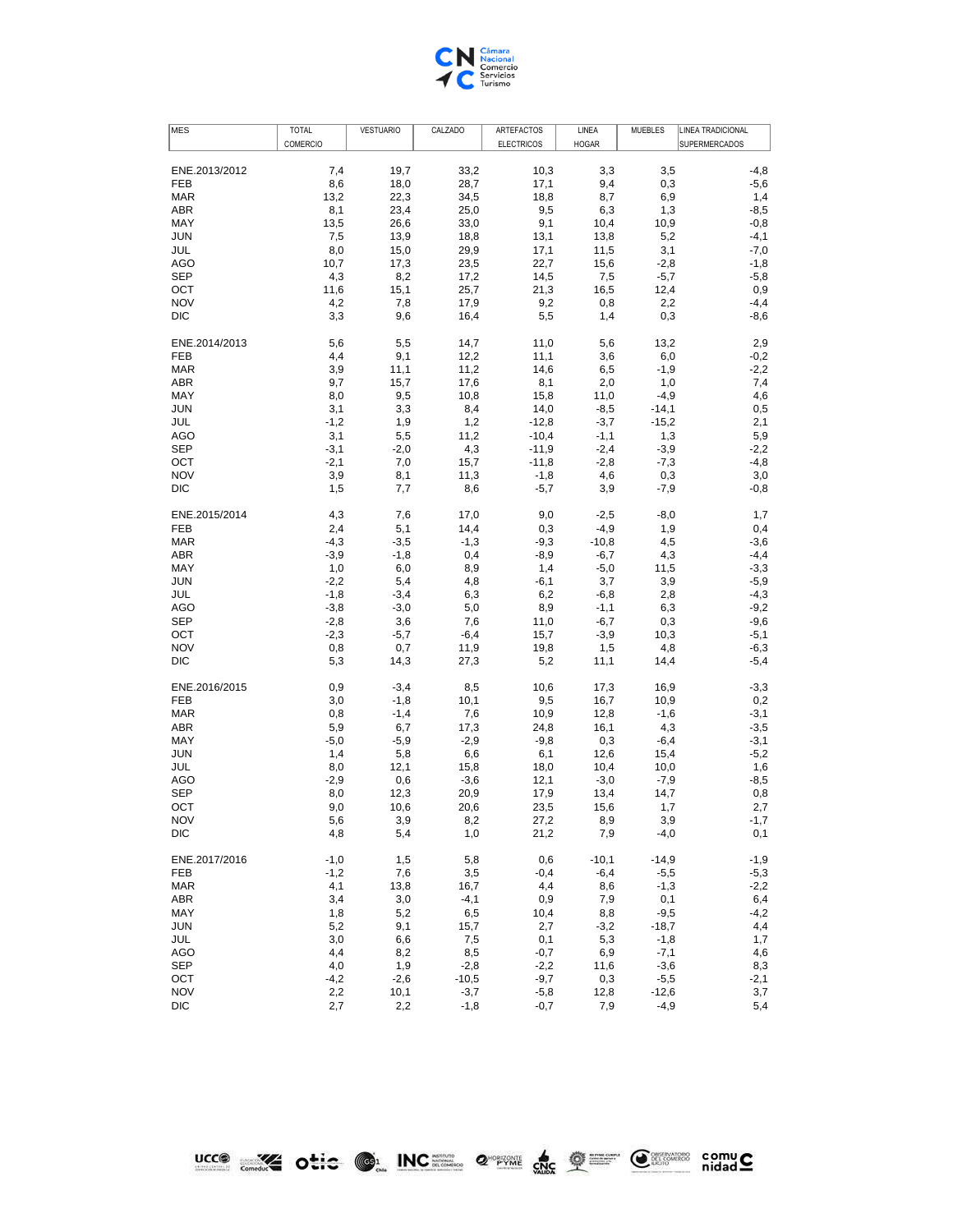

| <b>MES</b>        | <b>TOTAL</b> | <b>VESTUARIO</b> | CALZADO       | ARTEFACTOS        | LINEA        | <b>MUEBLES</b>   | LINEA TRADICIONAL    |
|-------------------|--------------|------------------|---------------|-------------------|--------------|------------------|----------------------|
|                   | COMERCIO     |                  |               | <b>ELECTRICOS</b> | <b>HOGAR</b> |                  | <b>SUPERMERCADOS</b> |
|                   |              |                  |               |                   |              |                  |                      |
| ENE.2018/2017     | 5,0          | 11,0             | 6,8           | 7,0               | 14,6         | 4.7              | 0,9                  |
| <b>FEB</b>        | 2,9          | 3,3              | 2,9           | 5,4               | 12,0         | $-5,1$           | 1,7                  |
| <b>MAR</b>        | 8,7          | 17,2             | $-4,3$        | 4,1               | 18,4         | $-5,0$           | 9,4                  |
| <b>ABR</b>        | 1,4          | 5,6              | 3,8           | 17,0              | 8,5          | $-4,2$           | $-7,9$               |
| MAY<br><b>JUN</b> | 0,8<br>4,2   | 2,5<br>$-1,7$    | $-3,4$        | 0,3<br>15,7       | 4,0          | $-2,6$           | 0,9                  |
| JUL               | $-0.9$       | $-1,9$           | 5,2<br>$-0.3$ | 4,9               | 15,4<br>3,0  | $-7,3$<br>$-9,6$ | 2,4<br>$-2,3$        |
| <b>AGO</b>        | 3,6          | 7,8              | 4,3           | 3,5               | 6,9          | $-3,7$           | 1,8                  |
| <b>SEP</b>        | 1,4          | 1,3              | 1,3           | 3,2               | 5,4          | $-3.9$           | 1,0                  |
| OCT               | $-1,7$       | 2,8              | $-3,8$        | $-5,8$            | 5,6          | $-13,8$          | $-1,8$               |
| <b>NOV</b>        | $-0,3$       | 6,8              | $-2,9$        | $-9,9$            | 1,4          | $-1,0$           | 0,4                  |
| <b>DIC</b>        | 3,4          | 9,9              | 5,8           | $-2,4$            | 11,4         | $-6,7$           | $-0,6$               |
|                   |              |                  |               |                   |              |                  |                      |
| ENE.2019/2018     | $-1,2$       | $-1,1$           | $-0,1$        | $-3,5$            | 7,1          | $-6, 8$          | $-1,1$               |
| FEB               | 3,3          | 2,7              | 0,0           | 5,3               | 4,6          | $-3,2$           | 4,0                  |
| <b>MAR</b>        | $-2,3$       | $-4,5$           | $-0,2$        | 7,4               | 1,3          | 4,1              | $-5,7$               |
| ABR               | 0,2          | $-5,4$           | $-6,3$        | 6,3               | $-2,0$       | 2,0              | 2,0                  |
| MAY               | 1,0          | 0,6              | 1,9           | $-1,9$            | $-2,2$       | $-2,8$           | 2,9                  |
| <b>JUN</b>        | $-0,7$       | 2,3              | $-1,1$        | $-3,1$            | 2,9          | 2,8              | $-1,6$               |
| JUL               | $-1,2$       | $-0,6$           | $-2,0$        | 2,5               | 0,2          | 7,9              | $-3,5$               |
| AGO               | 3,6          | 6,0              | 9,3           | 3,6               | 4,1          | 2,3              | 1,6                  |
| <b>SEP</b>        | $-4,9$       | $-4,4$           | $-3,8$        | $-8,5$            | $-9,0$       | $-1,4$           | $-4,0$               |
| OCT               | $-12,9$      | $-22,8$          | $-28,5$       | $-24,4$           | $-25,3$      | $-18,8$          | $-1,2$               |
| <b>NOV</b>        | $-14,7$      | $-17,8$          | $-18,8$       | $-32,0$           | $-19,1$      | $-22.3$          | $-5,2$               |
| <b>DIC</b>        | $-9,4$       | $-7,0$           | $-16,9$       | $-17,9$           | $-12,2$      | $-7,9$           | $-6,5$               |
|                   |              |                  |               |                   |              |                  |                      |
| ENE.2020/2019     | 2,8          | 6,6              | $-12,3$       | 6,8               | 3,9          | $-3,6$           | 2,8                  |
| <b>FEB</b>        | 3,2          | 6,7              | $-12,3$       | 6,3               | 6,7          | 1,5              | 3,9                  |
| <b>MAR</b>        | $-18.9$      | $-54,7$          | $-54,7$       | $-33,5$           | $-46,3$      | $-44,0$          | 12,5                 |
| ABR               | $-40,7$      | $-82,6$          | $-88.1$       | $-47,2$           | $-70,7$      | $-70,5$          | $-7,8$               |
| MAY               | $-22,2$      | $-62,0$          | $-72,7$       | $-22,9$           | $-31,0$      | $-50,5$          | 5,3                  |
| <b>JUN</b>        | $-19.9$      | $-57,6$          | $-60,7$       | $-26,6$           | $-24,5$      | $-51,0$          | 9,4                  |
| JUL               | $-6,0$       | $-30,1$          | $-40,5$       | 1,8               | 10,0         | $-8,6$           | 4,9                  |
| AGO               | 22,8         | 9,0              | $-7,6$        | 40,8              | 48,1         | 77,8             | 21,0                 |
| <b>SEP</b>        | $-11,9$      | $-53,2$          | $-58.3$       | $-34,6$           | $-16,4$      | $-38,5$          | 16,1                 |
| OCT               | 23,1         | 18,4             | 1,3           | 27,4              | 30,0         | $-21,4$          | 27,1                 |
| <b>NOV</b>        | 30,1         | 34,9             | 2,7           | 34,1              | 48,9         | $-2,0$           | 31,3                 |
| <b>DIC</b>        | 0,4          | $-21,5$          | $-37,5$       | $-9,9$            | $-5,4$       | $-44,7$          | 26,2                 |
| ENE.2021/2020     | $-5,6$       | $-42,3$          | $-59,5$       | $-26,6$           | $-26,3$      | $-51,5$          | 25,8                 |
| <b>FEB</b>        | 0,9          | $-10,1$          | $-52,7$       | 3,8               | 3,4          | $-28,1$          | 14,8                 |
| <b>MAR</b>        | $-1.6$       | $-23,7$          | $-54,7$       | $-13,5$           | $-8,8$       | $-40,4$          | 10,2                 |
| <b>ABR</b>        | 16,4         | $-33,6$          | $-56,5$       | $-23,4$           | 6,9          | $-51,4$          | 32,1                 |
| MAY               | 99,8         | 371,1            | 302,3         | 124,7             | 147,3        | 207,5            | 38,4                 |
| <b>JUN</b>        | 73,4         | 209.9            | 142,7         | 105,8             | 100,0        | 252,3            | 29,9                 |
| JUL               | 66,0         | 171,4            | 127,3         | 52,8              | 65,6         | 71,9             | 36,2                 |
| AGO               | 20,0         | 67,8             | 35,1          | $-8,7$            | 9,6          | $-1,2$           | 14,8                 |
| <b>SEP</b>        | 56,6         | 245,6            | 171,1         | 90,3              | 63,9         | 101,2            | 17,3                 |
| OCT               | 47,1         | 134,1            | 111,8         | 78,6              | 34,5         | 104,3            | 15,4                 |
| <b>NOV</b>        | 27,0         | 58,5             | 56,1          | 31,9              | $-13,0$      | 30,4             | 13,8                 |
| <b>DIC</b>        | 36,5         | 93,8             | 101,5         | 37,0              | 15,1         | 57,5             | 9,7                  |
|                   |              |                  |               |                   |              |                  |                      |
| ENE.2022/2021     | 26,2         | 80,0             | 108,8         | 29,7              | 36,5         | 143,1            | 9,4                  |
| <b>FEB</b>        | 13,6         | 29,1             | 52,2          | $-0,2$            | $-7,5$       | 30,8             | 10,6                 |
| <b>MAR</b>        | 31,9         | 144,4            | 177,6         | 76,1              | 87,9         | 158,9            | 2,1                  |
| ABR               | 64,3         | 832,4            | 1084,4        | 187,2             | 220,2        | 405,6            | 4,5                  |

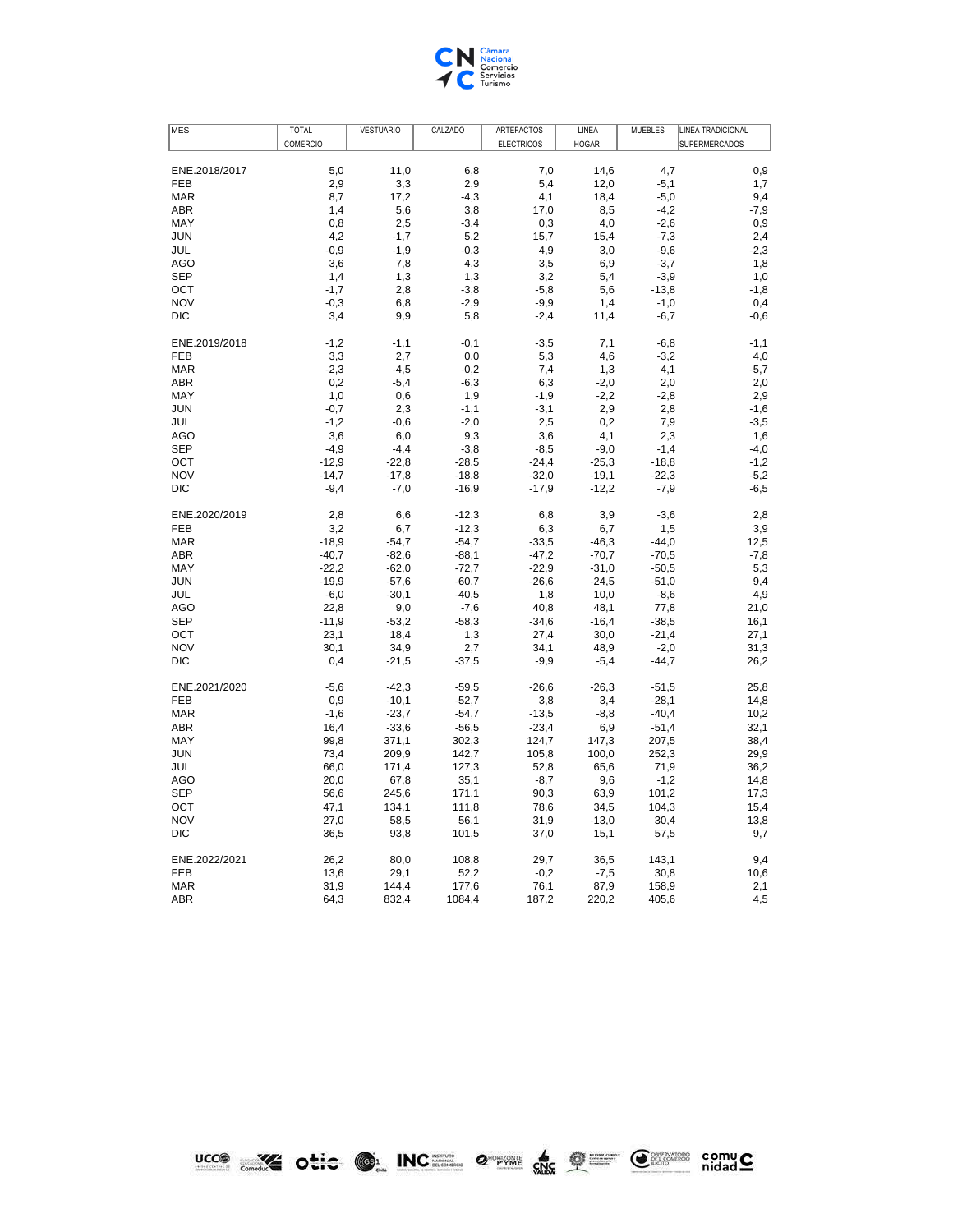

## **REGIÓN DEL BIOBIO VARIACION ACUMULADA, % VARIACIONES REALES VENTAS COMERCIO MINORISTA**

| MES           | <b>TOTAL</b>    | <b>VESTUARIO</b> | CALZADO | ARTEFACTOS        | LINEA        | <b>MUEBLES</b> | LINEA TRADICIONAL    |
|---------------|-----------------|------------------|---------|-------------------|--------------|----------------|----------------------|
|               | <b>COMERCIO</b> |                  |         | <b>ELECTRICOS</b> | <b>HOGAR</b> |                | <b>SUPERMERCADOS</b> |
|               |                 |                  |         |                   |              |                |                      |
| 1994/1993     | 12,5            | 24,5             | 0,5     | 13,6              | 53,1         | $-6,6$         | 12,4                 |
| 1995/1994     | 10,4            | 4,3              | 10,0    | 33,0              | 1,7          | $-22.7$        | 9,9                  |
| 1996/1995     | 4,5             | 6,9              | 10,7    | 4,0               | $-6,8$       | 12,3           | 4,0                  |
| 1997/1996     | 4,2             | 12,0             | 12,1    | $-12,8$           | $-7,4$       | 11,6           | 4,4                  |
| 1998/1997     | $-1,4$          | $-3,0$           | $-2,5$  | $-17,4$           | $-3,5$       | $-9,6$         | 3,2                  |
| 1999/1998     | $-0,6$          | 3,2              | 2,2     | $-6,2$            | $-14,1$      | $-11,8$        | 5,6                  |
| 2000/1999     | 8,0             | 13,1             | 14,9    | 17,5              | 8,6          | $-0,9$         | 5,9                  |
| 2001/2000     | 5,2             | 11,3             | 18,7    | $-3,1$            | $-4,7$       | 0,3            | 6,8                  |
| 2002/2001     | 8,4             | 9,9              | 18,8    | 6,9               | 8,0          | 3,8            | 10,6                 |
| 2003/2002     | 6,1             | 9,0              | 14,6    | 8,6               | 9,0          | 11,9           | 2,5                  |
| 2004/2003     | 6,7             | 6,0              | 2,7     | 8,7               | 8,2          | 10,0           | 6,6                  |
| 2005/2004     | 8,8             | 8,4              | 12,4    | 10,6              | 9,7          | 6,0            | 7,9                  |
| 2006/2005     | 4,3             | 0,9              | 6,9     | 1,9               | 1,3          | 2,6            | 6,3                  |
| 2007/2006     | 3,1             | 4,2              | 10,5    | 2,8               | 6,8          | 8,1            | 0,8                  |
| 2008/2007     | $-1,3$          | 11,2             | 3,9     | 2,2               | 2,3          | $-5,6$         | $-8,8$               |
| 2009/2008     | 4,2             | 20,4             | 12,3    | 2,0               | 4,2          | 2,0            | $-4,2$               |
| 2010/2009     | 18,5            | 32,7             | 35,0    | 36,8              | 19,4         | 11,3           | 5,3                  |
| 2011/2010     | 10,1            | 17,7             | 26,6    | 11,9              | 4,5          | 5,2            | 3,2                  |
| 2012/2011     | 7,8             | 15,4             | 20,7    | 15,5              | 10,2         | 1,8            | $-3,0$               |
| 2013/2012     | 8,1             | 15,7             | 24,8    | 13,3              | 8,6          | 3,0            | $-4,3$               |
| 2014/2013     | 2,9             | 6,9              | 10,7    | 1,3               | 1,5          | $-3,2$         | 1,2                  |
| 2015/2014     | $-0,5$          | 2,9              | 8,7     | 3,5               | $-2,6$       | 5,0            | $-4,7$               |
| 2016/2015     | 3,2             | 3,8              | 8,4     | 14,0              | 10,4         | 4,0            | $-1,9$               |
| 2017/2016     | 2,1             | 5,3              | 3,0     | $-0,1$            | 4,2          | $-7,2$         | 1,6                  |
| 2018/2017     | 2,4             | 5,6              | 1,4     | 3,2               | 8,9          | $-4,9$         | 0,4                  |
| 2019/2018     | $-3,5$          | $-4,4$           | $-5,9$  | $-5,7$            | $-4,3$       | $-3,7$         | $-1,8$               |
| 2020/2019     | $-4,3$          | $-27,5$          | $-39,9$ | $-8,6$            | $-6,4$       | $-22,4$        | 13,0                 |
| 2021/2020     | 35,1            | 87,5             | 47,9    | 34,3              | 28,1         | 36,8           | 20,5                 |
| ENE.1994/1993 | 18,7            | 24,5             | 24,2    | 36,2              | 13,7         | 29,5           | 10,4                 |
| <b>FEB</b>    | 17,5            | 27,5             | 17,1    | 30,1              | 10,4         | 31,1           | 11,3                 |
| <b>MAR</b>    | 16,5            | 25,5             | 16,1    | 33,9              | 14,2         | 4,3            | 12,2                 |
| ABR           | 15,0            | 24,7             | 8,6     | 29,4              | 13,7         | 21,4           | 11,7                 |
| MAY           | 12,9            | 20,7             | 0,1     | 23,2              | 17,1         | 18,6           | 10,7                 |
| <b>JUN</b>    | 15,2            | 27,1             | $-0,6$  | 24,3              | 26,4         | 11,4           | 13,4                 |
| JUL           | 13,1            | 23,8             | $-8,6$  | 21,5              | 32,7         | 3,4            | 12,9                 |
| AGO           | 12,5            | 24,4             | $-7,3$  | 18,6              | 35,8         | $-0,8$         | 12,4                 |
| <b>SEP</b>    | 12,4            | 24,2             | $-4,8$  | 17,8              | 45,0         | $-3,8$         | 12,6                 |
| OCT           | 12,1            | 24,4             | $-4,5$  | 14,1              | 49,3         | $-4,5$         | 12,4                 |
| <b>NOV</b>    | 12,3            | 25,2             | $-2,5$  | 13,8              | 51,1         | $-6,0$         | 12,2                 |
| <b>DIC</b>    | 12,5            | 24,5             | 0,5     | 13,6              | 53,1         | $-6,6$         | 12,4                 |
| ENE.1995/1994 | 6,9             | $-2,5$           | $-15,7$ | $-0,2$            | 48,7         | $-30,4$        | 12,5                 |
| <b>FEB</b>    | 7,5             | 6,8              | $-11,1$ | 6,6               | 47,9         | $-31,8$        | 12,1                 |
| <b>MAR</b>    | 6,6             | 2,8              | $-9,4$  | 7,8               | 46,8         | $-30,4$        | 11,1                 |
| <b>ABR</b>    | 7,0             | $-3,7$           | $-2,1$  | 9,7               | 52,0         | $-34,4$        | 11,8                 |
| <b>MAY</b>    | 7,3             | $-2,0$           | 0,0     | 15,9              | 41,9         | $-32,4$        | 11,1                 |
| <b>JUN</b>    | 5,6             | $-5,0$           | 2,7     | 17,3              | 30,9         | $-36,0$        | 8,7                  |
| JUL           | 6,5             | $-1,4$           | 4,4     | 18,3              | 25,4         | $-37,2$        | 8,5                  |
| AGO           | 7,2             | $-0,7$           | 2,2     | 20,8              | 20,0         | $-32,1$        | 9,1                  |
| <b>SEP</b>    | 8,0             | 0,6              | 2,8     | 22,8              | 10,7         | $-28,9$        | 9,8                  |
| OCT           | 9,4             | 3,4              | 4,5     | 27,9              | 6,9          | $-25,7$        | 9,6                  |
| <b>NOV</b>    | 10,0            | 4,2              | 6,9     | 30,5              | 5,8          | $-24,1$        | 9,7                  |
| <b>DIC</b>    | 10,4            | 4,3              | 10,0    | 33,0              | 1,7          | $-22,7$        | 9,9                  |

**UCCO WAS ONCE ON INCREASE OF A SHOP OF SHOP COMPUS**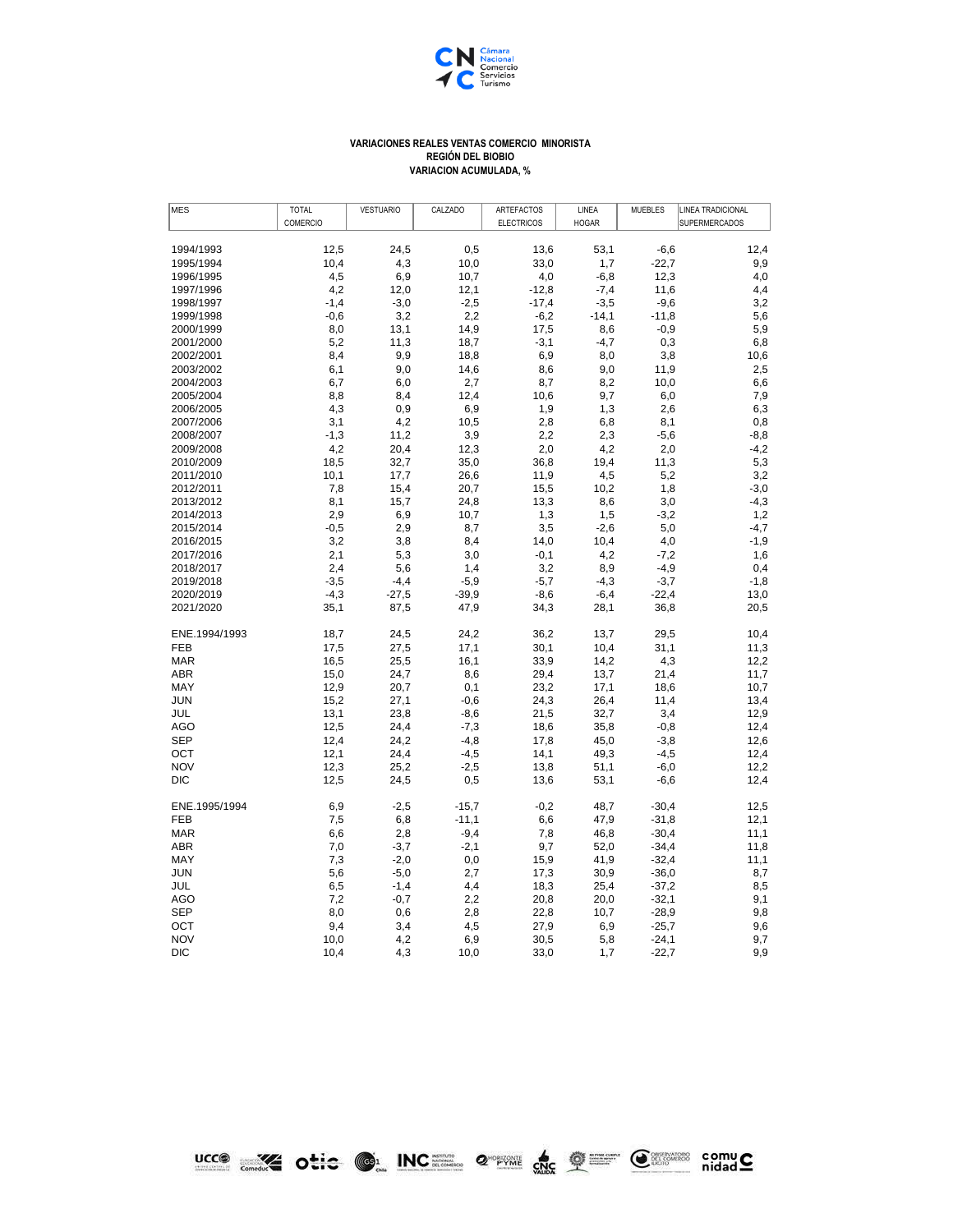

| <b>MES</b>    | <b>TOTAL</b> | <b>VESTUARIO</b> | CALZADO | ARTEFACTOS        | LINEA        | <b>MUEBLES</b> | LINEA TRADICIONAL    |
|---------------|--------------|------------------|---------|-------------------|--------------|----------------|----------------------|
|               | COMERCIO     |                  |         | <b>ELECTRICOS</b> | <b>HOGAR</b> |                | <b>SUPERMERCADOS</b> |
|               |              |                  |         |                   |              |                |                      |
| ENE.1996/1995 | 3,8          | 5,0              | 11,7    | 17,0              | $-9,2$       | 9,4            | 3,4                  |
| <b>FEB</b>    | 7,8          | 8,0              | 14,6    | 18,6              | $-7,8$       | 2,6            | 4,6                  |
| <b>MAR</b>    | 7,9          | 8,8              | 11,2    | 28,5              | $-8,7$       | 12,9           | 4,5                  |
| ABR           | 8,1          | 11,2             | 10,6    | 29,3              | $-8,0$       | 14,2           | 3,5                  |
| MAY           | 8,0          | 12,1             | 10,5    | 26,1              | $-3,1$       | 17,1           | 4,0                  |
| <b>JUN</b>    | 7,5          | 10,9             | 10,1    | 22,7              | $-2,8$       | 16,4           | 4,0                  |
| JUL           | 7,4          | 10,7             | 11,0    | 20,8              | $-3,6$       | 16,5           | 3,7                  |
| <b>AGO</b>    | 7,4          | 10,6             | 11,7    | 20,1              | $-4,4$       | 15,6           | 4,1                  |
| <b>SEP</b>    | 6,7          | 9,9              | 11,6    | 17,4              | $-4,1$       | 15,0           | 3,9                  |
| OCT           | 6,1          | 9,8              | 11,6    | 12,9              | $-5,5$       | 14,2           | 3,9                  |
| <b>NOV</b>    | 5,2          | 8,5              | 10,7    | 8,2               | $-7,5$       | 12,6           | 4,2                  |
| <b>DIC</b>    | 4,5          | 6,9              | 10,7    | 4,0               | $-6,8$       | 12,3           | 4,0                  |
|               |              |                  |         |                   |              |                |                      |
| ENE.1997/1996 | 2,7          | 14,5             | 28,5    | $-12,0$           | 5,8          | 16,8           | 2,9                  |
| <b>FEB</b>    | 2,2          | 10,0             | 21,9    | $-12,9$           | 1,4          | 23,3           | 2,3                  |
| <b>MAR</b>    | 0,4          | 9,7              | 14,8    | $-21,0$           | $-2,8$       | 14,6           | 2,4                  |
| <b>ABR</b>    | 0,7          | 9,5              | 13,8    | $-19,4$           | $-3,3$       | 15,6           | 2,9                  |
| MAY           | 0,6          | 7,3              | 13,3    | $-19,5$           | $-7,3$       | 13,8           | 3,9                  |
| <b>JUN</b>    | 1,9          | 8,0              | 14,6    | $-16,3$           | $-5,4$       | 16,9           | 4,1                  |
| JUL           | 2,6          | 8,7              | 16,6    | $-14,4$           | $-5,4$       | 16,0           | 4,4                  |
| <b>AGO</b>    | 3,2          | 10,1             | 18,1    | $-13,7$           | $-6,0$       | 13,7           | 4,2                  |
| <b>SEP</b>    | 3,4          | 11,1             | 16,3    | $-13,5$           | $-6,1$       | 11,9           | 3,7                  |
| OCT           | 3,2          | 10,7             | 14,7    | $-13,5$           | $-7,0$       | 11,4           | 3,5                  |
| <b>NOV</b>    | 3,5          | 11,2             | 13,7    | $-13,2$           | $-7,4$       | 12,6           | 3,7                  |
| <b>DIC</b>    | 4,2          | 12,0             | 12,1    | $-12,8$           | $-7,4$       | 11,6           | 4,4                  |
|               |              |                  |         |                   |              |                |                      |
| ENE.1998/1997 | 6,1          | 16,7             | 8,9     | $-2,5$            | $-12,3$      | $-1,2$         | 5,0                  |
| <b>FEB</b>    | 4,8          | 14,5             | 8,6     | $-7,2$            | $-10,7$      | $-11,7$        | 4,8                  |
| <b>MAR</b>    | 5,1          | 10,0             | 7,4     | $-2,8$            | $-5,4$       | $-6,6$         | 3,0                  |
| <b>ABR</b>    | 4,5          | 5,8              | 7,1     | $-5,2$            | $-4,7$       | $-4,0$         | 3,4                  |
| MAY           | 3,8          | 4,1              | 6,6     | $-3,8$            | $-3,7$       | $-2,9$         | 2,7                  |
| <b>JUN</b>    | 2,1          | 2,4              | 2,7     | $-7,6$            | $-3,6$       | $-4,0$         | 2,1                  |
| JUL           | 1,1          | 0,6              | 0,1     | $-10,9$           | $-3,4$       | $-5,8$         | 2,4                  |
| <b>AGO</b>    | 0,5          | $-0,6$           | $-0,6$  | $-12,6$           | $-2,4$       | $-6,0$         | 2,4                  |
| <b>SEP</b>    | $-0.1$       | $-1,6$           | $-1,3$  | $-14,3$           | $-1,6$       | $-7,1$         | 2,8                  |
| OCT           | $-0,4$       | $-1,6$           | 0,3     | $-15,6$           | $-1,3$       | $-7,3$         | 2,8                  |
| <b>NOV</b>    | $-0,8$       | $-2,7$           | $-0,6$  | $-16,3$           | $-1,9$       | $-8,1$         | 3,1                  |
| <b>DIC</b>    | $-1,4$       | $-3,0$           | $-2,5$  | $-17,4$           | $-3,5$       | $-9,6$         | 3,2                  |
|               |              |                  |         |                   |              |                |                      |
| ENE.1999/1998 | $-5,9$       | $-6,5$           | 7,6     | $-26,8$           | $-29,0$      | $-31,9$        | 7,3                  |
| <b>FEB</b>    | $-4,9$       | $-3,6$           | 0,1     | $-24,6$           | $-21,9$      | $-25,2$        | 8,6                  |
| <b>MAR</b>    | $-4,2$       | $-0,9$           | $-1,5$  | $-21,3$           | $-19,1$      | $-21,1$        | 7,1                  |
| <b>ABR</b>    | $-5,2$       | $-2,3$           | $-2,3$  | $-21,6$           | $-18,7$      | $-22,8$        | 6,7                  |
| MAY           | $-5,7$       | $-2,3$           | $-2,6$  | $-22,3$           | $-21,1$      | $-24,5$        | 5,6                  |
| <b>JUN</b>    | $-5,4$       | $-1,6$           | $-1,3$  | $-21,0$           | $-19,2$      | $-23,3$        | 5,5                  |
| JUL           | $-4,5$       | $-0,6$           | $-1,4$  | $-17,6$           | $-17,2$      | $-21,0$        | 5,5                  |
| <b>AGO</b>    | $-4,2$       | 0,4              | $-1,1$  | $-16,5$           | $-16,9$      | $-19,4$        | 4,9                  |
| <b>SEP</b>    | $-3,4$       | 0,7              | 0,0     | $-13,9$           | $-17,0$      | $-17,4$        | 4,9                  |
| OCT           | $-2,6$       | 1,1              | 0,5     | $-12,4$           | $-17,6$      | $-15,9$        | 5,2                  |
| <b>NOV</b>    | $-1,7$       | 2,1              | 2,2     | $-10,3$           | $-16,3$      | $-13,7$        | 5,1                  |
| <b>DIC</b>    | $-0,6$       | 3,2              | 2,2     | $-6,2$            | $-14,1$      | $-11,8$        | 5,6                  |



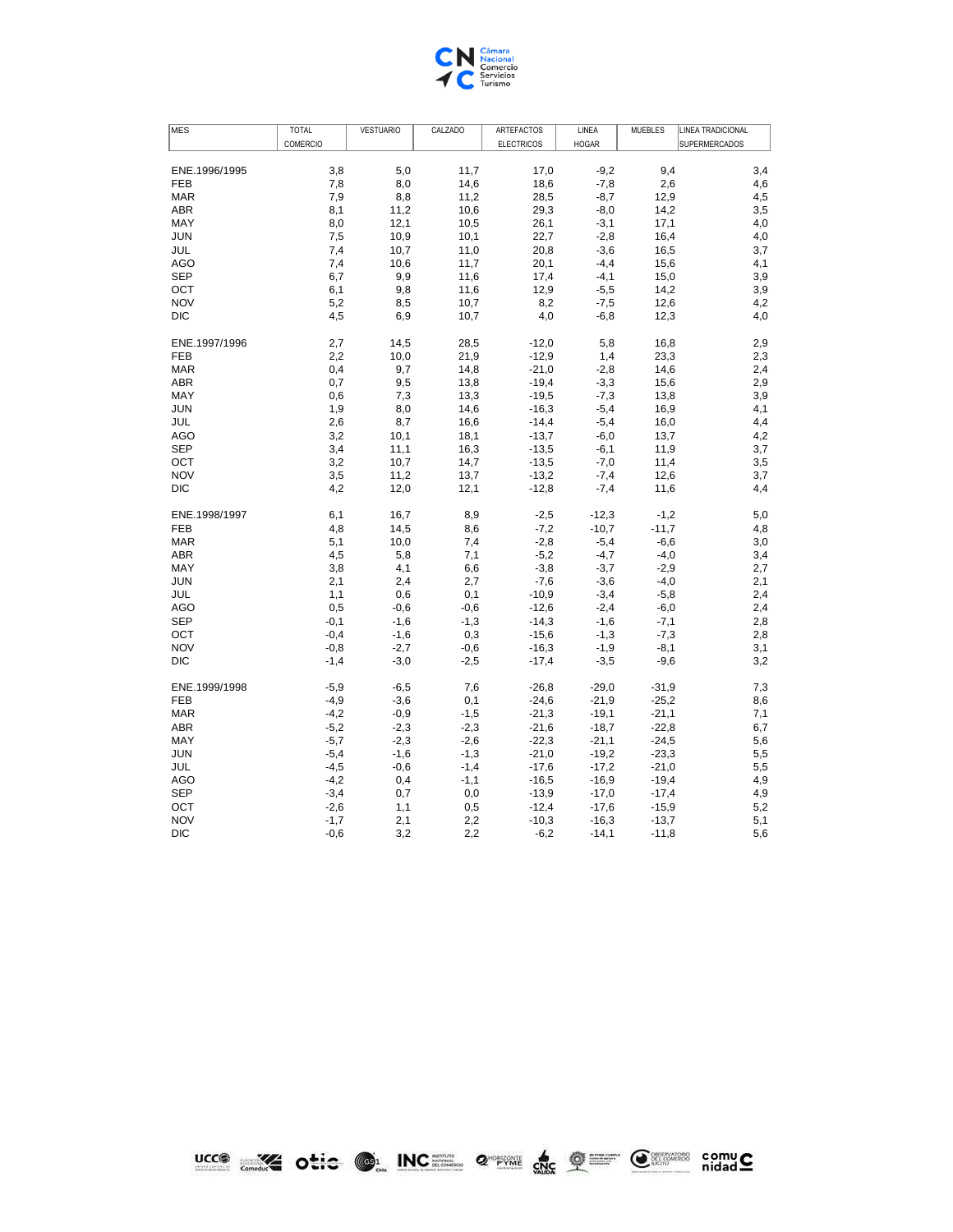

| <b>MES</b>               | <b>TOTAL</b> | <b>VESTUARIO</b> | CALZADO      | <b>ARTEFACTOS</b> | LINEA        | <b>MUEBLES</b> | LINEA TRADICIONAL    |
|--------------------------|--------------|------------------|--------------|-------------------|--------------|----------------|----------------------|
|                          | COMERCIO     |                  |              | <b>ELECTRICOS</b> | <b>HOGAR</b> |                | <b>SUPERMERCADOS</b> |
|                          |              |                  |              |                   |              |                |                      |
| ENE.2000/1999            | 8,6          | 13,8             | 10,5         | 26,7              | 10,5         | 7,9            | 4,5                  |
| <b>FEB</b>               | 9,8          | 14,0             | 12,2         | 27,9              | 13,6         | 6,7            | 4,7                  |
| <b>MAR</b>               | 8,7          | 13,2             | 15,4         | 24,8              | 14,2         | 0,6            | 4,9                  |
| <b>ABR</b>               | 9,0          | 12,9             | 15,9         | 23,8              | 9,3          | $-1,9$         | 6,4                  |
| MAY                      | 9,1          | 14,1             | 16,6         | 23,6              | 10,1         | 0,9            | 5,2                  |
| <b>JUN</b>               | 9,2          | 15,2             | 17,1         | 22,8              | 7,6          | $-0,4$         | 5,2                  |
| JUL                      | 9,1          | 14,9             | 17,0         | 22,7              | 8,8          | $-1,2$         | 5,5                  |
| <b>AGO</b>               | 8,6          | 13,1             | 16,2         | 22,7              | 6,9          | $-1,8$         | 5,6                  |
| <b>SEP</b>               | 8,6          | 12,0             | 15,4         | 21,7              | 6,3          | $-1,8$         | 6,4                  |
| OCT                      | 8,0          | 11,7             | 14,6         | 21,0              | 7,2          | $-1,6$         | 5,8                  |
| <b>NOV</b>               | 7,9          | 12,2             | 14,6         | 20,0              | 7,7          | $-1,3$         | 5,8                  |
| <b>DIC</b>               | 8,0          | 13,1             | 14,9         | 17,5              | 8,6          | $-0,9$         | 5,9                  |
|                          |              |                  |              |                   |              |                |                      |
| ENE.2001/2000            | 8,7          | 17,0             | 14,1         | 7,4               | $-5,3$       | $-3,8$         | 8,7                  |
| <b>FEB</b>               | 5,7          | 11,9             | 11,9         | $-4,0$            | $-10,2$      | $-7,4$         | 7,6                  |
| <b>MAR</b>               | 6,1          | 13,0             | 14,2         | $-9,2$            | $-11,3$      | $-7,8$         | 8,5                  |
| <b>ABR</b>               | 6,0          | 13,4             | 15,1         | $-9,6$            | $-7,2$       | $-8,6$         | 7,4                  |
| MAY                      | 4,8          | 12,5             | 16,8         | $-11,9$           | $-5,8$       | $-7,9$         | 6,1                  |
| <b>JUN</b>               | 4,6          | 10,8             | 17,7         | $-9,9$            | $-4,1$       | $-6,1$         | 6,2                  |
| JUL                      | 4,2          | 10,0             | 18,9         | $-8,6$            | $-4,2$       | $-6,0$         | 5,6                  |
| <b>AGO</b>               | 4,2          | 10,0             | 20,0         | $-7,8$            | $-3,6$       | $-4,3$         | 5,7                  |
| <b>SEP</b>               | 4,2          | 10,8             | 21,4         | $-7,2$            | $-3,6$       | $-3,1$         | 5,6                  |
| OCT                      | 4,3          | 11,0             | 20,9         | $-6,4$            | $-3,7$       | $-1,8$         | 5,7                  |
| <b>NOV</b>               | 4,5          | 10.6             | 19,0         | $-5,6$            | $-4,5$       | $-1,4$         | 6,1                  |
| <b>DIC</b>               | 5,2          | 11,3             | 18,7         | $-3,1$            | $-4,7$       | 0,3            | 6,8                  |
|                          |              |                  |              |                   |              |                |                      |
| ENE.2002/2001            | 7,1          | 9,4              | 17,0         | $-1,2$            | 3,5          | 10,1           | 13,4                 |
| <b>FEB</b>               | 8,6          | 10,6             | 21,3         | 0,1               | 5,2          | 8,6            | 15,7                 |
| <b>MAR</b>               | 8,6          | 12,1             | 23,0         | 1,0               | 3,5          | 8,2            | 16,3                 |
| <b>ABR</b>               | 7,9          | 9,8              | 23,8         | 2,8               | 3,1          | 8,3            | 12,8                 |
| MAY                      | 8,3          | 8,4              | 23,3         | 6,2               | 3,6          | 9,0            | 13,5                 |
| <b>JUN</b>               | 8,9          | 10,1             | 22,1         | 6,5               | 5,5          | 9,1            | 13,5                 |
| JUL                      | 9,3          | 10,7             | 21,0         | 5,9               | 6,2          | 8,5            | 13,2                 |
| <b>AGO</b>               | 9,8          | 11,8             | 20,8         | 7,1               | 7,0          | 9,0            | 13,0                 |
| <b>SEP</b>               | 9,6          | 12,0             | 20,6         | 7,6               | 7,6          | 8,2            | 12,3                 |
| OCT                      | 9,2          | 11,6             | 19,6         | 7,8               | 8,3          | 7,2            | 11,6                 |
| <b>NOV</b>               | 8,8          | 11,0             | 18,7         | 7,6               | 8,9          | 5,2            | 11,3                 |
| <b>DIC</b>               | 8,4          | 9,9              | 18,8         | 6,9               | 8,0          | 3,8            | 10,6                 |
|                          |              |                  |              |                   |              |                |                      |
| ENE.2003/2002            | 2,9          | 10.7             | 6,7          | 4,8               | 0,9          | 0,8            | $-0,2$               |
| <b>FEB</b>               | 4,3          | 11,3             | 11,5         | 8,3               | 3,1          | 2,4            | 0,1                  |
| <b>MAR</b>               | 4,8          | 12,7             | 16,7         | 10,6              | 7,3          | 7,4            | $-1,4$               |
| <b>ABR</b>               | 6,6          | 15,2             | 18,4         | 12,8              | 7,1          | 9,7            | 0,2                  |
| MAY                      | 7,1          | 16,4             | 19,5         | 13,7              | 7,5          | 11,0           | 0,0                  |
| <b>JUN</b>               | 7,1          | 16,3             | 19,9         | 10,7              | 6,9          | 12,9           | 0,5                  |
| JUL<br><b>AGO</b>        | 7,4          | 16,3<br>16,2     | 18,6         | 10,1<br>10,3      | 7,4          | 12,6           | 1,2<br>1,9           |
|                          | 7,7          |                  | 18,1         |                   | 8,0          | 12,7           |                      |
| <b>SEP</b><br><b>OCT</b> | 7,2<br>6,7   | 14,3<br>13,1     | 16,4<br>16,1 | 9,2<br>8,8        | 7,8          | 11,8<br>11,2   | 2,3                  |
| <b>NOV</b>               | 6,3          | 12,3             | 16,1         | 9,1               | 8,3<br>8,1   | 11,3           | 2,2<br>1,7           |
| <b>DIC</b>               | 6,1          | 9,0              | 14,6         | 8,6               | 9,0          | 11,9           | 2,5                  |
|                          |              |                  |              |                   |              |                |                      |



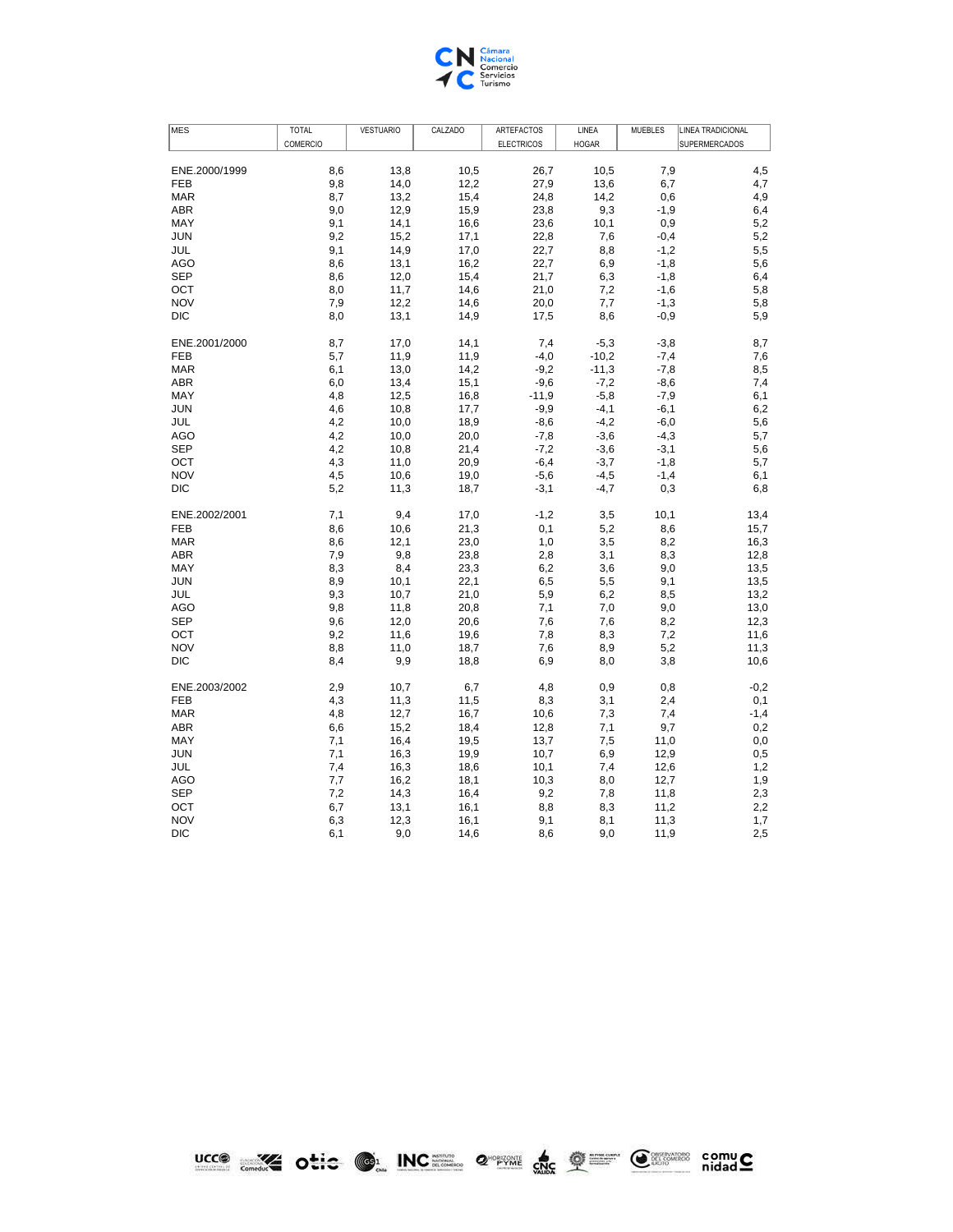

| <b>MES</b>    | <b>TOTAL</b> | <b>VESTUARIO</b> | CALZADO | <b>ARTEFACTOS</b> | LINEA        | <b>MUEBLES</b> | <b>LINEA TRADICIONAL</b> |
|---------------|--------------|------------------|---------|-------------------|--------------|----------------|--------------------------|
|               | COMERCIO     |                  |         | <b>ELECTRICOS</b> | <b>HOGAR</b> |                | <b>SUPERMERCADOS</b>     |
|               |              |                  |         |                   |              |                |                          |
| ENE.2004/2003 | 3,2          | 1,8              | $-10,2$ | 3,5               | 16,3         | 13,7           | 3,7                      |
| <b>FEB</b>    | 4,7          | 0,1              | $-5,3$  | 6,2               | 15,1         | 11,6           | 6,8                      |
| <b>MAR</b>    | 4,2          | 0,8              | $-6,8$  | 10,4              | 13,3         | 12,7           | 4,7                      |
| <b>ABR</b>    | 4,8          | 1,5              | $-5,3$  | 10,6              | 13,2         | 11,5           | 5,5                      |
| MAY           | 4,8          | 2,1              | $-5,1$  | 7,4               | 13,3         | 11,9           | 6,0                      |
| <b>JUN</b>    | 4,2          | 0,6              | $-4,9$  | 6,4               | 11,1         | 11,9           | 5,6                      |
| JUL           | 5,1          | 2,3              | $-3,0$  | 6,9               | 10,1         | 11,7           | 6,2                      |
| AGO           | 5,2          | 2,7              | $-1,8$  | 7,8               | 9,5          | 11,2           | 5,9                      |
| <b>SEP</b>    | 5,7          | 3,7              | $-1,1$  | 8,3               | 9,7          | 11,0           | 6,1                      |
| OCT           | 6,3          | 4,1              | 0,0     | 8,8               | 9,5          | 11,2           | 6,7                      |
| <b>NOV</b>    | 6,6          | 4,3              | 1,2     | 9,0               | 9,6          | 11,6           | 7,0                      |
| DIC           | 6,7          | 6,0              | 2,7     | 8,7               | 8,2          | 10,0           | 6,6                      |
| ENE.2005/2004 | 10,5         | 11,3             | 17,9    | 12,1              | 5,2          | 11,7           | 9,2                      |
| <b>FEB</b>    | 8,7          | 11,2             | 13,6    | 11,5              | 8,0          | 11,9           | 6,0                      |
| <b>MAR</b>    | 8,3          | 8,2              | 13,3    | 8,7               | 8,2          | 7,7            | 7,4                      |
| ABR           | 8,5          | 9,8              | 14,2    | 8,9               | 9,8          | 7,4            | 6,6                      |
| MAY           | 8,4          | 10,7             | 14,6    | 7,7               | 9,8          | 6,2            | 6,3                      |
| <b>JUN</b>    | 8,4          | 10,4             | 14,5    | 8,1               | 9,7          | 6,1            | 6,5                      |
| JUL           | 8,5          | 9,5              | 14,4    | 7,9               | 9,6          | 5,7            | 7,3                      |
| AGO           | 8,3          | 8,9              | 14,1    | 7,6               | 9,3          | 5,5            | 7,2                      |
| <b>SEP</b>    | 8,5          | 9,5              | 14,5    | 8,2               | 9,3          | 5,8            | 7,3                      |
| OCT           | 9,0          | 10,3             | 14,4    | 8,7               | 9,5          | 5,7            | 7,7                      |
| <b>NOV</b>    | 9,0          | 9,6              | 13,8    | 9,4               | 10,0         | 5,8            | 7,9                      |
| DIC           | 8,8          | 8,4              | 12,4    | 10,6              | 9,7          | 6,0            | 7,9                      |
| ENE.2006/2005 | 7,7          | $-4,0$           | 4,3     | 8,9               | 1,2          | 5,9            | 12,3                     |
| FEB           | 6,2          | 0,6              | 5,7     | 7,0               | 0,2          | 7,1            | 8,1                      |
| <b>MAR</b>    | 5,9          | 3,0              | 6,0     | 2,8               | 0,7          | 1,3            | 8,3                      |
| <b>ABR</b>    | 5,7          | 2,7              | 5,5     | 1,1               | $-0,5$       | 1,8            | 8,9                      |
| MAY           | 4,4          | 1,2              | 4,1     | $-0,9$            | $-1,4$       | 1,4            | 7,9                      |
| <b>JUN</b>    | 4,4          | 0,2              | 3,4     | 0,2               | $-0,2$       | 1,9            | 8,2                      |
| JUL           | 4,3          | 0,2              | 3,5     | 0,8               | 0,5          | 2,4            | 7,6                      |
| <b>AGO</b>    | 4,6          | 0,9              | 3,8     | 1,9               | 1,1          | 3,7            | 7,4                      |
| <b>SEP</b>    | 4,9          | 1,5              | 4,6     | 2,2               | 2,1          | 3,8            | 7,5                      |
| OCT           | 4,6          | 1,5              | 4,8     | 2,6               | 1,8          | 3,7            | 6,6                      |
| <b>NOV</b>    | 4,5          | 2,0              | 5,7     | 2,5               | 1,8          | 3,2            | 6,3                      |
| <b>DIC</b>    | 4,3          | 0,9              | 6,9     | 1,9               | 1,3          | 2,6            | 6,3                      |
| ENE.2007/2006 | 3,5          | 6,4              | 19,4    | 3,5               | 0,2          | 0,1            | 1,3                      |
| <b>FEB</b>    | 3,3          | 1,1              | 16,5    | 1,9               | $-0,6$       | $-1,8$         | 3,4                      |
| <b>MAR</b>    | 4,0          | 0,9              | 11,9    | 5,0               | 2,4          | 2,0            | 4,0                      |
| <b>ABR</b>    | 4,4          | 1,0              | 12,4    | 6,9               | 3,5          | 5,2            | 3,8                      |
| MAY           | 5,2          | 1,2              | 13,2    | 8,6               | 4,1          | 6,8            | 4,6                      |
| <b>JUN</b>    | 5,5          | 2,0              | 13,0    | 9,7               | 3,9          | 8,4            | 4,6                      |
| JUL           | 4,6          | 1,7              | 12,7    | 7,6               | 3,8          | 8,0            | 3,6                      |
| <b>AGO</b>    | 4,3          | 2,4              | 12,1    | 6,3               | 4,4          | 7,6            | 3,0                      |
| <b>SEP</b>    | 3,8          | 2,4              | 11,3    | 5,3               | 5,1          | 7,7            | 2,4                      |
| OCT           | 3,3          | 2,6              | 10,7    | 4,2               | 5,3          | 8,1            | 1,9                      |
| <b>NOV</b>    | 3,4          | 3,5              | 10,9    | 3,9               | 6,2          | 9,0            | 1,7                      |
| <b>DIC</b>    | 3,1          | 4,2              | 10,5    | 2,8               | 6,8          | 8,1            | 0,8                      |

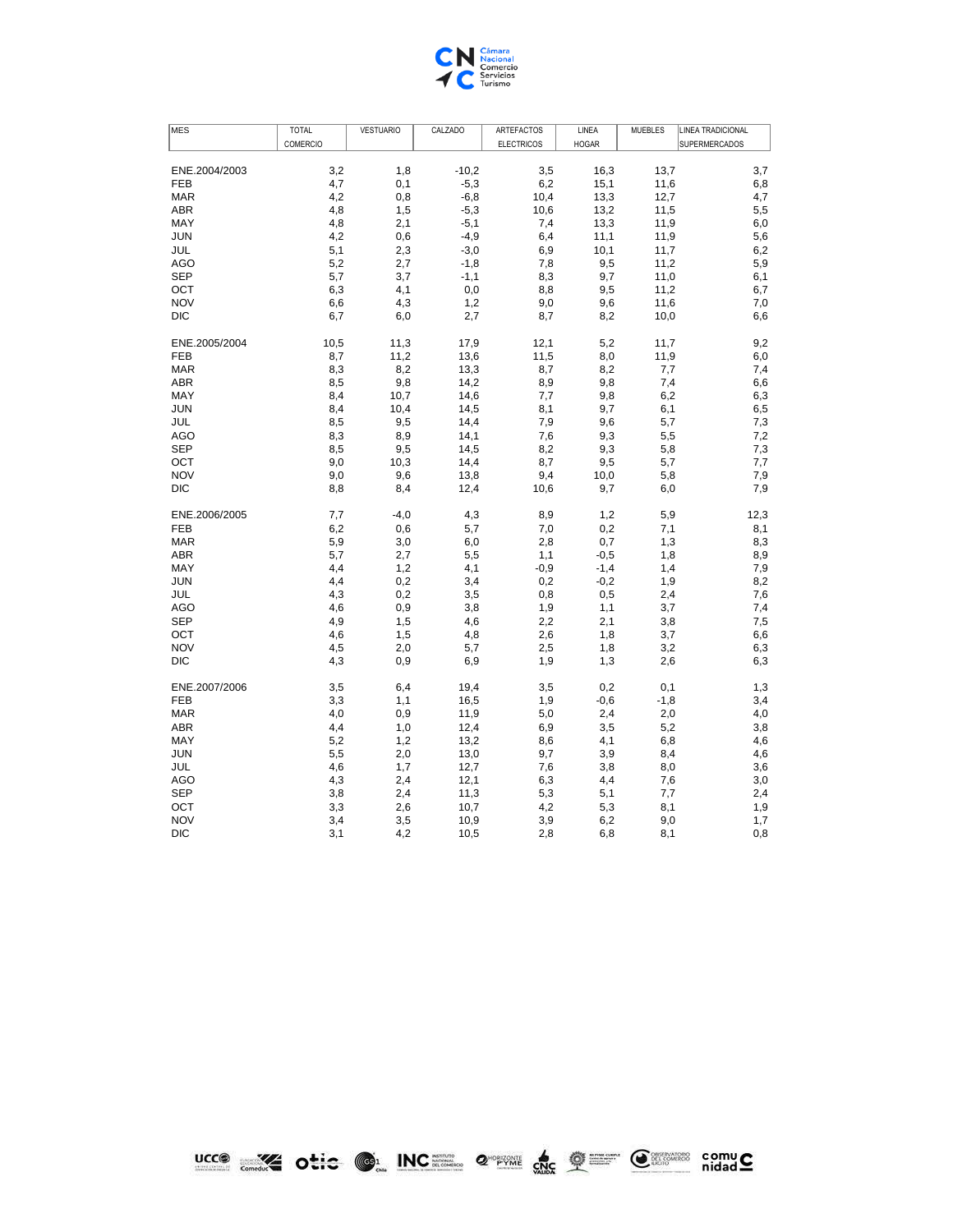

| <b>MES</b>    | <b>TOTAL</b> | <b>VESTUARIO</b> | CALZADO | ARTEFACTOS        | LINEA        | <b>MUEBLES</b> | <b>LINEA TRADICIONAL</b> |
|---------------|--------------|------------------|---------|-------------------|--------------|----------------|--------------------------|
|               | COMERCIO     |                  |         | <b>ELECTRICOS</b> | <b>HOGAR</b> |                | SUPERMERCADOS            |
|               |              |                  |         |                   |              |                |                          |
| ENE.2008/2007 | 1,3          | 10,8             | 7,9     | 13,5              | 7,8          | 3,3            | $-5,4$                   |
| <b>FEB</b>    | 1,3          | 12,5             | 6,4     | 15,9              | 8,7          | 8,6            | $-6,7$                   |
| <b>MAR</b>    | 1,2          | 14,4             | 4,9     | 14,1              | 5,3          | 3,9            | $-7,0$                   |
| <b>ABR</b>    | 1,0          | 15,9             | 4,9     | 11,7              | 3,6          | 0,6            | $-7,8$                   |
| MAY           | 1,4          | 17,8             | 6,2     | 10,6              | 3,8          | $-1,5$         | $-8,2$                   |
| <b>JUN</b>    | 0,3          | 16,3             | 4,7     | 8,3               | 2,8          | $-4,0$         | -9,0                     |
| JUL           | 0,2          | 15,1             | 3,6     | 7,5               | 2,9          | $-4,2$         | $-8,5$                   |
| <b>AGO</b>    | 0,7          | 15,1             | 3,8     | 7,6               | 2,6          | $-4,4$         | $-7,5$                   |
| <b>SEP</b>    | 0,0          | 14,5             | 4,2     | 6,5               | 1,6          | $-4,8$         | $-8,3$                   |
| OCT           | $-0,2$       | 13,9             | 4,8     | 6,0               | 1,1          | $-5,0$         | $-8,2$                   |
| <b>NOV</b>    | $-0,6$       | 12,7             | 4,6     | 5,4               | 1,0          | $-5,4$         | $-8,3$                   |
| <b>DIC</b>    | $-1,3$       | 11,2             | 3,9     | 2,2               | 2,3          | $-5,6$         | $-8,8$                   |
| ENE.2009/2008 | $-0,6$       | 21,3             | 11,6    | $-7,3$            | $-8,5$       | $-8,3$         | $-7,0$                   |
| <b>FEB</b>    | $-3,3$       | 12,9             | 8,8     | $-9.0$            | $-7,9$       | $-7,4$         | $-9,3$                   |
| <b>MAR</b>    | $-4,1$       | 9,8              | 4,0     | $-6,9$            | $-4,9$       | $-7,4$         | $-10,1$                  |
| <b>ABR</b>    | $-4,0$       | 7,7              | 1,3     | $-6,8$            | $-3,7$       | $-5,4$         | $-9,0$                   |
| MAY           | $-3,0$       | 8,6              | 2,1     | $-6,1$            | $-3,9$       | $-4,0$         | $-8,1$                   |
| <b>JUN</b>    | $-2,0$       | 10,5             | 4,2     | $-4,8$            | $-3,5$       | $-2,6$         | $-8,0$                   |
| JUL           | $-0,9$       | 13,5             | 6,0     | $-5,1$            | $-2,7$       | $-2,3$         | $-7,4$                   |
| <b>AGO</b>    | 0,1          | 15,0             | 7,5     | $-4,2$            | $-1,7$       | $-1,4$         | $-6,8$                   |
| <b>SEP</b>    | 0,9          | 15,9             | 7,8     | $-3,0$            | $-0,7$       | $-0,7$         | -6,1                     |
| OCT           | 1,9          | 17,1             | 8,7     | $-1,8$            | 1,7          | 0,1            | $-5,3$                   |
| <b>NOV</b>    | 2,6          | 17,9             | 9,3     | $-0,3$            | 3,3          | 1,0            | $-5,0$                   |
| <b>DIC</b>    | 4,2          | 20,4             | 12,3    | 2,0               | 4,2          | 2,0            | $-4,2$                   |
| ENE.2010/2009 | 13,5         | 30,8             | 23,5    | 25,0              | 10,5         | 5,6            | 4,9                      |
| <b>FEB</b>    | 12,2         | 33,1             | 28,9    | 25,7              | 9,7          | 2,6            | 1,2                      |
| <b>MAR</b>    | 2,5          | 17,4             | 15,8    | 19,1              | $-0,2$       | $-9,0$         | $-7,0$                   |
| <b>ABR</b>    | 8,2          | 23,8             | 27,4    | 31,6              | 8,8          | $-5,4$         | $-4,3$                   |
| <b>MAY</b>    | 11,8         | 26,3             | 31,9    | 37,2              | 15,1         | 0,5            | $-2,3$                   |
| <b>JUN</b>    | 13,6         | 26,7             | 33,1    | 39,0              | 18,7         | 5,4            | $-0,6$                   |
| JUL           | 15,3         | 28,2             | 34,5    | 39,1              | 19,7         | 7,7            | 1,5                      |
| <b>AGO</b>    | 15,1         | 27,8             | 33,7    | 36,9              | 20,8         | 7,8            | 1,7                      |
| <b>SEP</b>    | 16,0         | 28,9             | 34,4    | 36,0              | 20,4         | 8,7            | 3,2                      |
| OCT           | 16,9         | 30,1             | 35,1    | 36,4              | 20,0         | 10,1           | 4,0                      |
| <b>NOV</b>    | 17,3         | 30,9             | 35,3    | 36,7              | 19,8         | 10,2           | 4,3                      |
| <b>DIC</b>    | 18,5         | 32,7             | 35,0    | 36,8              | 19,4         | 11,3           | 5,3                      |
| ENE.2011/2010 | 20,8         | 36,7             | 37,9    | 37,2              | 18,3         | 22,1           | 8,0                      |
| <b>FEB</b>    | 21,6         | 33,0             | 37,1    | 33,4              | 19,3         | 22,3           | 11,3                     |
| <b>MAR</b>    | 28,4         | 43,6             | 47,8    | 38,8              | 27,6         | 29,8           | 16,2                     |
| <b>ABR</b>    | 23,9         | 37,9             | 41,5    | 27,6              | 16,9         | 25,7           | 13,9                     |
| MAY           | 18,0         | 30,2             | 35,9    | 16,3              | 11,7         | 18,0           | 9,7                      |
| <b>JUN</b>    | 15,9         | 28,8             | 34,5    | 13,4              | 7,3          | 12,3           | 7,6                      |
| JUL           | 14,1         | 25,2             | 32,6    | 13,4              | 4,7          | 11,1           | 6,2                      |
| <b>AGO</b>    | 12,4         | 23,1             | 31,1    | 10,4              | 4,4          | 9,8            | 5,2                      |
| <b>SEP</b>    | 11,6         | 21,5             | 29,6    | 11,5              | 4,8          | 9,5            | 4,2                      |
| OCT           | 11,0         | 20,3             | 28,6    | 11,9              | 4,9          | 7,8            | 3,7                      |
| <b>NOV</b>    | 10,5         | 19,2             | 27,9    | 11,4              | 4,4          | 6,4            | 3,5                      |
| <b>DIC</b>    | 10,1         | 17,7             | 26,6    | 11,9              | 4,5          | 5,2            | 3,2                      |

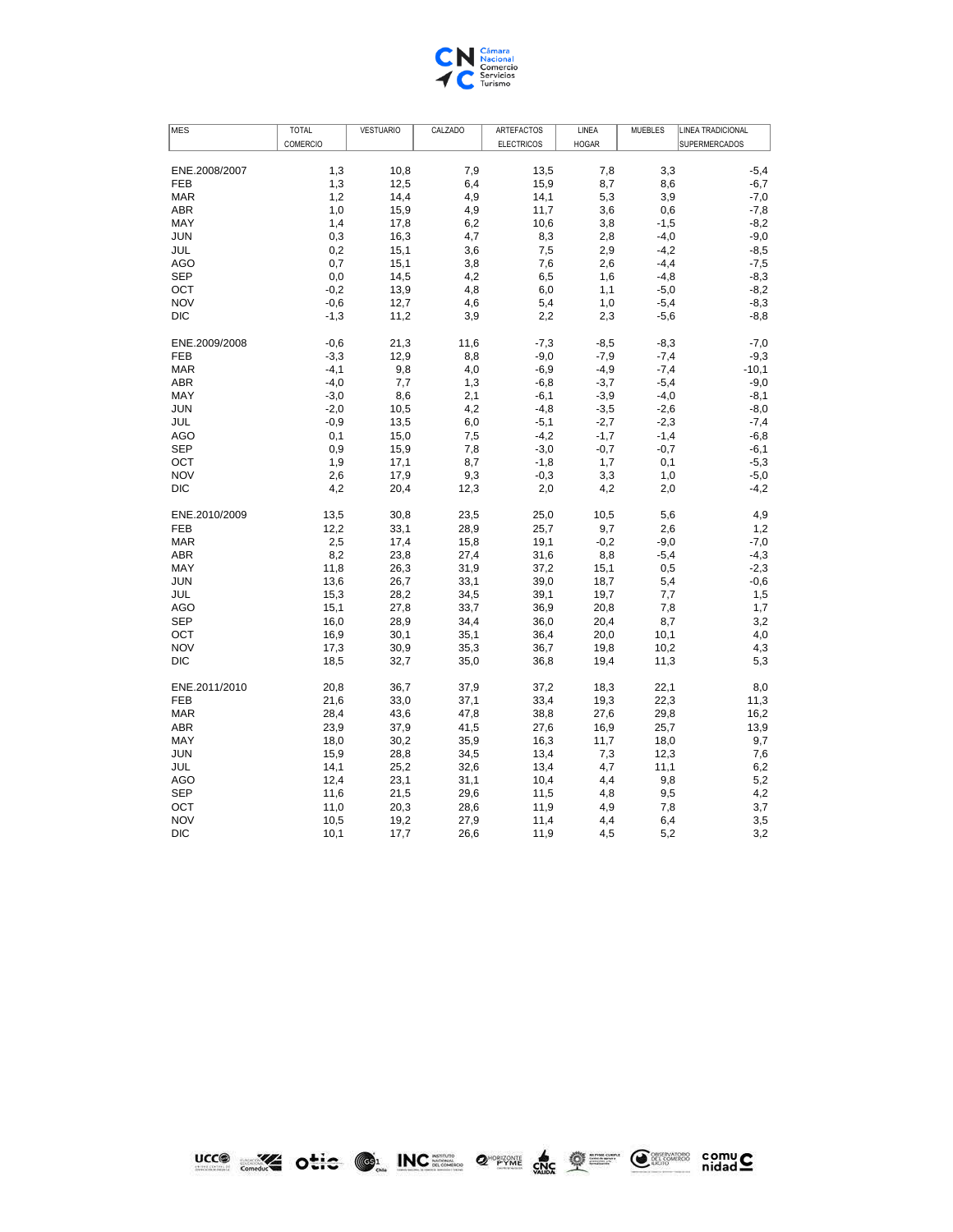

| <b>MES</b>        | <b>TOTAL</b> | <b>VESTUARIO</b> | CALZADO    | ARTEFACTOS        | LINEA        | <b>MUEBLES</b> | LINEA TRADICIONAL |
|-------------------|--------------|------------------|------------|-------------------|--------------|----------------|-------------------|
|                   | COMERCIO     |                  |            | <b>ELECTRICOS</b> | <b>HOGAR</b> |                | SUPERMERCADOS     |
|                   |              |                  |            |                   |              |                |                   |
| ENE.2012/2011     | 3,2          | 5,6              | 2,0        | 18,6              | 5,3          | $-4,5$         | $-2,5$            |
| FEB               | 5,9          | 9,4              | 11,1       | 24,7              | 7,7          | $-1,6$         | $-2,5$            |
| <b>MAR</b>        | 6,3          | 10,2             | 12,8       | 20,6              | 8,9          | 1,1            | $-2,0$            |
| ABR               | 6,0          | 10,1             | 15,4       | 18,9              | 11,6         | 1,3            | $-3,3$            |
| MAY               | 6,2          | 10,7             | 16,2       | 19,4              | 10,9         | 0,1            | $-3,9$            |
| <b>JUN</b>        | 7,0          | 11,7             | 17,4       | 17,9              | 12,4         | $-0,2$         | $-2,8$            |
| JUL               | 7,0          | 12,8             | 17,4       | 17,1              | 13,2         | 0,8            | $-3,2$            |
| <b>AGO</b>        | 7,8          | 13,5             | 18,6       | 19,2              | 12,2         | 1,5            | $-2,8$            |
| <b>SEP</b>        | 8,4          | 15,2             | 20,3       | 18,5              | 11,7         | 1,8            | $-2,4$            |
| OCT               | 7,5          | 15,2             | 20,1       | 16,4              | 10,6         | 1,0            | $-3,2$            |
| <b>NOV</b>        | 7,6          | 15,5             | 20,6       | 16,1              | 10,2         | 1,2            | $-3,0$            |
| <b>DIC</b>        | 7,8          | 15,4             | 20,7       | 15,5              | 10,2         | 1,8            | $-3,0$            |
| ENE.2013/2012     | 7,4          | 19,7             | 33,2       | 10,3              | 3,3          | 3,5            | $-4,8$            |
| <b>FEB</b>        | 8,0          | 18,8             | 30,4       | 13,7              | 6,3          | 1,9            | $-5,2$            |
| <b>MAR</b>        | 9,9          | 20,1             | 32,0       | 15,8              | 7,1          | 3,8            | $-2,9$            |
| ABR               | 9,4          | 21,0             | 30,0       | 14,1              | 6,9          | 3,1            | $-4,3$            |
| MAY               | 10,3         | 22,2             | 30,6       | 12,9              | 7,6          | 4,7            | $-3,6$            |
| <b>JUN</b>        | 9,8          | 20,6             | 28,6       | 12,9              | 8,6          | 4,8            | $-3,7$            |
| JUL               | 9,5          | 19,7             | 28,8       | 13,5              | 9,1          | 4,5            | $-4,2$            |
| <b>AGO</b>        | 9,7          | 19,4             | 28,3       | 14,7              | 9,9          | 3,5            | $-3,9$            |
| <b>SEP</b>        | 9,0          | 18,0             | 27,1       | 14,7              | 9,6          | 2,6            | $-4,1$            |
| OCT               | 9,3          | 17,7             | 27,0       | 15,2              | 10,2         | 3,5            | $-3,6$            |
| <b>NOV</b>        | 8,8          | 16,8             | 26,1       | 14,6              | 9,4          | 3,4            | $-3,7$            |
| DIC               | 8,1          | 15,7             | 24,8       | 13,3              | 8,6          | 3,0            | $-4,3$            |
|                   |              |                  |            |                   |              |                |                   |
| ENE.2014/2013     | 5,6          | 5,5              | 14,7       | 11,0              | 5,6          | 13,2           | 2,9               |
| FEB               | 5,0          | 7,3              | 13,2       | 11,1              | 4,6          | 9,7            | 1,3               |
| MAR               | 4,6          | 8,7              | 12,5       | 12,5              | 5,3          | 5,2            | $_{0,0}$          |
| ABR               | 5,9          | 10,6             | 13,9       | 11,4              | 4,4          | 4,1            | 1,8               |
| MAY               | 6,3          | 10,4             | 13,2       | 12,4              | 5,8          | 2,2            | 2,4               |
| <b>JUN</b>        | 5,8          | 9,1              | 12,5       | 12,7              | 3,3          | $-0,8$         | 2,1               |
| JUL               | 4,7          | 8,0              | 11,2       | 8,7               | 2,2          | $-2,9$         | 2,1               |
| <b>AGO</b>        | 4,5          | 7,7              | 11,2       | 6,2               | 1,8          | $-2,4$         | 2,6               |
| <b>SEP</b>        | 3,7          | 6,6              | 10,5       | 4,2               | 1,3          | $-2,5$         | 2,0               |
| OCT               | 3,1          | 6,6              | 11,0       | 2,8               | 0,9          | $-3,0$         | 1,3               |
| <b>NOV</b>        | 3,1          | 6,7              | 11,0       | 2,4               | 1,2          | $-2,7$         | 1,4               |
| DIC               | 2,9          | 6,9              | 10,7       | 1,3               | 1,5          | $-3,2$         | 1,2               |
| ENE.2015/2014     | 4,3          | 7,6              | 17,0       | 9,0               | $-2,5$       | $-8,0$         | 1,7               |
| FEB               | 3,4          | 6,3              | 15,4       | 4,4               | $-3,7$       | $-3,3$         | 1,0               |
| <b>MAR</b>        | 0,5          | 2,5              | 9,0        | $-1,4$            | $-6,2$       | $-0,5$         | $-0,7$            |
| ABR               | $-0,7$       | 1,3              | 6,5        | $-3,3$            | $-6,4$       | 0,7            | $-1,6$            |
| MAY               | $-0,3$       | 2,3              | 7,0        | $-2,2$            | $-6,1$       | 2,8            | $-2,0$            |
| <b>JUN</b>        | $-0,6$       | 2,9              | 6,7        | $-2,9$            | $-4,6$       | 3,0            | $-2,6$            |
| JUL               | $-0,8$       | 1,9              | 6,6        | $-1,8$            | $-4,9$       | 3,0            | $-2,9$            |
| <b>AGO</b>        | $-1,2$       | 1,4              | 6,5        | $-0,6$            | $-4,4$       | 3,4            | $-3,7$            |
| <b>SEP</b>        | $-1,4$       | 1,6              | 6,6        | 0,5               | $-4,7$       | 3,1            | $-4,4$            |
| OCT               | $-1,4$       | 1,0              | 5,4        | 1,6               | $-4,6$       | 3,8            | $-4,5$            |
| <b>NOV</b>        | $-1,3$       | $_{0,9}$         | 6,0        | 3,2               | $-4,1$       | 3,9            | $-4,6$            |
| DIC               | $-0,5$       | 2,9              | 8,7        | 3,5               | $-2,6$       | 5,0            | -4,7              |
|                   |              |                  |            |                   |              |                |                   |
| ENE.2016/2015     | 0,9          | $-3,4$           | 8,5        | 10,6              | 17,3         | 16,9           | $-3,3$            |
| FEB               | 1,9          | $-2,6$           | 9,5        | 10,0              | 17,0         | 13,9           | $-1,5$            |
| MAR               | 1,5          | $-2,2$           | 8,8        | 10,4              | 15,6         | 8,0            | $-2,1$            |
| ABR               | 2,6          | 0,3              | 11,1       | 13,8              | 15,7         | 7,1            | $-2,5$            |
| MAY               | 1,0          | $-1,1$           | 8,2        | 7,9               | 12,4         | 4,2            | $-2,6$            |
| <b>JUN</b>        | 1,1          | 0,1              | 7,9        | 7,5               | 12,4         | 6,0            | $-3,0$            |
| JUL               | 2,0          | 1,8              | 8,8        | 9,0               | 12,1         | 6,5            | $-2,4$            |
| AGO               | 1,4          | 1,6              | 7,6        | 9,3               | 10,1         | 4,5            | $-3,1$            |
| <b>SEP</b>        | 2,1          | 2,8              | 8,8        | 10,2              | 10,5         | 5,4            | $-2,7$            |
| OCT<br><b>NOV</b> | 2,8<br>3,0   | 3,4              | 9,8<br>9,7 | 11,4<br>12,9      | 10,9<br>10,7 | 5,1<br>4,9     | $-2,2$<br>$-2,1$  |
| DIC               | 3,2          | 3,5              |            |                   |              |                |                   |
|                   |              | 3,8              | 8,4        | 14,0              | 10,4         | 4,0            | $-1,9$            |